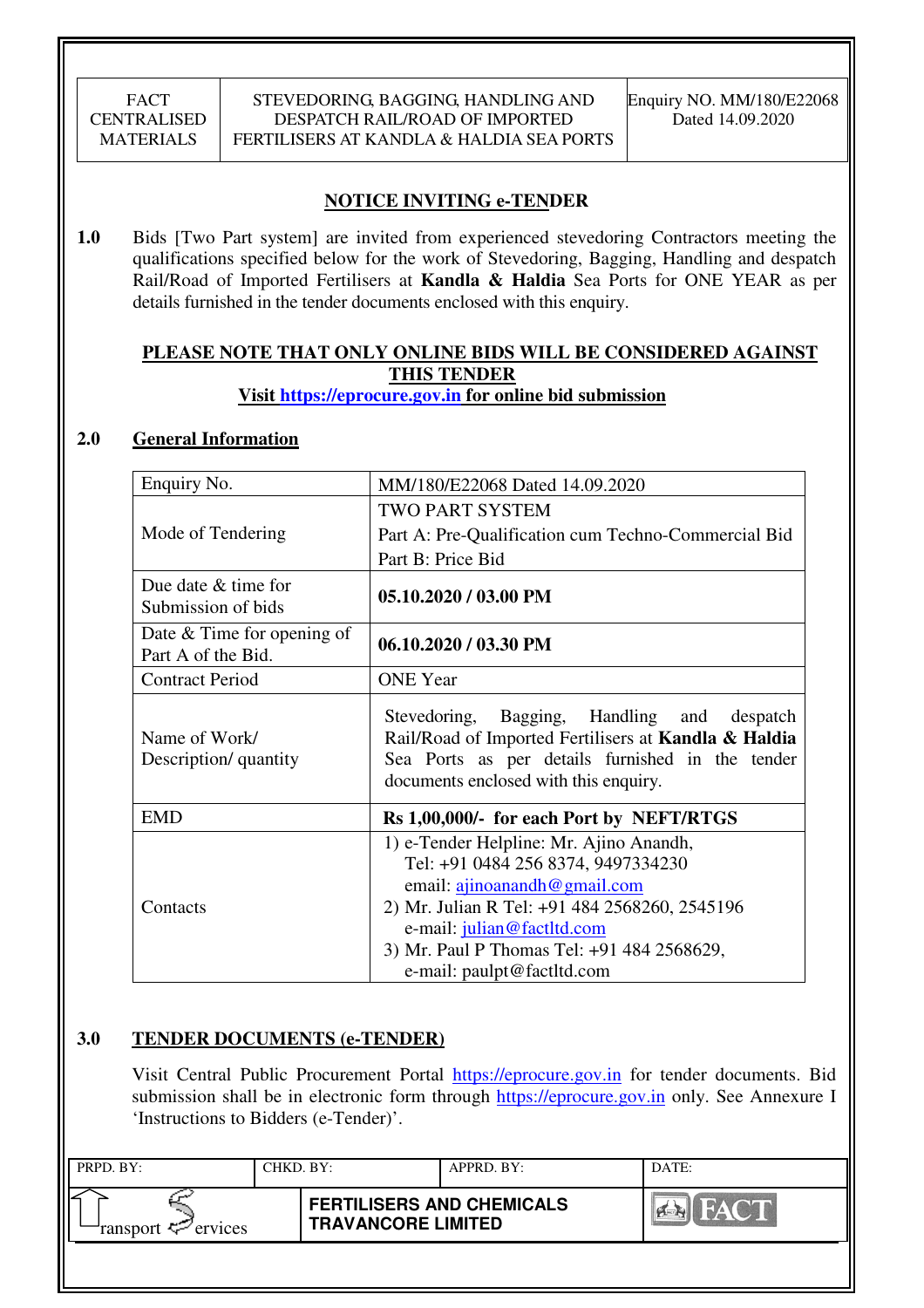# **4.0 PRE-QUALIFICATION CRITERIA FOR BIDDERS**

- 4.1 Bidder shall furnish a solvency certificate for a minimum of Rs.25.00 lakh for **EACH PORT** from a Nationalised/Scheduled Bank, issued not earlier than the date of enquiry along with Part-A (Techno commercial) Bid. For bidders quoting for more than one Port, a **single consolidated Solvency certificate from a single bank shall be furnished.**
- 4.2 Bidder must have valid Stevedoring License issued by the respective Port Trust for undertaking the work at the Port. Self-attested Copy of the License shall be submitted along with the Part-A (Techno commercial) Bid.
- 4.3 Bidder must have experience in Stevedoring of at least one shipment of minimum 20,000 MT Bulk Cargo of fertilizers, Food grains, Sugar etc., at any major Port in India, during any of the last five years ending on the date of Tender, for any organisations of similar standing as FACT, or organisations of sound financial capability and having status of principal employer; or Govt./Quasi Govt. Depts./Pvt. Ltd. Companies which do their work mainly through advertisement of tender with free participation of public shall be considered for acceptance. Undertaking by Bidder as above as per Annexure – II of this enquiry and copy of i) Work order supported by corresponding ii) Experience certificate & iii) Performance certificate etc., from relevant port/organizations served shall be enclosed along with the Part-A (Prequalification-cum Techno-commercial) Bid.
- 4.4 Bidder must have an office at each port quoted or be willing to open one immediately on awarding the contract. The office must have a responsible person with sufficient authority to co-ordinate day-to-day activities with FACT.

Bids not complying with 4.1 to 4.4 above are liable to be rejected

Note for Micro & Small Enterprises and Startups

Prequalification criteria specified above shall also be applicable for Micro & Small Enterprises without any relaxation. However Startups, recognised by DIPP, shall be exempted from PQ criteria 4.3 above.

## **5.0 SCOPE OF WORK:**

Please refer Terms and Conditions of Contract (Annexure III).

## **6.0 EVALUATION OF BIDS:**

- 6.1 Bidder's capacity, past performance, financial position, working capital mobilization capacity etc. shall be taken into account while evaluating the pre-qualification cum technocommercial bids. Only price bids of pre-qualified bidders will be considered further.
- 6.2 Bidder shall quote for all the items of works, against each Ports quoted, as indicated in the Price Bid format, Annexure–VI. Bids not complying with the above shall not be considered. The rates quoted shall be for the fixed discharge rate (In MT) applicable for the respective port *per WWD (Weather Working Day) for bulk fertilizers viz. MoP, Complexes, AS, Etc.*

| PRPD. BY:                     | CHKD. BY: |                                                               | APPRD. BY: | DATE:                              |
|-------------------------------|-----------|---------------------------------------------------------------|------------|------------------------------------|
| ransport <sup>2</sup> ervices |           | <b>FERTILISERS AND CHEMICALS</b><br><b>TRAVANCORE LIMITED</b> |            | THAY <b>MARK</b><br>$\sum_{i=1}^n$ |
|                               |           |                                                               |            |                                    |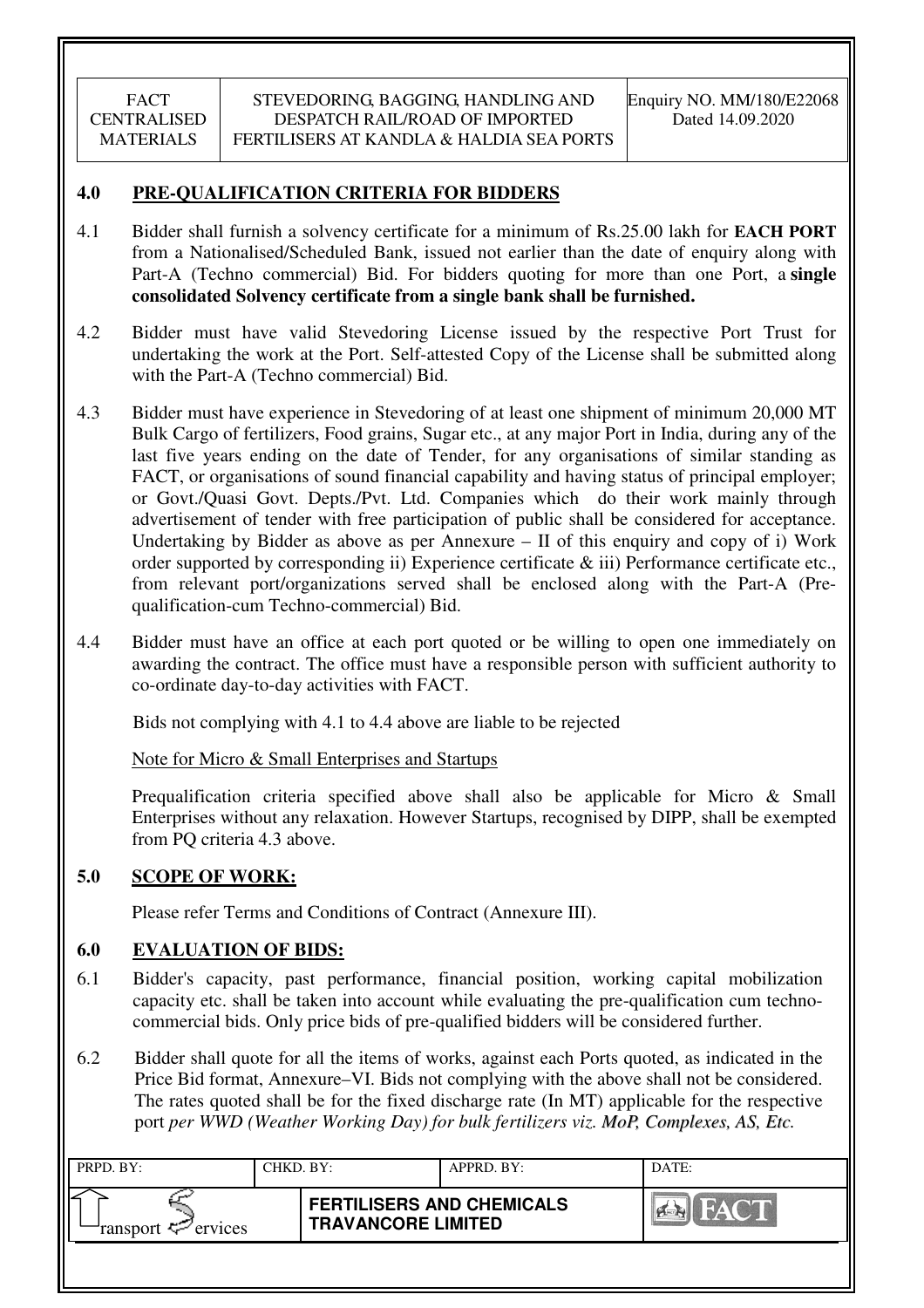- 6.3 Evaluation of price bids (BoQ) and determination of the lowest bidder (L1) for each Port shall be worked out by multiplying the rate per unit of each item quoted by the bidder with the respective quantity given as per schedule of work given in the price bid (BoQ) format and computing the combined total value of all the items of work for the respective Port.
- 6.4 In case more than one bidder becomes L1 based on the evaluation method the contract will be finalised based on revised lower rates which will be obtained from the L1 bidders. However, bidders will not be allowed to increase any of the original rates quoted by them in the revised bid submitted by them as above.

# **7.0 GENERAL**

- 7.1 When bids are received from any proprietorship / firm / company having the same proprietor or one or more partners/directors in the business organization of any other party (hereinafter called Common Firms), such bids shall be considered having been received from only one applicant in different names and the lowest acceptable quotation of such Common Firm shall only be considered for evaluation.
- 7.2 Bids from bidders against whom any criminal case, enquiry or investigation/report by authorities like Vigilance, CBI etc., are pending in relation with FACT or bidders who are defaulting contractors of FACT shall be disqualified.
- 7.3 FACT reserves the right to reject any or all bids without assigning any reasons whatsoever, and / or based on the past unsatisfactory performance by bidders at FACT / other PSEs / Govt. Departments. The opinion of FACT regarding the same shall be final and conclusive.
- 7.4 "Integrity Pact: The bidders shall sign and submit an "Integrity Pact (IP)" to be executed between the bidder and Fertilisers and Chemicals Travancore Ltd. along with the bid as per Annexure- IX. IP shall be implemented through the following Independent External Monitor (IEM) for the bid.

Mr. P.K. Vijayakumar, IRS (Retd),

Madhavam, Vaniyan Lane, Punkunnam P.O, Thrissur – 680002

Mobile: 8547381122 Telephone: 0487-2381123

E-mail address: vkmenon78@gmail.com

**Note:**

- **(1) The Original Integrity Pact on Rs.500/- stamp paper signed by the bidder is to be sent by Post / Courier to The Assistant General Manager (T&S), Materials Department, PD Administrative Building, FACT Ltd., Udyogamandal P.O, Ernakulam-683501.**
- **(2) In case bidders require any clarification on this enquiry please contact-Asst.General Manager (Materials)-T&S, [Phone- 0484- 254196, 2568260], e-**

| PRPD. BY:              | CHKD. BY: |                                                               | APPRD. BY: | DATE:  |
|------------------------|-----------|---------------------------------------------------------------|------------|--------|
| ransport $\ll$ ervices |           | <b>FERTILISERS AND CHEMICALS</b><br><b>TRAVANCORE LIMITED</b> |            | I CARD |
|                        |           |                                                               |            |        |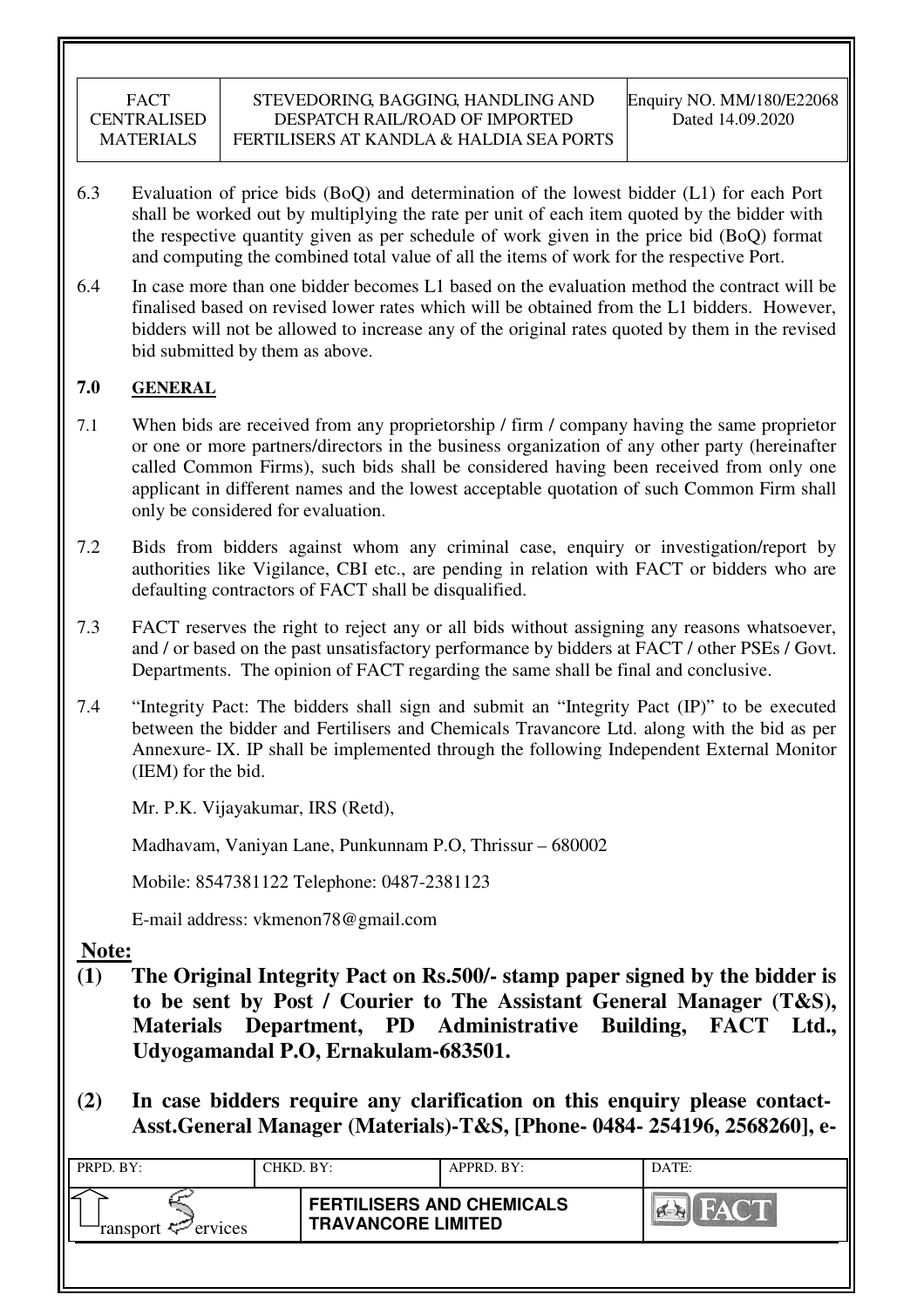**mail: julian@factltd.com or Senior Officer (Materials)-T&S [Phone No.0484-256 8629], e-mail: paulpt@factltd.com, Centralised Materials, PD Administration Building, FACT Ltd., Udyogamandal P.O, PIN-683 501.** 

- **(3) For information on nature of work please contact Assistant General Manager (Imports & Trading) [Phone No.2567660 / 2545779], e-mail pratheep@factltd.com. Kindly note that the Independent External Monitor should NOT be contacted for clarifications regarding the tenders."**
- 7.5 *Pre bid queries if any may be forwarded through Email.*

**For The Fertilisers And Chemicals Travancore Limited** 

 **ASST.GENERAL MANAGER (MATERIALS)-T&S** 

| Sl. No.        | Document      | <b>TITLE</b>                                    | No. of<br>Pages |
|----------------|---------------|-------------------------------------------------|-----------------|
| 1              | Annexure I    | <i>Instructions to Bidders (e-Tender)</i>       | 6               |
| 2              | Annexure II   | Vendor Data Updation (Declaration) Form         | $\overline{4}$  |
| $\mathfrak{Z}$ | Annexure III  | Terms and Conditions of Contract                | 18              |
| $\overline{4}$ | Annexure IV   | Compliance Statement                            | 1               |
| 5              | Annexure V    | Un-priced copy of Price bid format              | 1               |
| 6              | Annexure VI   | Price bid format (BoQ)                          | 1               |
| 7              | Annexure VII  | Proforma of Bank Guarantee for Security Deposit | 2               |
| 8              | Annexure VIII | Proforma of Agreement                           | 1               |
| 9              | Annexure IX   | <b>Integrity Pact</b>                           | 5               |

| <b>FERTILISERS AND CHEMICALS</b><br><b>TRAVANCORE LIMITED</b> | PRPD. BY:                        | CHKD. BY: |  | APPRD. BY: | DATE: |
|---------------------------------------------------------------|----------------------------------|-----------|--|------------|-------|
|                                                               | ransport < <sup>pr</sup> ervices |           |  |            |       |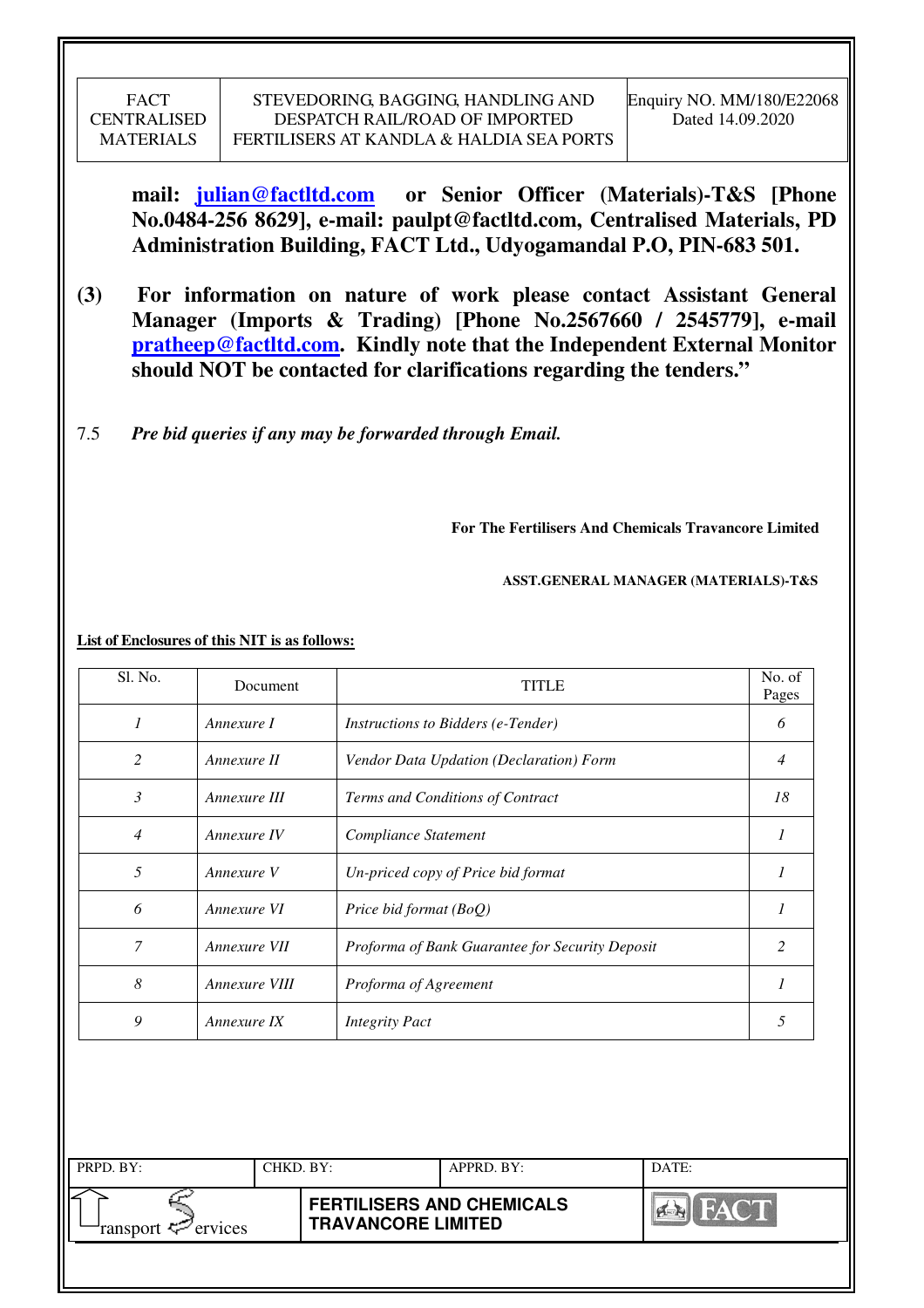#### STEVEDORING, BAGGING, HANDLING AND DESPATCH RAIL/ROAD OF IMPORTED FERTILISERS AT KANDLA & HALDIA SEA PORTS

Enquiry NO. MM/180/E22068 Dated 14.09.2020

#### **ANNEXURE – I**

## **Instructions to Bidders (OPEN e-Procurement)**

- 1.0 Bidders shall study carefully the complete tender documents viz. NIT with Prequalification criteria, Instructions to Bidders (ANNEXURE-I), Technical Procurement Specifications if any, Terms & Conditions and any other documents forming part of this tender attached herewith. All conditions set out there in shall be binding on the bidders unless conflicting with any conditions expressly stated by FACT while accepting any bid in the event of such acceptance. One signed and scanned copy of the above documents shall accompany their online bids signifying their acceptance of the same. Bidder shall also submit along with his bid Vendor data updation (Declaration) Form, Check list and Compliance Statement duly filled with all details required therein and also attach supporting documents as required.
- 2.0 Before submitting the bid, the bidder shall familiarise himself about the details of the work, operating conditions during different seasons of year, etc., collect all necessary data regarding the facilities available at various points indicated in Special Terms and Conditions, applicable timings, routes etc., and satisfy himself on all aspects relating to this work which he has to handle and execute for the full contract period and shall make due provisions in his rates for any contingency or difficulty involved in the work covered by this enquiry. Claiming lack of knowledge shall not be a reason for exoneration of the bidder of his contractual obligations, if the contract is awarded to him or for demand for increase in rate.
- 3.0 Offers against this NIT shall be submitted online on e-Tendering portal https://eprocure.gov.in, with valid digital signature certificate. Offers submitted on any other platform or in any other mode or including e-mails, physical submission of offers etc. SHALL NOT be accepted.
- 3.1 The bidders are requested to register themselves on the above website with their valid digital signature certificate, if not done already. It is mandatory for bidder to have valid digital signature certificate (Class II or Class III) issued by any of the Certifying Authority approved by Govt. of India for participating in the tender. The digital signature certificate shall be arranged by the bidder at his cost. Bidders may refer **Bidders Manual Kit** available on the above website for detailed information and instructions for registration, bid submission etc.
- 3.2 The documents, if any, which necessarily have to be submitted in originals if specified specifically in the enquiry documents, shall be submitted offline. However scanned copies of such documents shall be uploaded along with the offer submitted online.
- 3.3 The cover (s) containing the documents in original etc. to be submitted offline as required in the enquiry documents shall be duly superscribed with enquiry No., due date of enquiry, bidder's name & address and contact details. The documents shall be submitted to the following on or before the due date:

The Asst.General Manager (T&S), Centralised Materials, PD Administrative Building, FACT Ltd., Udyogamandal PO, Kochi – 683 501, Kerala

**4.0 SUBMISSION OF BIDS: The bid shall be uploaded with all relevant documents before due date and time in the above portal as given above.** 

| PRPD. BY:              | CHKD. BY: |                                                               | APPRD. BY: | DATE:  |
|------------------------|-----------|---------------------------------------------------------------|------------|--------|
| ransport $\ll$ ervices |           | <b>FERTILISERS AND CHEMICALS</b><br><b>TRAVANCORE LIMITED</b> |            | $\sim$ |
|                        |           |                                                               |            |        |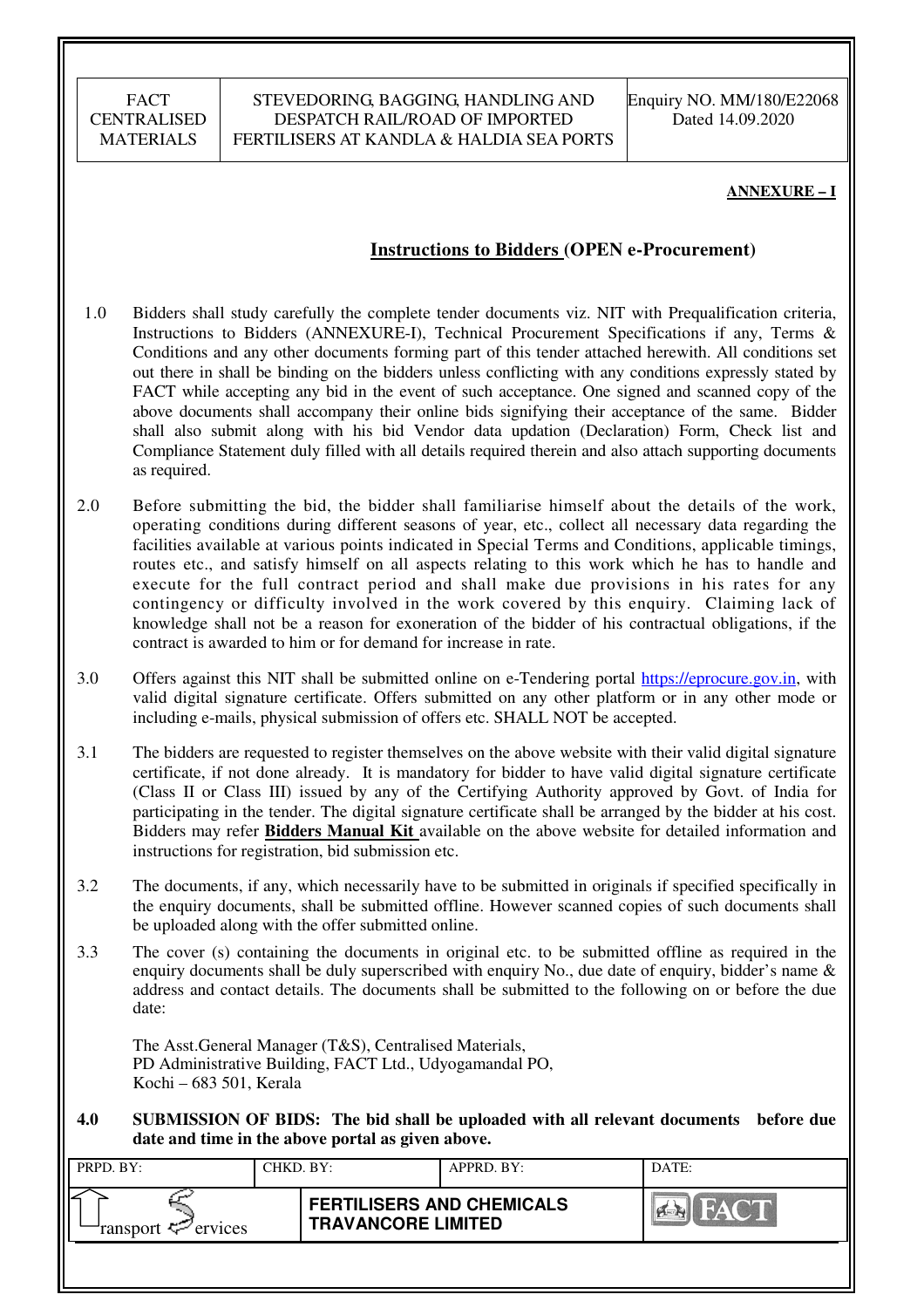**5.0** Bid documents shall consist of Part-A and Part B as detailed below:

#### 5.1 **Part A (Pre-qualification-cum-Techno Commercial Bid) shall contain:**

- 1. Documentary proof for remittance of EMD such as scanned copy of EMD Instrument (UTR No./Payment Receipt/Challan), as applicable or Claim for EMD exemption with documentary proof.
- 2. Scanned copies of supporting documents for satisfying Pre-Qualification criteria.
- 3. Digitally Signed copies of NIT, Instructions to Bidders (Annexure I) and terms conditions.
- 4. Scanned copy of Signed & duly filled Vendor Data Updation Declaration Form'
- 5. Signed and duly filled up Check List for Commercial Terms' (if applicable) and scanned copies of attached documents as detailed in Check list.
- 6. Scanned copy of Signed & duly filled 'Compliance Statement'
- 7. Scanned copy of Signed "Un-priced bid indicating "QUOTED" in the applicable columns. Rates shall not be indicated in Un-priced Bid.

#### 5.2 **Part-B: shall comprise of the filled Price bid. The filled price bid ie. BoQ attached to the tender shall be uploaded after filling all relevant details such as name and address of the bidder, rates etc. as applicable.**

- 5.3 The priced BoQ shall be uploaded strictly in the format attached, failing which the offer is liable to be rejected. Renaming or changing the format of the BoQ is not permitted and the System will not accept any such changed document.
- 5.4 Fill-in all the relevant fields of the BoQ either in value or as a percentage as specified in the BoQ. Blank field, if any, in the uploaded BoQ shall be considered as Nil (not Quoted). No claim or revisions shall be entertained in this regard.
- 5.5 Bidders shall quote prices in the BoQ only and nowhere else. No other documents shall be enclosed with Price Bid (BoQ).
- 5.6 Rates shall be quoted in the same unit of measure given in the BoQ and shall be considered accordingly.
- 5.7 Bidders shall ensure that all the required documents as per enquiry are uploaded in the System before due date and time. The System does not allow submission of bids or any other document forming part of the bid after due date & time of bid submission. Non-submission of documents or incomplete documents may result in rejection of offers and no communication in this regard will be entertained. FACT reserves the right to reject any bid not submitted as per instructions at their discretion.
- 5.8 Timely submission of offers along with all the relevant documents online is the responsibility of the bidder concerned. The bids may be submitted well in advance to avoid last minute issues like non availability of internet, server not available, power failure etc. FACT shall not be held responsible for bidder's inability to submit documents in time, incomplete submission of offers or non-submission of any documents forming part of the offers etc.
- 5.9 Bidders shall meet all expenses in connection with submission of his bid, attending the bid opening, meetings etc.

| PRPD. BY:                     | CHKD. BY: |                                                               | APPRD. BY: | DATE:       |
|-------------------------------|-----------|---------------------------------------------------------------|------------|-------------|
| ransport <sup>2</sup> ervices |           | <b>FERTILISERS AND CHEMICALS</b><br><b>TRAVANCORE LIMITED</b> |            | <b>FACT</b> |
|                               |           |                                                               |            |             |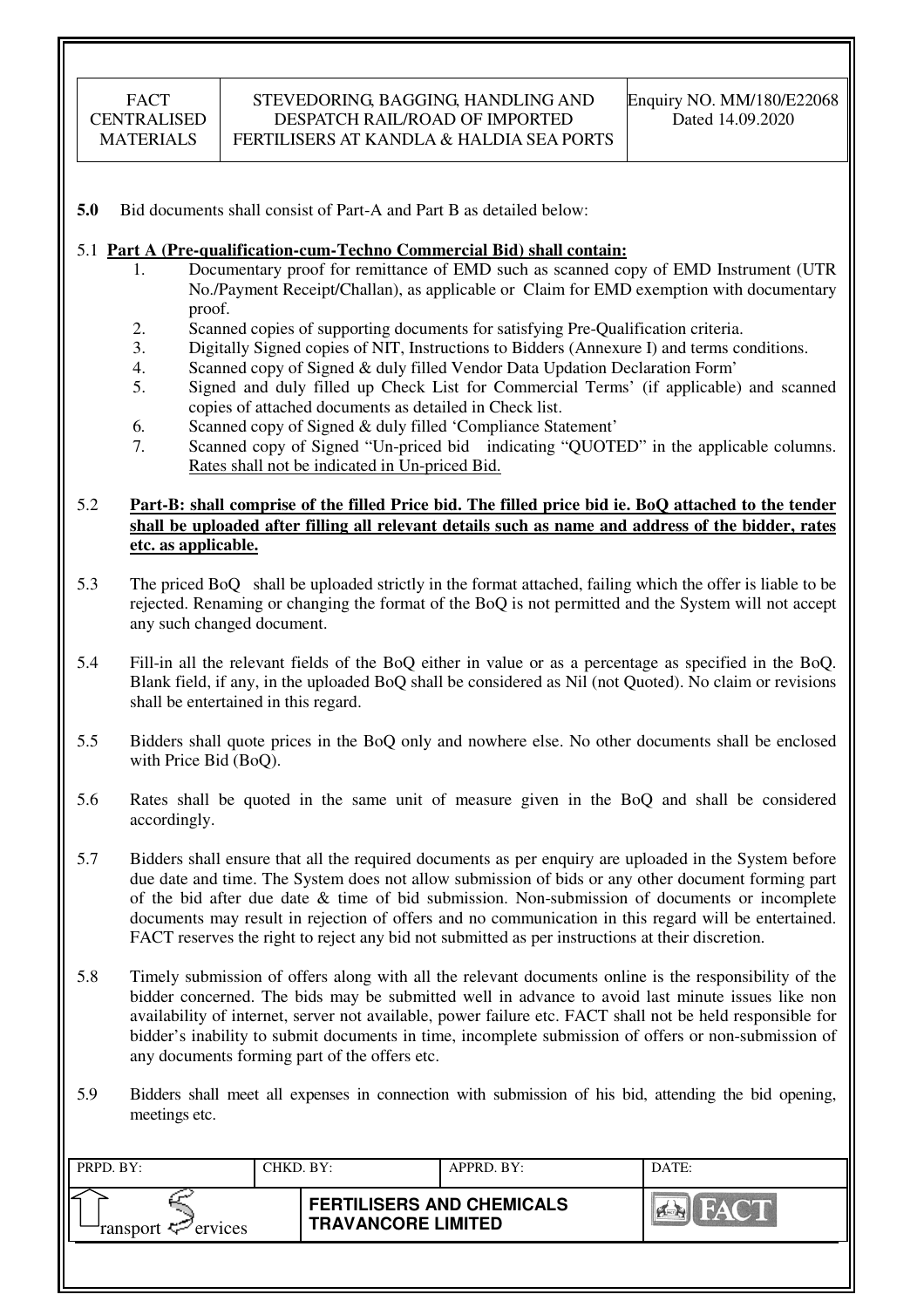#### **6.0 BID OPENING:**

- 6.1 *Part-A* of the bids of all bidders who submit their Bids as per the instructions on or before the due date and time shall be opened online, on the specified bid opening date and time. Bids submitted not in conformity with the Enquiry instructions are liable to be rejected without further processing.
- 6.2 *Part-B* Price bids of those bidders whose Part-A bid is acceptable, based on pre-qualification and techno-commercial evaluation, only shall be opened online on a subsequent date, on completion of evaluation.

#### **7.0 EARNEST MONEY DEPOSIT:**

- 7.1 **Earnest Money Deposit (EMD)** shall be furnished for the respective amount indicated in the NIT only through **NEFT/RTGS to FACT a/c No. 57017844467 with the State Bank of India, Udyogamandal Branch, IFSC Code SBIN0070158.** A scanned copy of the Payment Receipt /UTR No. shall also be furnished along with Part-A bid. **Bids without EMD or inadequate amount of EMD will be rejected**. No interest shall be paid on the EMD. EMD of the unsuccessful bidder will be refunded after awarding the contract. EMD furnished against one enquiry will not be adjusted against any other enquiry.
- 7.2 Bids without EMD shall be rejected except in the following cases. EMD will be exempted for Govt. Depts/firms/public sector units/ Startups recognized by Dept. of Industrial policy & Promotion, MSE units registered under MSMED Act/ firms registered under NSIC/Khadi Board etc. as per applicable govt. directions, on submission of valid documents in proof of the same.
- 7.3 If any bidder retracts from or without request of FACT revises his bid during its validity period or fails to submit Security Deposit and execute the required agreement when the contract is awarded or fails to commence the execution of the work on the stipulated date, the EMD furnished shall be liable to be forfeited without prejudice to FACT's other right to claim damages.

#### **8.0 PURCHASE PREFERENCE:**

This tender shall be based on MSME order dt.  $23<sup>rd</sup>$  March 2012, and as amended from time to time, pertaining to Public Procurement Policy in respect of procurement of goods and services, produced and provided by micro and small enterprises, including special benefits to MSE firms owned by SC/ST and women entrepreneurs, on furnishing relevant documents as proof. Declaration of UAM numbers on CPPP is mandatory, failing which bidders will not be able to enjoy the benefits as per PP policy. Bidders will get the benefit of PP policy only if they are MSE bidders at the time of submission of their offers.

In divisible tenders, participating MSEs quoting price within price band of L1+15% shall also be allowed to supply a portion of requirement by bringing down their price to L1 price in a situation where L1 price is from someone other than an MSE. Such MSEs shall be allowed to supply atleast 25% (or as applicable) of the total tendered value. In case of more than one such MSE, the supply will be shared proportionately (to tendered quantity). Special provisions extended to certain categories of MSEs as per the order shall also be applicable.

In case of non-divisible tenders, an MSE quoting in the price band of L1+15% may be awarded for full/compete work of tendered value, considering the spirit of policy for enhancing the Government procurement from MSEs subject to bringing down of price to L1 by the MSE concerned.

#### **This tender is non-divisible for each port.**

| PRPD. BY:                     | CHKD. BY: |                                                               | APPRD. BY: | DATE: |
|-------------------------------|-----------|---------------------------------------------------------------|------------|-------|
| ransport <sup>2</sup> ervices |           | <b>FERTILISERS AND CHEMICALS</b><br><b>TRAVANCORE LIMITED</b> |            | FACT  |
|                               |           |                                                               |            |       |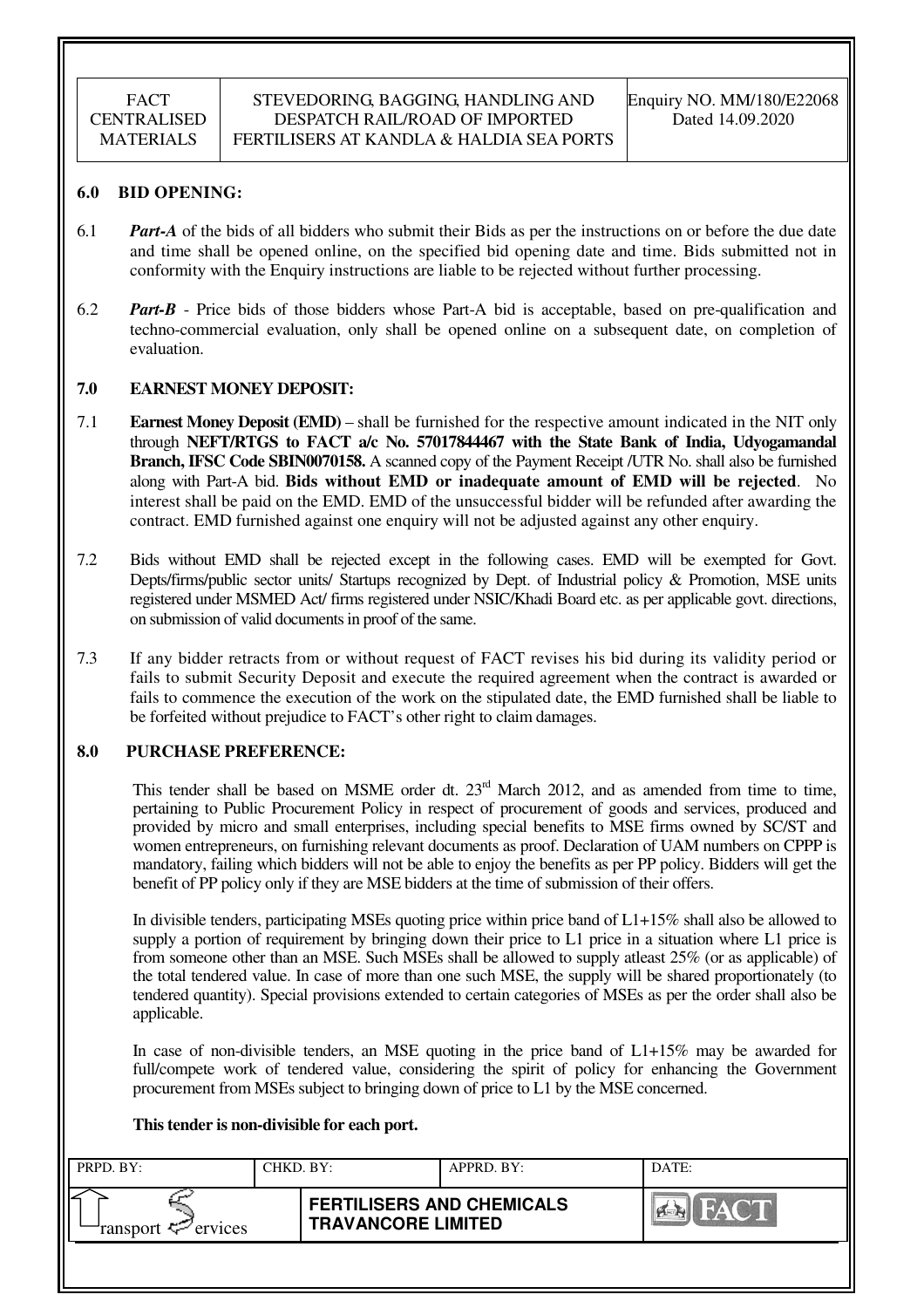#### **9.0 DEVIATIONS:**

- 9.1 Deviations in the tender clauses shall not be accepted.
- 9.2 FACT reserves the right to reject the offers with deviations without further correspondence.
- 9.3 Bidder shall clearly indicate the time required for mobilisation /commencement of work from the date of receipt of Letter of Intent (LOI) / Work Order.

#### **10.0 CONFORMITY:**

Bids must conform in all respects with the applicable terms and conditions of this enquiry. Bidder must certify in the compliance Statement that his bid complies with all Enquiry documents and technical specifications.

#### **11.0 Rates:**

11.1 Bidder shall quote his lowest rate for the work strictly as per the BoQ (Price Bid format). Bids not complying with the above are liable to be rejected.

The Un-priced bid shall be submitted along with Part-A bid duly signed by the Bidder, indicating "QUOTED" in the columns. Rates shall not be indicated in Un-priced Bid.

- 11.2 Bidder shall quote all-inclusive rate for the work, but **exclusive of GST.** GST if applicable will be payable extra by FACT as per statutory notification.
- 11.3 The rates quoted in the tender are to hold good for a period of four months from the date of opening of the Pre-Qualification-cum-Techno-Commercial bid (Part-A). If contract is awarded, the work order rates shall be valid for the entire period of contract inclusive of extension / extensions. **No bidder can withdraw his tender or revoke or revise the rates within the aforesaid period of 120 days.** If the bidder withdraws/revises/revokes OR shows unwillingness to confirm with his offer, the Earnest Money Deposit (EMD) remitted by the bidder against the tender shall be forfeited by FACT, without prejudice to FACT's other rights to claim damages.

## **12.0 SECURITY DEPOSIT:**

- 12.1 The successful bidder (Contractor) shall be required to furnish an interest free Security Deposit (SD) equivalent to **five percent (5%) of the total contract value** by DD/NEFT/RTGS or by Bank Guarantee issued by a Nationalised / Scheduled Bank as per the Proforma prescribed before operating the destination (before Placement of Purchase Order by FACT for the Fertiliser Shipment to the particular destination). **Contractors need not to submit the same at the time of issue of Work Order.** The Bank Guarantee shall be valid till the expiry of the contract with a claim period of six months thereafter. FACT a/c No. 57017844467 with the State Bank of India, Udyogamandal Branch, IFSC Code SBIN0070158 shall be used in case of remittance of Security deposit by NEFT/RTGS and proof of remittance shall be submitted to FACT.
- 12.2 In case the bidder whose bid is accepted, fails to deposit the prescribed Security Deposit or fails to execute the agreement or fails to commence the execution of the work within the specified time, the contract issued to him is liable to be terminated and the Earnest Money already deposited by the contractor shall be forfeited without any further reference to the contractor and alternative arrangements made at the risk and cost of the Contractor.

| PRPD. BY:                     | CHKD. BY: |                                                               | APPRD. BY: | DATE:                     |
|-------------------------------|-----------|---------------------------------------------------------------|------------|---------------------------|
| ransport <sup>2</sup> ervices |           | <b>FERTILISERS AND CHEMICALS</b><br><b>TRAVANCORE LIMITED</b> |            | <b>FACT</b><br><b>PER</b> |
|                               |           |                                                               |            |                           |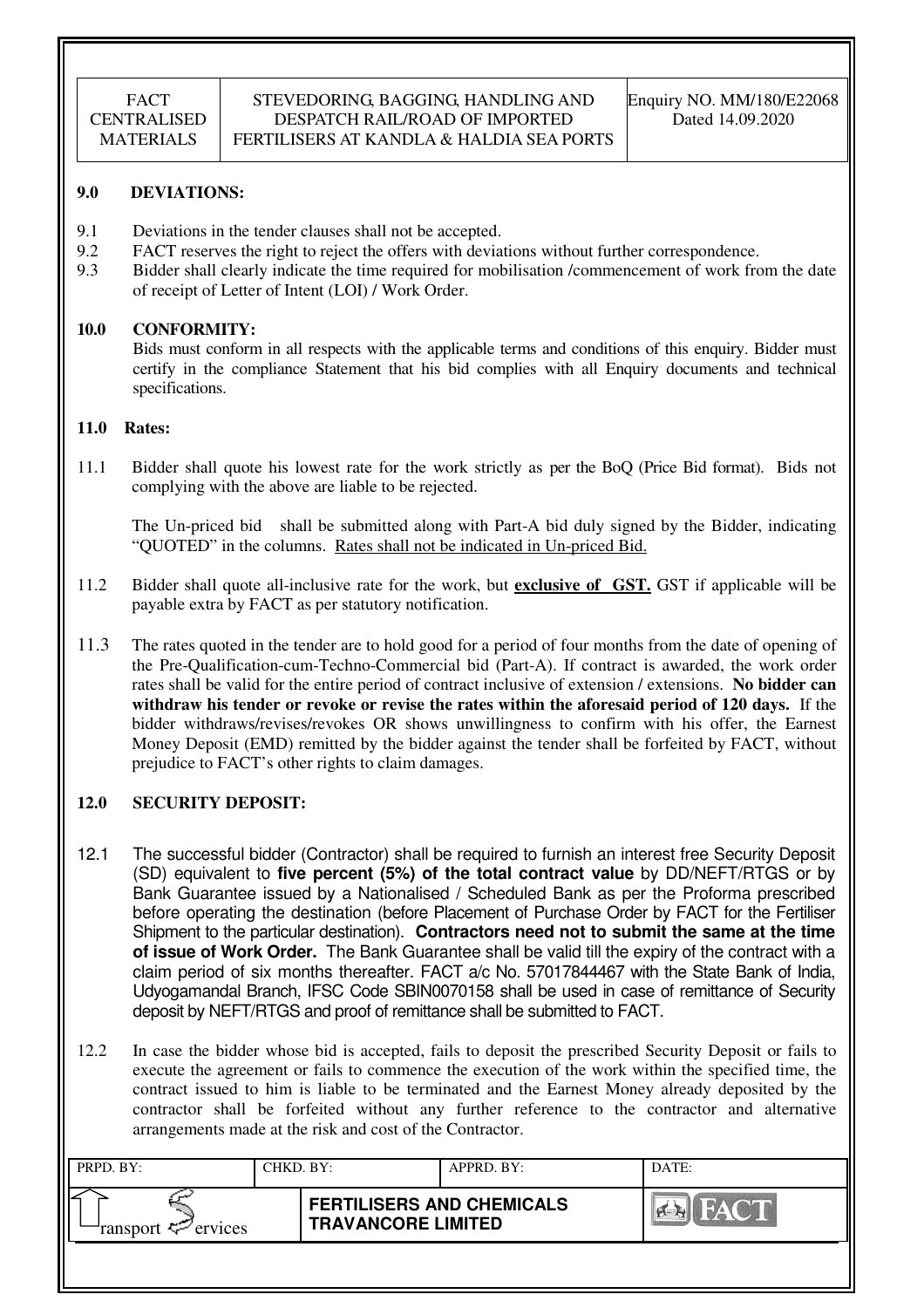### STEVEDORING, BAGGING, HANDLING AND DESPATCH RAIL/ROAD OF IMPORTED FERTILISERS AT KANDLA & HALDIA SEA PORTS

#### **13.0 PURCHASER'S RIGHT:**

 FACT reserves the right to reject any or all bids without assigning any reason whatsoever. No claims shall lie against FACT on this account and FACT's decision in this regard shall be final and binding on the bidders. FACT reserves the right to negotiate with the lowest bidder.

## **14.0 CONTRACTOR TO EXECUTE AGREEMENT:**

 The contractor's responsibility under this contract will commence on the date specified in the Letter of Intent/Work Order. The successful Bidder shall be required to execute an Agreement with FACT, within 15 days of the receipt by him of the Work order issued by FACT for carrying out the work according to the terms and conditions of the contract given along with the Work Order. The Agreement shall be executed on Rs.500/- Stamp paper and shall be in the pro forma as specified by FACT. The provisions contained in tender papers and other documents exchanged between the Bidder and FACT shall form part of the contract. The Earnest Money Deposit is liable to be forfeited in case the contractor fails to execute the Agreement within the stipulated period as mentioned above.

#### **15.0 The bidder shall furnish the following along with the offers.**

- 1. The GST registration Number and details. In the case of Provisional ID, GST Registration Number shall be provided on receipt of the same.
- 2. Place of supply/Service
- 3. Address of the supplier/service provider's billing the item if it is different from 2 above
- 4. GST rates applicable for each item
- 5. HSN / SAC codes of each of the goods / services quoted

In case of unregistered contractor, a declaration to that effect with reason should be furnished.

FACT's GST No. in the state of Kerala is **32AAACT6204C1Z2**. FACT's GST numbers in other southern states is as follows:

| Tamilnadu:      | 33AAACT6204C1Z0 |
|-----------------|-----------------|
| Karnataka:      | 29AAACT6204C1ZP |
| Andhra Pradesh: | 37AAACT6204C1ZS |
| Telangana:      | 36AAACT6204C1ZU |
| Puducherry:     | 34AAACT6204C1ZY |

The supplier/contractor shall do the following:

- a) Submit GST compliant tax invoice to FACT along with supply.
- b) Shall ensure uploading the above invoice as per statute  $\&$
- c) File monthly returns in time enabling FACT to claim the input tax credit.

GST charged by the supplier/contractor shall be released separately to the supplier/contractor only after filing of (i) the outward supply details  $\&$  the monthly return on GSTN portal by the supplier/contractor and (ii) on matching the input tax credit to such invoice with the corresponding details of outward supply of the supplier/contractor.

In case FACT incurs any liability (like interest, penalty etc.,) due to denial/reversal of such input tax credit in respect of the invoice submitted by the supplier/contractor, for the reasons attributable to the supplier/contractor, the same shall be recovered from the supplier/contractor

Further in case FACT is deprived of the input tax credit due to any reason attributable to the supplier/contractor, the same shall not be paid or recovered if already paid to the supplier/contractor.

| PRPD. BY:              | CHKD. BY: |                                                               | APPRD. BY: | DATE: |
|------------------------|-----------|---------------------------------------------------------------|------------|-------|
| ransport $\ll$ ervices |           | <b>FERTILISERS AND CHEMICALS</b><br><b>TRAVANCORE LIMITED</b> |            | FACT  |
|                        |           |                                                               |            |       |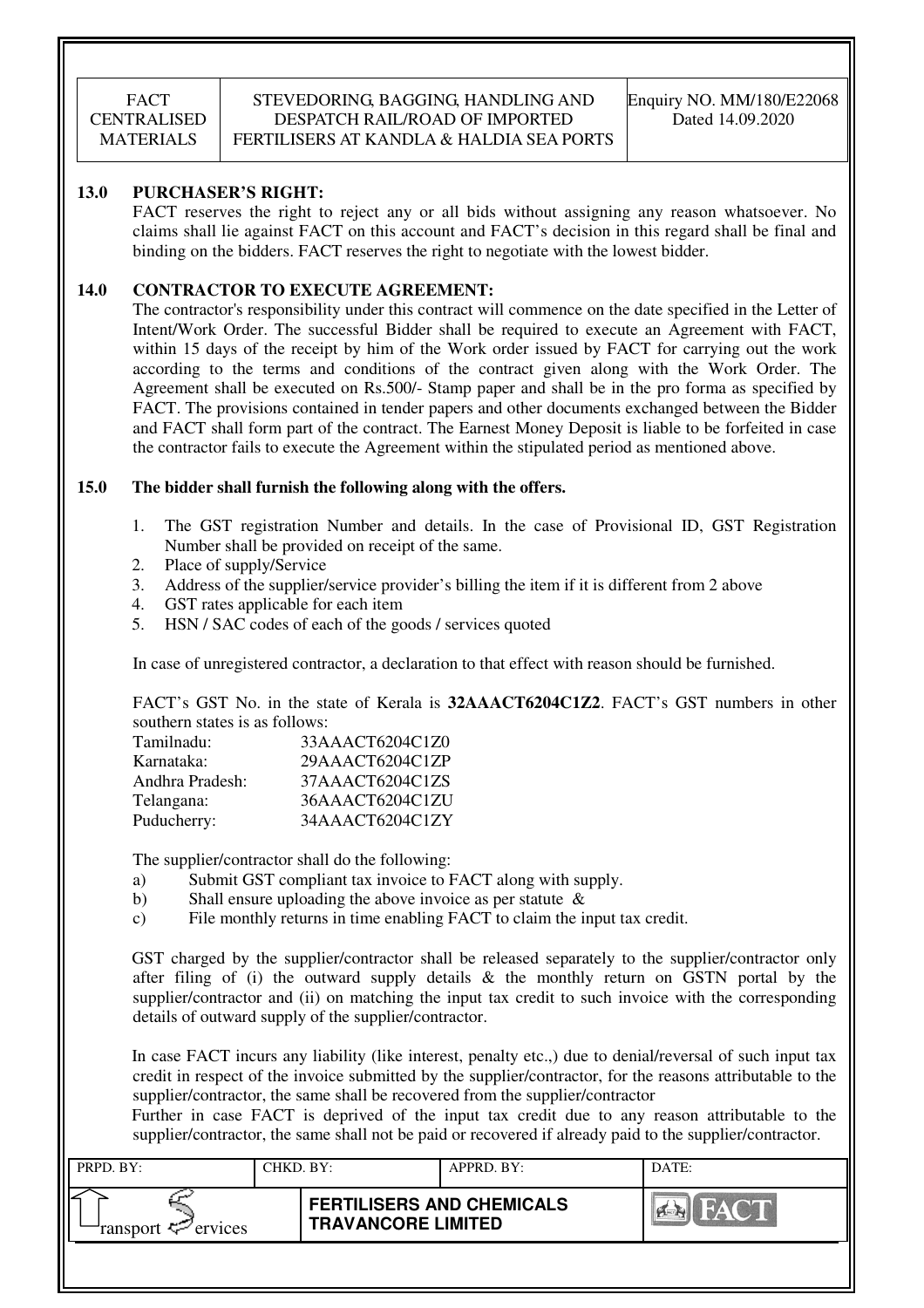#### **16.0 GENERAL:**

- 16.1 FACT reserves the right to extend without giving any reason, the last date for submission and opening of bid, but such extension will be duly intimated to those who have submitted online. In case the date of bid opening happens to be a day of strike/hartal etc. due to any reasons or happens to be a holiday for FACT, declared due to unforeseen and emergency reasons or due to any tech problems, the bids will be opened at the same time on the next full working day.
- 16.2 FACT reserves the right to make changes in the tender documents, but such changes will be published in our portal as a corrigendum. Bidders are requested to counter check with portal before submitting their bids.
- 16.3 Mere submission of all the documents will not necessarily mean that the Bidder is suitable. Worthiness assessed by FACT will be final and binding on the Bidder.
- 16.4 If specified in the tender, FACT may relax condition of prior turnover and prior experience with respect to Micro & Small Enterprises (MSEs) subject to meeting of quality and technical specifications.
- 16.5 Except in the cases of items/services related to public safety, health, critical security operations and equipment etc., FACT at its discretion may relax the conditions of prior turnover and prior experience (if specified in the tender) for Startups recognised by Dept. of Industrial policy and promotion (DIPP) subject to meeting quality and technical specifications, on furnishing copies of relevant certificates / documents in proof of such recognition by DIPP.
- 16.6 All clarification and correspondence related to this enquiry shall be made only in English to the Asst.General Manager(Materials)T&S, Centralised Materials, PD Administrative Building, FACT Ltd., Udyogamandal – 683 501, Tel : 0484-2568260/2568629/2546427, FAX No: 0484-2545196, Email:julian@factltd.com
- 16.7 All disputes and questions, claims, rights, matters or things, whatsoever, in any way, arising out of or relating to the calling of bids, evaluation of offers, award of contract, change in structure of bids or any other matter relating to finalization of contract are to be referred to the sole Arbitrator who shall be the General Manager [Materials] of FACT. The award shall be binding on both the parties.The bidders are advised to get informed of all details they require regarding the work before submitting their bids.
- 16.8 Work order shall be issued by Asst. General Manager [Materials]-T&S.

#### **17.0 TENDER UPDATES:**

Bidders are requested to visit Central Public Procurement Portal (https://eprocure.gov.in) regularly for any updates/corrigendum on the tender, including extension of due date, if any. No other mode of communication shall be made in this regard.

## **18.0 FRAUD PREVENSION POLICY:**

Bidders shall comply with Fraud Prevention Policy of FACT 2012 (FPPF 2012). The said Policy is available in FACT's Website www.fact.co.in.

#### **ASST. GENERAL MANAGER (MATERIALS)-T&S**

| PRPD. BY:              | CHKD. BY: |                                                               | APPRD. BY: | DATE:       |
|------------------------|-----------|---------------------------------------------------------------|------------|-------------|
| ransport $\ll$ ervices |           | <b>FERTILISERS AND CHEMICALS</b><br><b>TRAVANCORE LIMITED</b> |            | THE YAN SHE |
|                        |           |                                                               |            |             |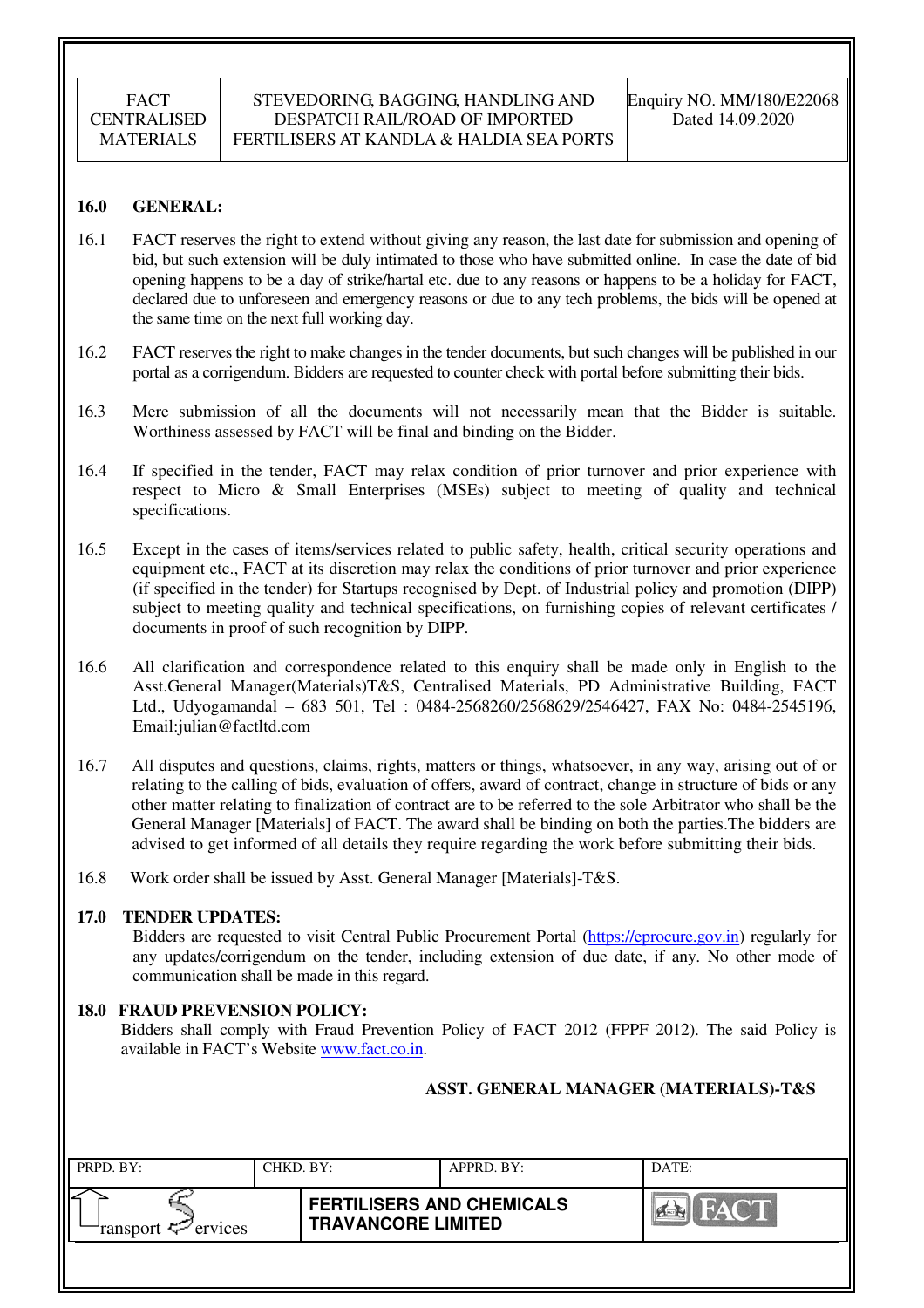#### **ANNEXURE – II**

# **Stevedoring, Bagging and Handling and despatch Rail/Road of Imported Fertilisers at Kandla & Haldia Sea Ports**

**Vendor Data Updation(Declaration) Form** 

 $\overline{[Use additional sheets, if space is insufficient]}$ 

- 1. Name of the Bidder:
- 2. Address

Phone No. Fax No.

3. Name, address and designation of the Key person with whom company may correspond.

Name: Address:

Designation: Mobile No:

- 4. Addresses/phone Nos of :
- i) Registered office/ : Phone No. Head Office
- ii) Branches 1. (list out each branch with phone  $\cos$  – 2 (use additional sheets . if required) 3.

iii) Address of Cochin Office (If any) :

 Phone No. Fax No. Name of Contact person: Mobile No:

- 5. Name of the person authorised to : sign the Bid and related documents
- 6. Date of Registration of the Firm : (Attach copy of Registration Certificate)

| PRPD. BY:                  | CHKD. BY: |                                                               | APPRD. BY: | DATE:       |
|----------------------------|-----------|---------------------------------------------------------------|------------|-------------|
| ransport $\approx$ ervices |           | <b>FERTILISERS AND CHEMICALS</b><br><b>TRAVANCORE LIMITED</b> |            | <b>NAVI</b> |
|                            |           |                                                               |            |             |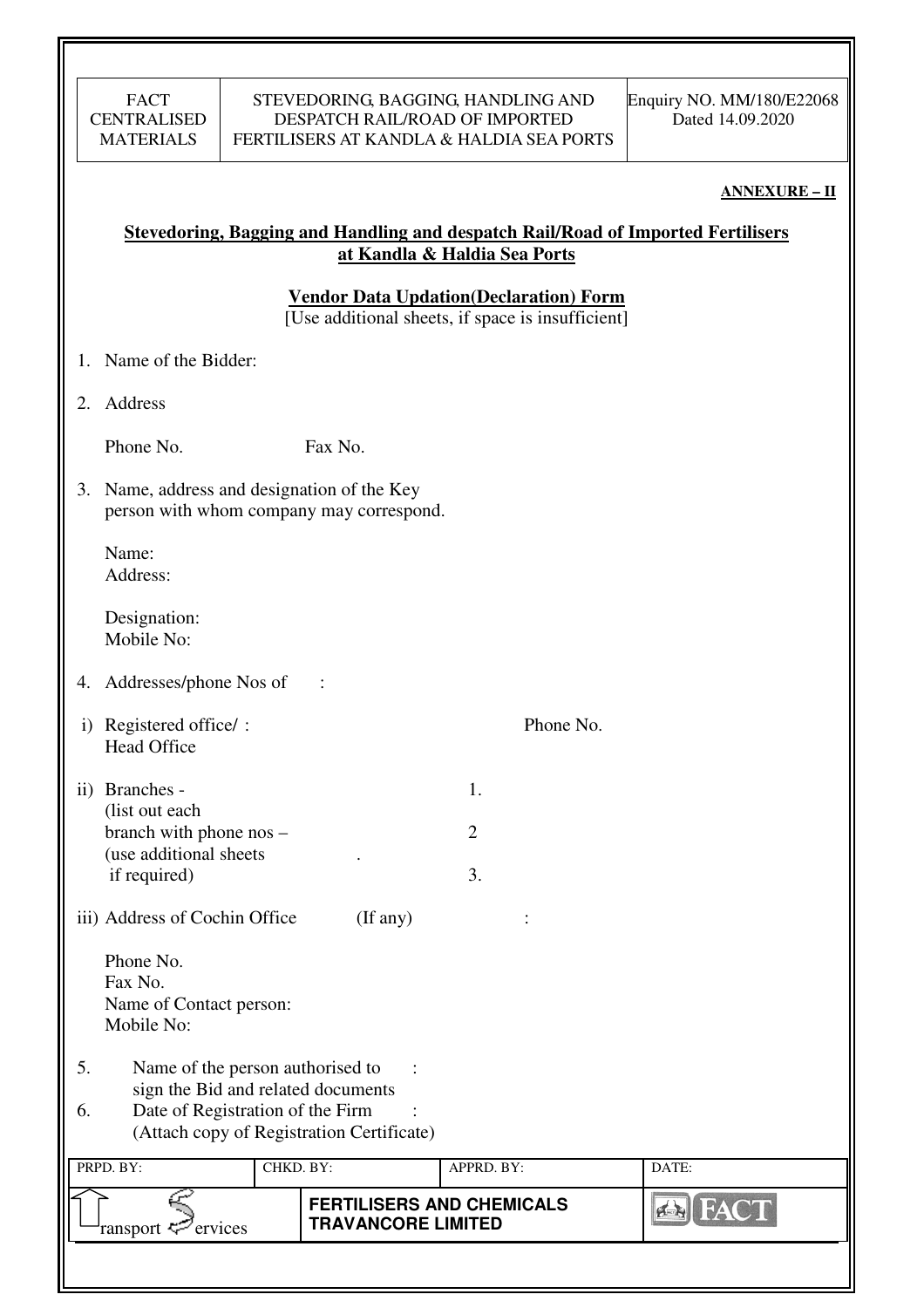| FACT               |
|--------------------|
| <b>CENTRALISED</b> |
| <b>MATERIALS</b>   |

7. Constitution of the Bidder : Proprietorship/ Regd. Partnership/ (Strike out which is not applicable) Limited Company

 (Copy of the Partnership Deed or Memorandum of Association or Articles of Association as the case may be, together with power of Attorney, if any, granted in anybody's favour to act as the authorized signatory or otherwise, to be submitted to FACT).

8. Operational infrastructure facility available (Owned/Hired):

 Pay loaders: Dumpers/tippers: Bag stitching machines: Cranes: Any others: Labour arrangement:

## 9. 1. Name/nature of normal business of the Bidder:

- 2. Category:
- a. Whether the entrepreneur comes under the following status (please tick) Micro/Small/Medium
- b. In case bidder is an Entrepreneur whether he/she belongs to SC/STcategory

In case of Micro/Small pl. enclose UAM certificate. All MSE bidders shall register / declare their UAM Number on CPP Portal failing which such bidders will not be able to enjoy benefits as per PP Policy for MSME order, 2012. A copy of this registration / declaration shall be attached with the offer;

10. Experience of bidder, if any, in Stevedoring Bulk Cargo at Port:

(Please enclose i) work order copies ii) experience certificate iii) performance certificates along with PART-A Bid, in support of experience indicated above).

11.

| <b>Name of Port</b> | <b>Stevedoring License number of each port</b> | Valid up to: |
|---------------------|------------------------------------------------|--------------|
| <b>KANDLA</b>       |                                                |              |
| <b>HALDIA</b>       |                                                |              |

12.

| <b>Name of Port</b>  |                                                               | <b>CHA License number of each port</b>                                                                                                                                                                | Valid up to:   |
|----------------------|---------------------------------------------------------------|-------------------------------------------------------------------------------------------------------------------------------------------------------------------------------------------------------|----------------|
| <b>KANDLA</b>        |                                                               |                                                                                                                                                                                                       |                |
| <b>HALDIA</b>        |                                                               |                                                                                                                                                                                                       |                |
|                      |                                                               | Copy of valid Stevedoring License registered with each Port Trust and CHA License to be enclosed<br>along with Part-A Bid. In case the bidder does not have valid CHA License, he may indicate how he |                |
|                      |                                                               | will arrange the Customs clearance works for the work as per the Contract.                                                                                                                            |                |
| PRPD. BY:            | CHKD. BY:                                                     | APPRD. BY:                                                                                                                                                                                            | DATE:          |
| ervices<br>'ransport | <b>FERTILISERS AND CHEMICALS</b><br><b>TRAVANCORE LIMITED</b> |                                                                                                                                                                                                       | <b>EN FACT</b> |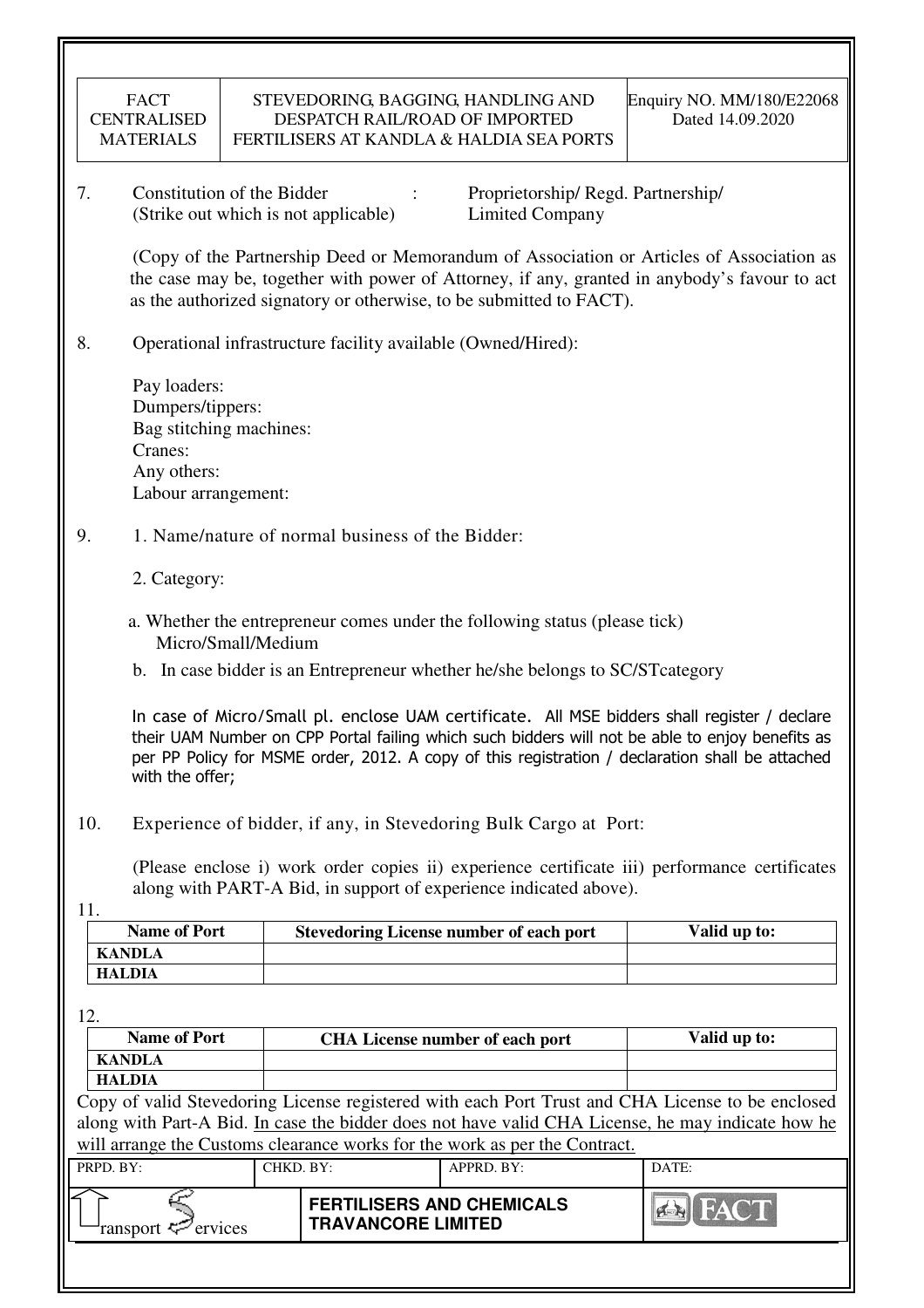|            | <b>FACT</b><br><b>CENTRALISED</b><br><b>MATERIALS</b> |                                                        | STEVEDORING, BAGGING, HANDLING AND<br>DESPATCH RAIL/ROAD OF IMPORTED<br>FERTILISERS AT KANDLA & HALDIA SEA PORTS                                   |         |                                 |         |                              | Enquiry NO. MM/180/E22068<br>Dated 14.09.2020                                                                                                                                                                                                                            |
|------------|-------------------------------------------------------|--------------------------------------------------------|----------------------------------------------------------------------------------------------------------------------------------------------------|---------|---------------------------------|---------|------------------------------|--------------------------------------------------------------------------------------------------------------------------------------------------------------------------------------------------------------------------------------------------------------------------|
| 13.        |                                                       | Turn- over for the three<br>Financial years (in Lakhs) | $\ddot{\cdot}$                                                                                                                                     | 2016-17 |                                 | 2017-18 |                              | 2018-19                                                                                                                                                                                                                                                                  |
| 14.        | PAN Card No:                                          |                                                        | (Attach Photocopy of PAN Card)                                                                                                                     |         |                                 |         |                              |                                                                                                                                                                                                                                                                          |
| 15         |                                                       |                                                        | Details of Profit & Loss Account:<br>(Please enclose copies for the preceding three financial years (duly audited)                                 |         |                                 |         |                              |                                                                                                                                                                                                                                                                          |
|            | S.No.                                                 |                                                        | Year                                                                                                                                               |         | Total revenue receipts<br>(Rs.) |         |                              | Profit / Loss (Rs.)                                                                                                                                                                                                                                                      |
|            | I                                                     |                                                        | 2016-2017                                                                                                                                          |         |                                 |         |                              |                                                                                                                                                                                                                                                                          |
|            | $\overline{2}$                                        |                                                        | 2017-2018                                                                                                                                          |         |                                 |         |                              |                                                                                                                                                                                                                                                                          |
|            | $\overline{3}$                                        |                                                        | 2018-2019                                                                                                                                          |         |                                 |         |                              |                                                                                                                                                                                                                                                                          |
|            |                                                       |                                                        |                                                                                                                                                    |         |                                 |         |                              |                                                                                                                                                                                                                                                                          |
| 16.        |                                                       |                                                        | Details of Balance Sheet of the bidder/firm for preceding three years, if applicable:                                                              |         |                                 |         |                              |                                                                                                                                                                                                                                                                          |
|            | S.No.                                                 | Year (as on)                                           | <b>Total Capital</b><br>(Rs.)                                                                                                                      |         | Reserves&<br>Surplus (Rs.)      |         | <b>Fixed Assets</b><br>(Rs.) | <b>Current Assets</b><br>(Rs.)                                                                                                                                                                                                                                           |
|            | $\mathbf{1}$                                          | 2016-2017                                              |                                                                                                                                                    |         |                                 |         |                              |                                                                                                                                                                                                                                                                          |
|            | $\overline{2}$                                        | 2017-2018                                              |                                                                                                                                                    |         |                                 |         |                              |                                                                                                                                                                                                                                                                          |
|            | 3                                                     | 2018-2019                                              |                                                                                                                                                    |         |                                 |         |                              |                                                                                                                                                                                                                                                                          |
| 17.        | years).<br>letter,                                    |                                                        |                                                                                                                                                    |         |                                 |         |                              | In case the bidder becomes a successful contractor, payment as per terms and conditions<br>of work order will be credited to your bank through National Electronic Fund Transfer<br>or RTGS. Please furnish the following details along with your Banker's authorisation |
|            | 1                                                     |                                                        | <b>Income Tax PAN No.</b>                                                                                                                          |         |                                 |         |                              |                                                                                                                                                                                                                                                                          |
|            | $\overline{2}$                                        | <b>Name of the Bank</b>                                |                                                                                                                                                    |         |                                 |         |                              |                                                                                                                                                                                                                                                                          |
|            | 3                                                     |                                                        | <b>Address of the Bank Branch</b>                                                                                                                  |         |                                 |         |                              |                                                                                                                                                                                                                                                                          |
|            | 4                                                     | <b>City and State</b>                                  |                                                                                                                                                    |         |                                 |         |                              |                                                                                                                                                                                                                                                                          |
|            | 5                                                     |                                                        | <b>IFS Code of the Bank Branch</b>                                                                                                                 |         |                                 |         |                              |                                                                                                                                                                                                                                                                          |
|            | 6                                                     |                                                        | Name of the Bank Branch                                                                                                                            |         |                                 |         |                              |                                                                                                                                                                                                                                                                          |
|            | 7                                                     | <b>Bank Account No.</b>                                |                                                                                                                                                    |         |                                 |         |                              |                                                                                                                                                                                                                                                                          |
|            | 8                                                     |                                                        | <b>Account holders' Name</b>                                                                                                                       |         |                                 |         |                              |                                                                                                                                                                                                                                                                          |
|            | 9                                                     |                                                        | Vendor email address                                                                                                                               |         |                                 |         |                              |                                                                                                                                                                                                                                                                          |
| 18.<br>19. |                                                       | <b>GST</b> Registration No:                            | (GST Registration Certificate to be enclosed).<br>Details of EMD: (Rs. 1 Lakh for each Port)<br>UTR No. /Payment receipt/Challan in original Date: |         |                                 |         |                              |                                                                                                                                                                                                                                                                          |
| PRPD. BY:  |                                                       |                                                        | CHKD. BY:                                                                                                                                          |         | APPRD. BY:                      |         | DATE:                        |                                                                                                                                                                                                                                                                          |
|            |                                                       |                                                        |                                                                                                                                                    |         |                                 |         |                              |                                                                                                                                                                                                                                                                          |
|            | ransport <                                            | ervices                                                | <b>FERTILISERS AND CHEMICALS</b><br><b>TRAVANCORE LIMITED</b>                                                                                      |         |                                 |         |                              |                                                                                                                                                                                                                                                                          |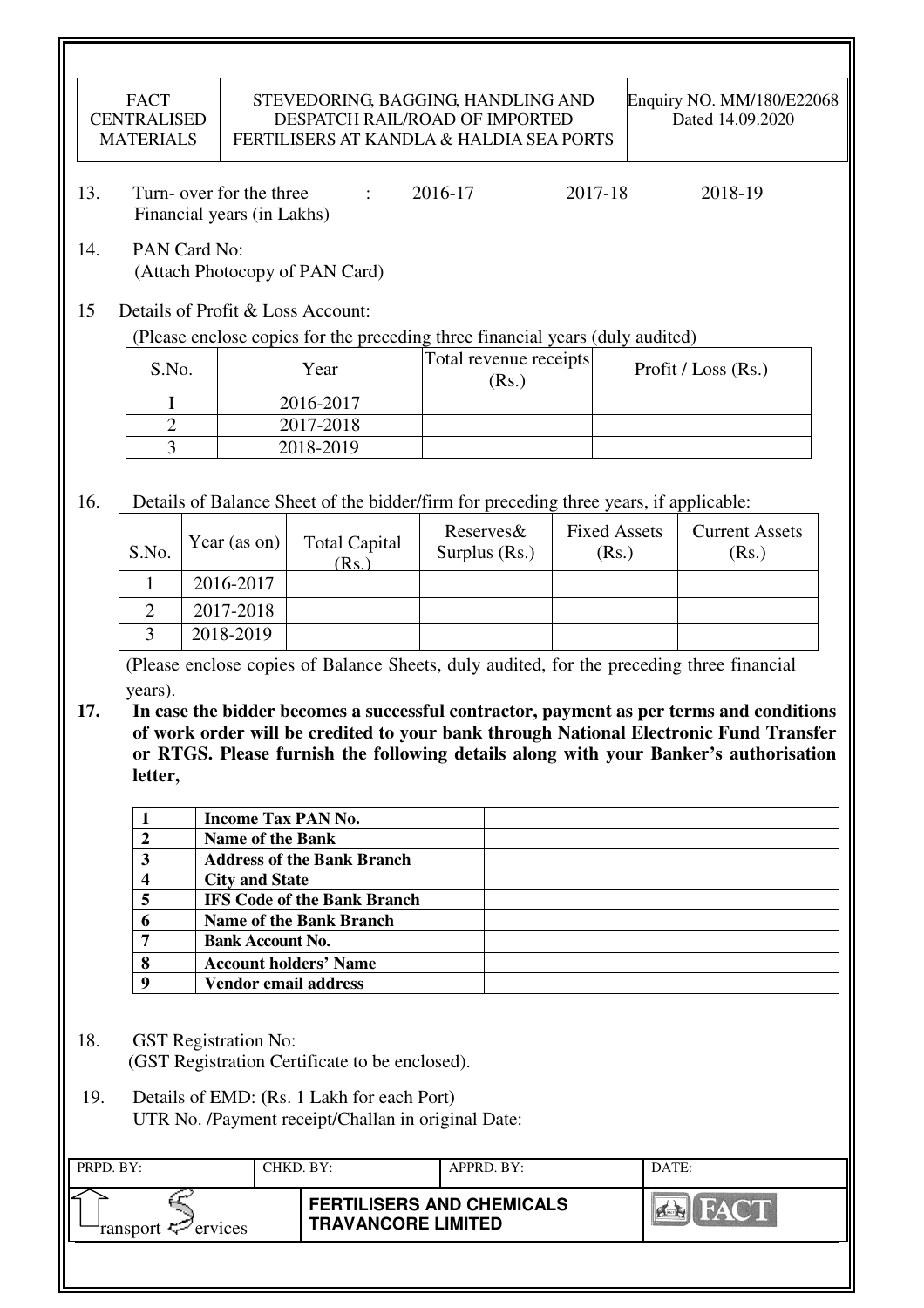| <b>FACT</b> |
|-------------|
| CENTRALISED |
| MATERIALS   |

- 20. Mobilization time required for commencement of work from the date of issue of Letter Of Intent (LOI) or Work Order whichever is earlier, by FACT.  $\ldots$  : Days.
- 21. Please fill the standard discharge rate for each port per PWWD SHEXEIU stands for "Per Weather Working Day Sunday Holiday Exempted Even If Used". Bidders shall guarantee discharge as per the standard discharge rate applicable for bulk fertilisers as per the respective port.

| <b>Name of Port</b> | Standard discharge rate for bulk fertilisers as per the Port. |
|---------------------|---------------------------------------------------------------|
| KANDLA              |                                                               |
| HALDIA              |                                                               |

- 22. Following documents are to be enclosed along with Part-A Bid:
	- 1. Copies of work orders supported by corresponding experience and performance certificate
	- 2. Copies of Audited Balance sheets and Profit & Loss Accounts for the preceding three financial years (2016-2017, 2017-2018, 2018-2019).
	- 3. Copy of "Permanent Account Number" (PAN) Card.
	- 4. Copy of GST Registration certificate.
	- 5. Copy of Partnership Deed/ Articles of Association/ Memorandum of Association/ Bye-laws, Certificate of Registration etc. as applicable).
	- 6. Document indicating Provident Fund Code number.
	- 7. Copy of valid Stevedoring License issued by each Port Trust.
	- 8. Copy of the CHA Licence for each port.

I/We declare that the information given above is true to the best of my/our knowledge.

 I/We have read and understood the Notice Inviting Tender, Instructions to Bidders, Special Terms and Conditions & Standard Terms and Conditions of the enquiry and confirm our acceptance to the same. We also agree to furnish any further data/documents required by FACT as and when asked for. We also guarantee to discharge material as per the standard discharge rate for bulk Fertilisers for the respective port quoted.

In case the validity of the Stevedoring License issued to me/ us by Port Trust is expiring during the tenure of the contract, I/We hereby undertake to renew the said license till the expiry of the contract period/extensions, if any.

> Name of Bidder: Signature of the Bidder:

| Place: |  |
|--------|--|
| Date:  |  |

Office seal:

| PRPD. BY:              | CHKD. BY: |                                                               | APPRD. BY: | DATE: |
|------------------------|-----------|---------------------------------------------------------------|------------|-------|
| ransport $\ll$ ervices |           | <b>FERTILISERS AND CHEMICALS</b><br><b>TRAVANCORE LIMITED</b> |            | FACT. |
|                        |           |                                                               |            |       |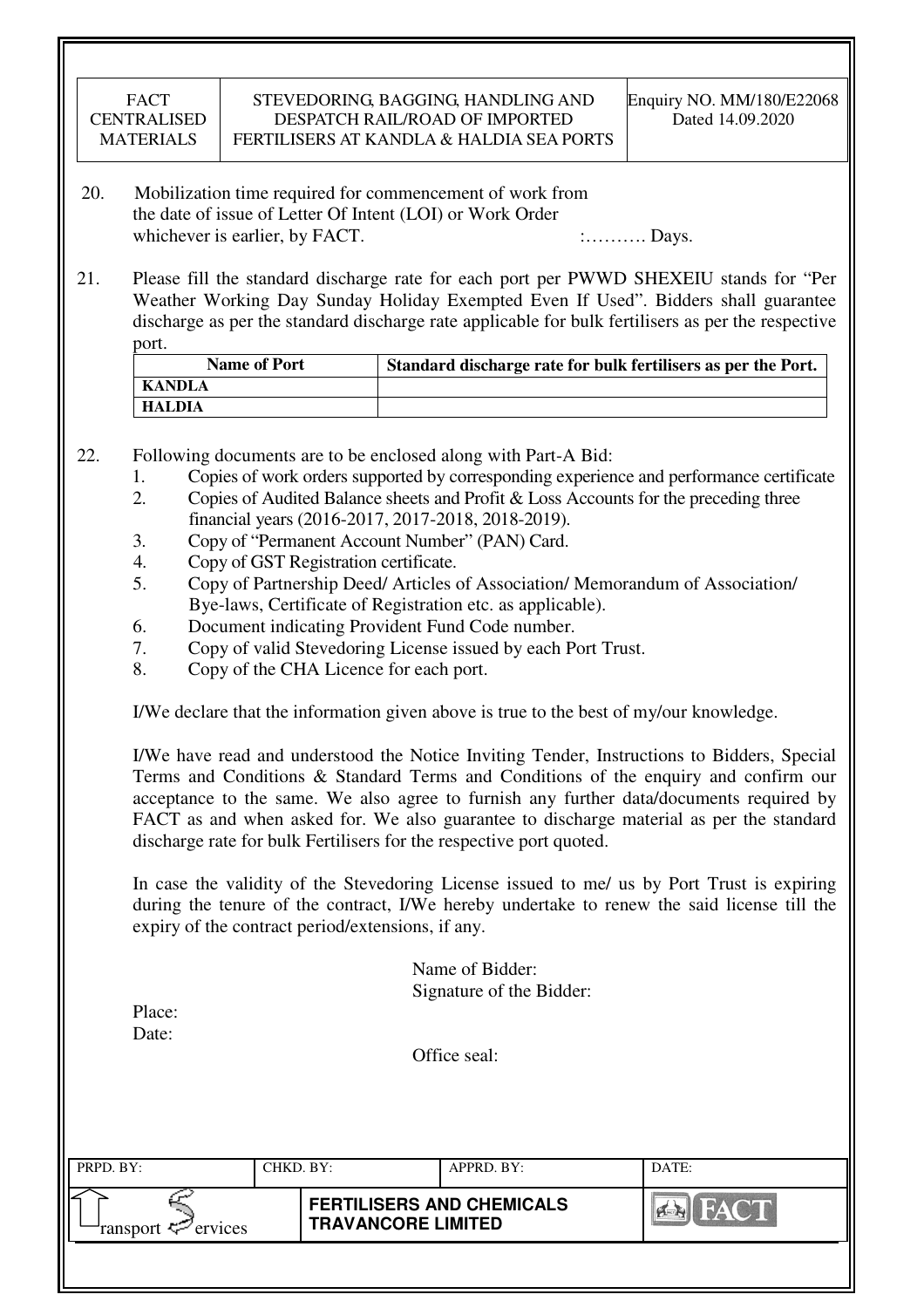#### **ANNEXURE-III**

## **Stevedoring, Bagging, Handling and Despatch Rail/Road of Imported Fertilizers at Kandla & Haldia Sea Ports**

## **Terms and Conditions of Contract**

## **1.0 DEFINITIONS**

- 1.1 FACT shall mean THE FERTILISERS AND CHEMICALS TRAVANCORE LIMITED with Registered office at Udyogamandal, Kochi-683501, its operating Divisions at Udyogamandal (FACT-UC) and at Ambalamedu (FACT-CD) and Marketing offices spread across India (which expression shall repugnant to the context or meaning thereof, include its successors and assigns)
- 1.2 "contractor" shall mean the individual / firm / company, who has been awarded the Work Order (contract) against his/their bid in response to the enquiry issued by FACT and shall include his/their legal representatives heirs, successors and assigns.

## **2.0 PERIOD OF CONTRACT**

2.1 The period of contract commences from the date of issue of Letter Of Intent (LOI) / Work Order, whichever is earlier, and shall be effective (i) for a period of One year thereafter or (ii) till completion of entire work and submission of final report in respect of any vessel sailed prior to or on the last day of the above One year period, whichever is later.

## **3.0 AGREEMENT**

3.1 The contractor shall execute an Agreement with FACT, within 15 days of receipt of the Work Order. The Agreement shall be executed on a stamp paper (of Rs.500) as per the proforma as specified by FACT.

## **4.0 SECURITY DEPOSIT**

- 4.1 The contractor shall furnish an interest free Security Deposit (SD) equivalent to 5% (five percent) of the initial total contract value as given in the Work Order (irrespective of actual quantity of work executed during the contract period), by DD/NEFT/RTGS or by Bank Guarantee issued by a Nationalised / Scheduled Bank as per the Proforma prescribed by FACT before operating the work. (before Placement of Purchase Order by FACT for the Fertiliser Shipment to the particular destination). **Contractors need not to submit the same at the time of issue of Work Order.**
- 4.2 In case the contractor fails to deposit the prescribed Security Deposit or fails to execute the agreement or fails to commence the work within the specified time, the contract issued to him is liable to be terminated and the Earnest Money Deposit (EMD) shall be forfeited and alternative arrangements made at the risk and cost of the contractor. The contractor will also be liable for getting delisted from FACT and will not be eligible to participate in future tender(s) as per FACT's policy in vogue.

| PRPD. BY:                     | CHKD. BY: |                                                               | APPRD. BY: | DATE:               |
|-------------------------------|-----------|---------------------------------------------------------------|------------|---------------------|
| ransport <sup>2</sup> ervices |           | <b>FERTILISERS AND CHEMICALS</b><br><b>TRAVANCORE LIMITED</b> |            | HACT<br>I Correi Ka |
|                               |           |                                                               |            |                     |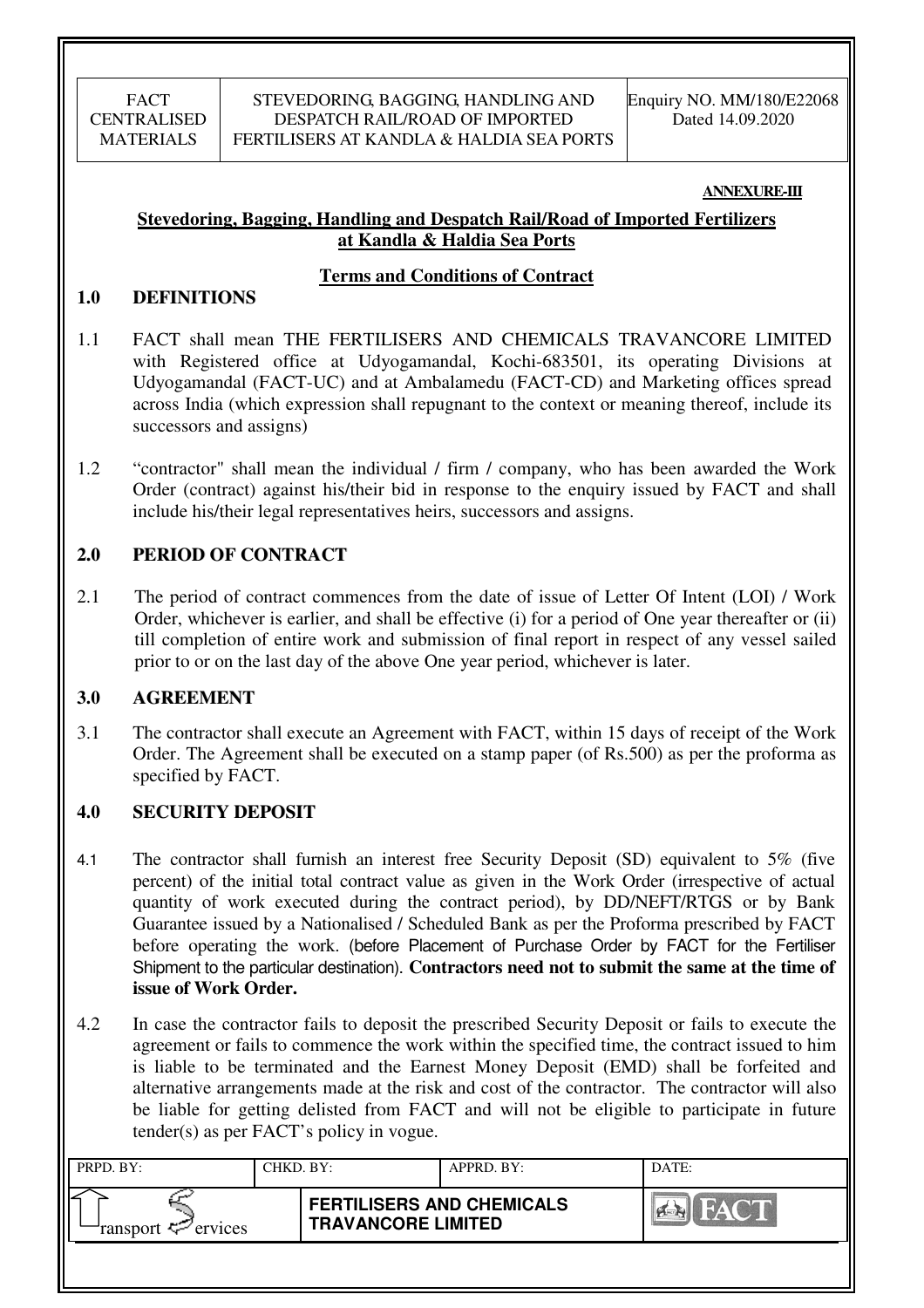4.3 The SD shall remain at the disposal of FACT, as a security for the satisfactory execution and completion of the work in accordance with the terms and conditions of the contract. The SD shall not be released until the work as per the Contract is satisfactorily completed and accepted and final bills paid. In case the contractor fails to make good any amount due from him inter-alia, losses, damages, penalties, dues etc. as may be payable by the contractor, FACT shall be at liberty to deduct/ appropriate such payments from the security deposit without prejudice to FACT's right to claim balance amount from the contractor. Violation(s) of any of the terms and conditions of Contract by the contractor shall entail (i) forfeiture of the SD and (ii) disqualification from further work with FACT without prejudice to FACT's right to avail other remedies.

## **5.0 COMMENCEMENT OF WORK**

5.1 The contractor shall commence the work, if required, immediately on receipt of the Letter of Intent / work order from FACT, whichever is earlier, as the liability to perform the contract will begin immediately on the receipt thereof.

## **6.0 FIRMNESS OF RATES**

6.1 **The rates shall be firm till the complete execution of the contract.** No charge/claim on any account, incidental or otherwise, shall be payable by FACT.

# **7.0 QUANTUM OF WORK:**

## 7.1 **DETAILS ON QUANTUM OF WORK FOR EACH PORT:**

| SI.          |                           | <b>Description</b>                                                                                                                                                                                                                                                                                                       |              | <b>QTY</b>                                                      |
|--------------|---------------------------|--------------------------------------------------------------------------------------------------------------------------------------------------------------------------------------------------------------------------------------------------------------------------------------------------------------------------|--------------|-----------------------------------------------------------------|
| No.          |                           | Discharge Rate (MT PWWD SHEXEIU)                                                                                                                                                                                                                                                                                         |              | As per the standard<br>discharge rate of the<br>respective Port |
|              | Bagging Rate (MT per day) |                                                                                                                                                                                                                                                                                                                          |              | 3000 for each Port                                              |
| 1            | Stevedoring-              | Despatch<br>by<br>Rail-<br>documentation clearance, stevedoring, handling, bagging<br>& standardisation, stacking in godowns, loading on to<br>trucks, unloading from trucks, loading wagons etc. For<br>despatch by Rail etc.as per clause 9.1 of schedule of work<br>and other terms and conditions stipulated herein. | Customs/port | 25000<br>(Twenty five Thousand)<br><b>MT</b> for each Port      |
| $\mathbf{2}$ | Stevedoring-<br>herein.   | Despatch<br>by Road-<br>documentation clearance, stevedoring, handling, bagging<br>& standardisation, stacking in godowns, loading on to<br>trucks for despatch by Road etc.as per clause 9.2 of<br>schedule of work and other terms and conditions stipulated                                                           | Customs/port | 5000<br>(Five Thousand) MT for<br>each Port                     |
| PRPD. BY:    |                           | CHKD. BY:                                                                                                                                                                                                                                                                                                                | APPRD. BY:   | DATE:                                                           |
|              |                           | <b>FERTILISERS AND CHEMICALS</b>                                                                                                                                                                                                                                                                                         |              |                                                                 |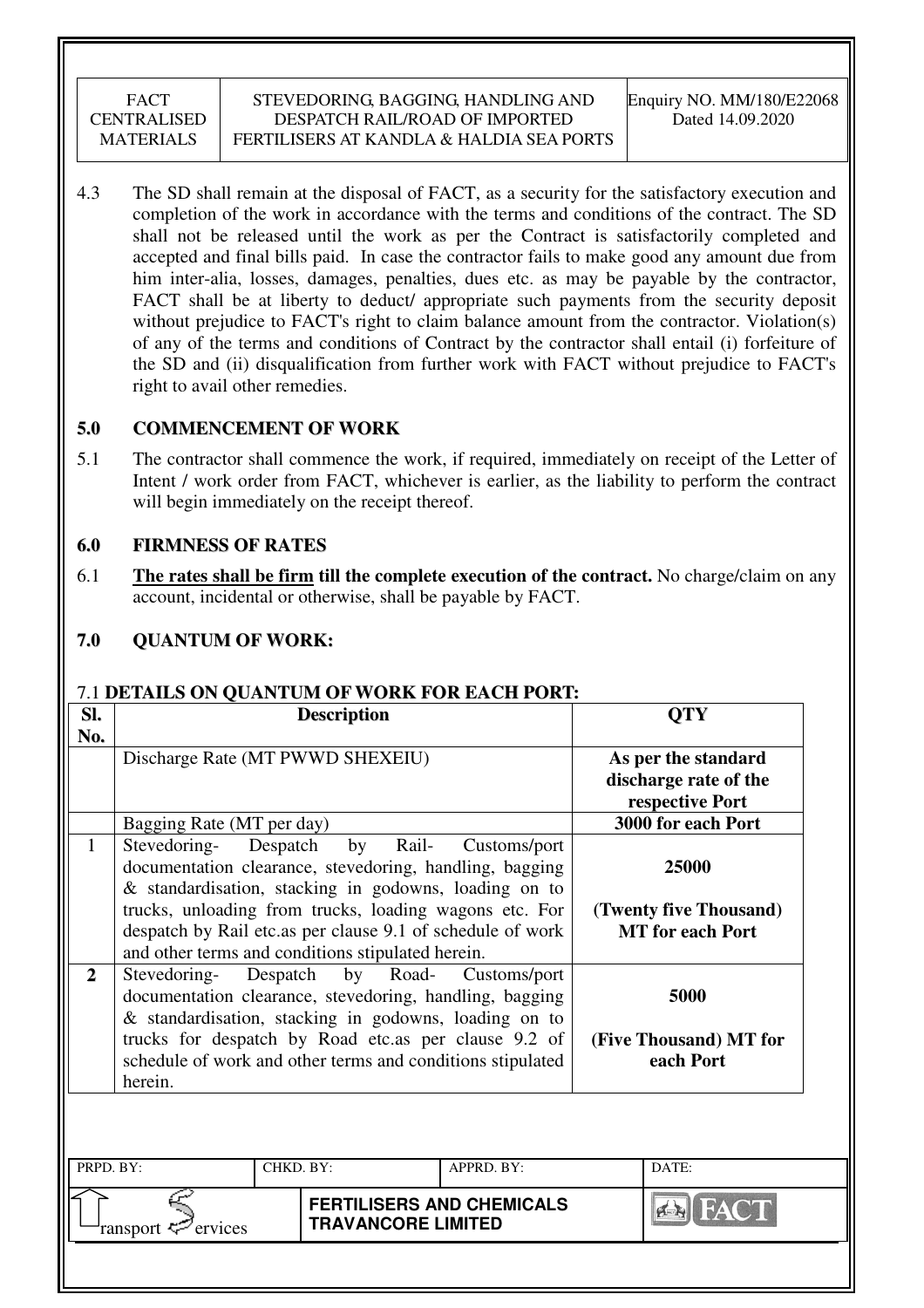| Stencilling of MRP on Bags: Stenciling of MRP/Subsidy     |                          |
|-----------------------------------------------------------|--------------------------|
| details on Bags as per clause 9.3 of Schedule of Work and | 50000 (Fifty Thousand    |
| other terms and conditions stipulated herein.             | bags)                    |
|                                                           | <b>Nos for each Port</b> |

7.2 The estimated quantity for Stevedoring, bagging and handling as above during the contract period of One year will be 30000 MT for each port.

*The average discharge rate from the shipments, which is to be guaranteed by the bidder, shall be not less than as per each port per WWD (Weather Working Day) Bulk for bulk fertilizers viz. MoP, Complexes, AS, Etc.*

 *The Contractor shall ensure bagging/standardization as per requirement of FACT, which may be upto 3000 MT per day for bulk fertilizers viz. MoP, Complexes, AS, Etc.*

7.3 **The quantum of work depends up on various factors like arrival of shipments, Govt. policy, agro-climatic conditions, market requirement, supply plan issued by Government, production at FACT's plants, availability of rake etc. and the quantum indicated in the W.O. is only indicative.** FACT reserves the right to reduce or increase the quantum of work at any time without assigning any reason whatsoever and the contractor shall carry out the work as per actual quantity requirements of FACT at the same rates and terms & conditions as per the W.O. The contractor has no right to claim loss / loss of profit on account of reduction in revenue arising out of variation in quantum of work. In case of operation of work, the rake volume per day minimum required by us is approximately 2700 MT i.e. the quantity required for loading a full rake of 42 wagons.

## **8.0 GST**

8.1 Rates given in the Work Order are exclusive of GST. GST if applicable will be payable extra by FACT as per statutory notification**.** 

## **9.0 SCHEDULE OF WORK & SCOPE OF WORK**

 The work involves all activities related to Customs/ Port clearance, Stevedoring shipments of Bulk fertilisers like Muriate of Potash (MOP), Ammonium Sulphate (AS), Complex Fertilisers such as Di-Ammonium Phosphate (DAP), Ammonium Phosphate Sulphate of various grades etc., arriving at the sea port, subsequent handling of the fertilisers at the Port and transportation to & unloading at Godowns in/near the port, bagging, standardisation and allied works, handling of bagged products, loading on to trucks for onward despatch of fertilisers by road/rail, transportation and loading on to railway wagons for despatch to various destinations as per requirement of FACT, as per the "Schedule of Work"and detailed "Scope of Work" given below:

| PRPD. BY:                 | CHKD. BY: |                                                               | APPRD. BY: | DATE:                 |
|---------------------------|-----------|---------------------------------------------------------------|------------|-----------------------|
| ransport $\sharp$ ervices |           | <b>FERTILISERS AND CHEMICALS</b><br><b>TRAVANCORE LIMITED</b> |            | HACT<br>$\sim$ $\sim$ |
|                           |           |                                                               |            |                       |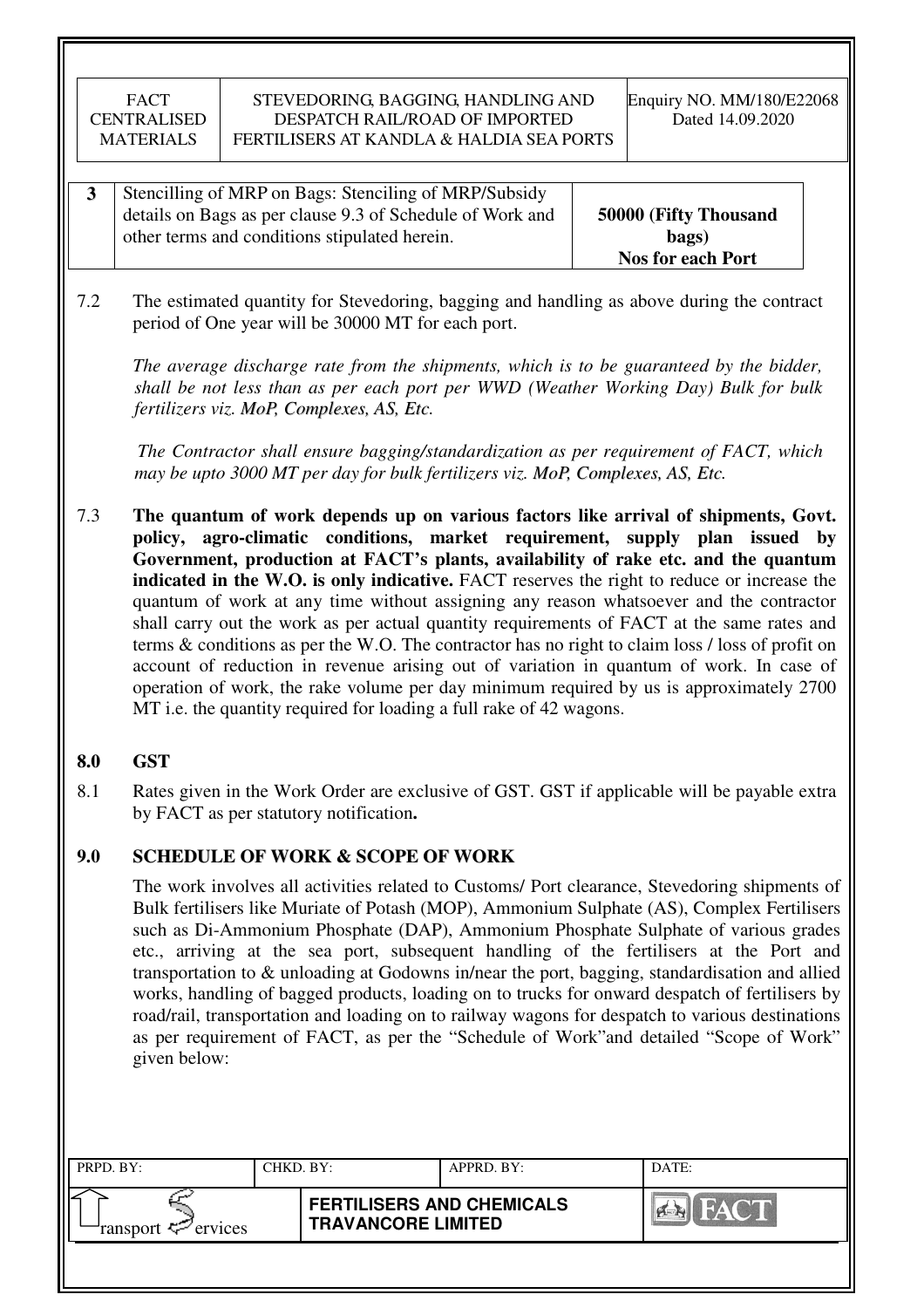## *SCHEDULE OF WORK*

- 9.1 Customs/port documentation & clearance, stevedoring, handling & loading on to tippers, transportation from wharf to godown/s in/near the port, unloading & handling at the godown/s, bagging and standardization, machine stitching of bagged & standardized product, stacking of the same in godown, de-stacking whenever necessary and loading on to lorries, transportation to railway siding, loading on to **rail wagons** and obtaining Railway Receipt (RR) and necessary documentation.
- 9.2 Customs/port documentation & clearance, stevedoring, handling & loading on to tippers, transportation from wharf to godown/s in/near the port, unloading & handling at the godown/s, bagging and standardization, machine stitching of bagged & standardized product, stacking of the same in godown, de-stacking whenever necessary and loading on to lorries & dispatching to various destinations as per FACT's requirement and obtaining **Lorry** Receipt (LR) and necessary documentation.
- 9.3 **Stenciling** of Maximum Retail Price/subsidy details on the bags (filled with 50 kg product or on empty bags) at the godown/s, as per instructions given by the authorised personnel of FACT using stencil plate, brush, paint etc., including tools, equipment, labour etc. provided by the contractor **at his own cost.**

## *SCOPE OF WORK*

- 9.4 The contractor shall mobilize enough labour, tippers, handling equipment, trucks, tools, weighing balance, other equipment etc. required for undertaking the above said work for the quick discharge of the bulk products from the ship, and despatch of bagged products from the godown/s in / near the port as per 'Despatch Instructions' given by FACT.
- 9.5 Normally **seven days** advance notice is given by FACT intimating arrival of vessel at the port. The contractor shall collect from FACT the ship nomination papers / fixture note of shipment / the shipping documents, as applicable. It will be the contractor's responsibility to,
	- a) Arrange and complete all Port related formalities required for receiving the ship in time,
	- b) Arrange to prepare and execute Custom related formalities(viz. Finalization of Bill of Entry),
	- c) Facilitate remittance of Port dues and Custom duties on behalf of FACT in prescribed time as may be necessary for the commencement of discharge from the vessel immediately on arrival. All cargo related mandatory charges such as **wharfage, Dusty cargo charges, Hopper charges** etc., as notified from the Port Trust from time to time will be borne by FACT at actuals against vouchers / documentary evidence obtained from the port. All port dues related to stevedoring activity such as labour levy and **Royalty charges** shall be borne by the contractor. Customs Duty as applicable will be paid by FACT in favour of Customs Department directly. In case direct remittance of the above payments by FACT is not possible for any reason, the contractor shall effect such remittances from their end for and on behalf of FACT based on requisite funds transferred to the Contractor by FACT and furnish documentary evidence from the respective authority for such remittances.
	- d) To ensure clearance of cargo within free time so as to avoid vessel demurrage and to earn despatch money to the maximum extent possible.

| $\alpha$<br>to the mainmann entent poppiole. |           |                                                               |            |       |  |  |
|----------------------------------------------|-----------|---------------------------------------------------------------|------------|-------|--|--|
| PRPD. BY:                                    | CHKD. BY: |                                                               | APPRD. BY: | DATE: |  |  |
| ransport <sup>2</sup> ervices                |           | <b>FERTILISERS AND CHEMICALS</b><br><b>TRAVANCORE LIMITED</b> |            | HAY   |  |  |
|                                              |           |                                                               |            |       |  |  |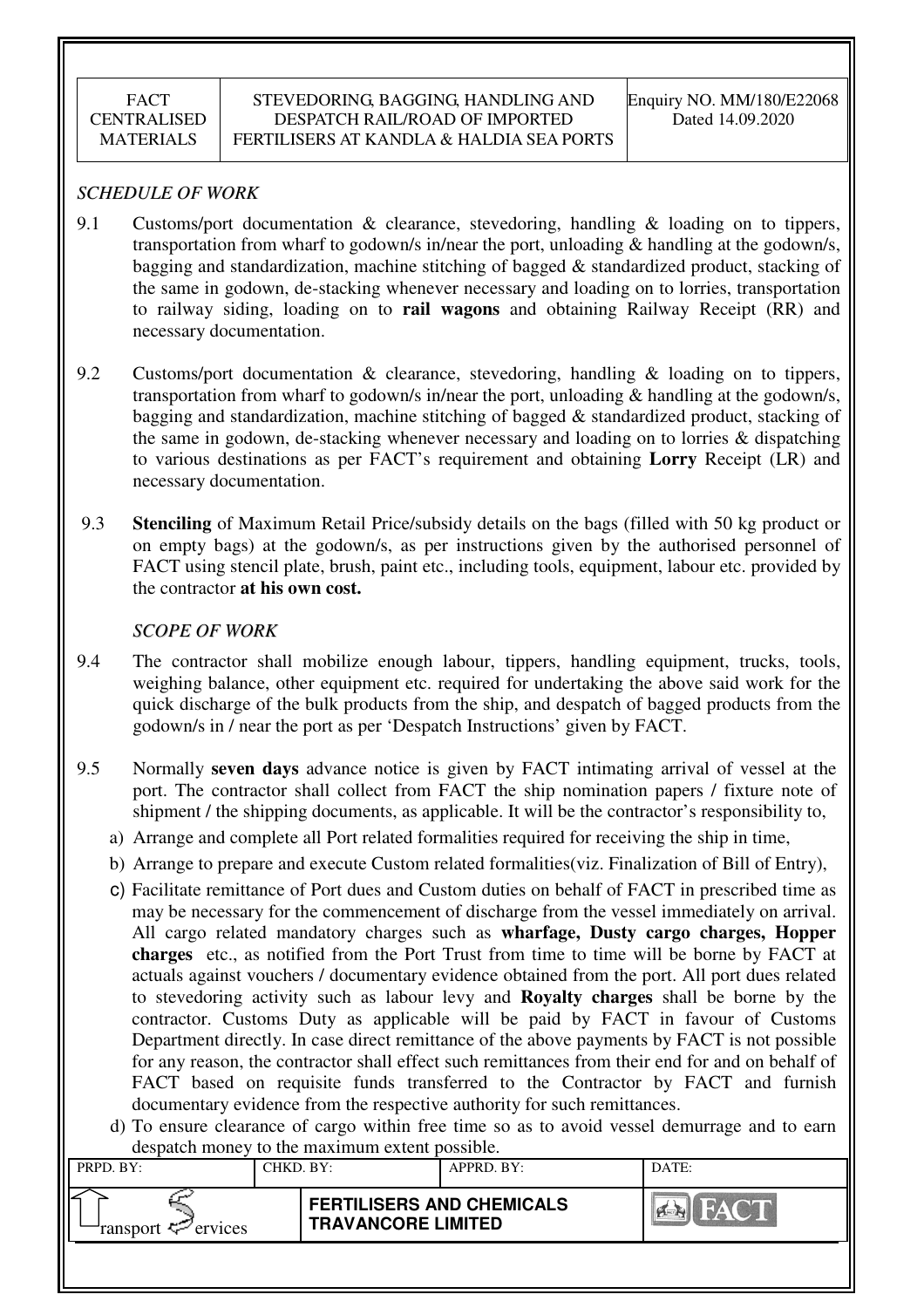- 9.6 The contractor shall liaise with local vessel agents, Master of the vessel, surveyors appointed by FACT, port officials, custom officials, railway officials and other agencies associated with receiving & handling of the ship/bulk cargo/bagged product. The contractor shall keep FACT informed of (i) the ETA / firm arrival schedule / Notice of Readiness (NOR) of the vessel, (ii) berthing prospects of the vessel, (ii) suitable berth location/s (iii) berth allotment by the port etc., for the vessel. The contractor shall attend daily berth meeting at the port from the time the vessel is assigned till the time the entire material is discharged. All required documentation connected with Customs clearance and Port formalities will have to be done by the contractor. Filing of Import General Manifest (IGM), if not filed by Owner's agent, receiving and accepting Notice of Readiness (NOR) etc. shall be in the scope of contractor.
- 9.7 **Execution of bonds:** In case the original shipping documents are not available before the arrival of the ship, the contractor shall get the required indemnity bond prepared in consultation with the vessel agent and FACT. If any other bonds are required to be executed, the contractor will promptly do so. The contractor shall complete all the necessary formalities and take steps so that delivery of the cargo is obtained immediately and discharge is commenced & completed in time. The **cancellation of such bonds** however shall be done by the contractor immediately, but in any case not later than two months from the date of receipt of the original shipping and other documents from FACT, failing which he shall be responsible for all consequences, legal or otherwise.
- 9.8 Immediately on arrival of the vessel within the port limits, the vessel owners' agents will tender the NOR after free-pratique is obtained and Custom entry made. The contractor shall accept the NOR on behalf of FACT in the usual form on working days and during office hours only as per the normal terms and conditions of Charter Party. The time of NOR tendered and accepted, time of commencement and completion of discharge of each shipment shall be intimated to FACT promptly.
- 9.9 Independent surveyors will be appointed by FACT for normal surveys and the contractor shall in co-ordination with the surveyors, ship's agents and FACT-officers arrange for the required surveys at the appropriate time. The contractor shall arrange for hatch / cargo survey on arrival of the vessel. All surveyors' fees will be paid by FACT. The contractor shall also coordinate with the representative of Central Fertiliser Quality Control and Training Institute and/or any other Government Agencies for inspection of the product, drawal of samples, etc. as per the sampling procedures defined in FCO under intimation to FACT. The contractor shall also ensure receipt of quality certificates from the offices concerned and promptly forwarded to FACT.

## *DISCHARGE FROM VESSEL*

9.10 Generally, bulk cargo is to be unloaded to the wharf using shore crane / grab or ship's crane / grab. The contractor shall ensure discharge of the cargo is done in a proper way avoiding over board spillage and loss of cargo. Charges towards use of grabs shall be borne by bidder in case it is not available/damaged in vessel.

| PRPD. BY:                  | CHKD. BY: |                                                               | APPRD. BY: | DATE:                  |
|----------------------------|-----------|---------------------------------------------------------------|------------|------------------------|
| ransport $\approx$ ervices |           | <b>FERTILISERS AND CHEMICALS</b><br><b>TRAVANCORE LIMITED</b> |            | FACT.<br>$\sim$ $\sim$ |
|                            |           |                                                               |            |                        |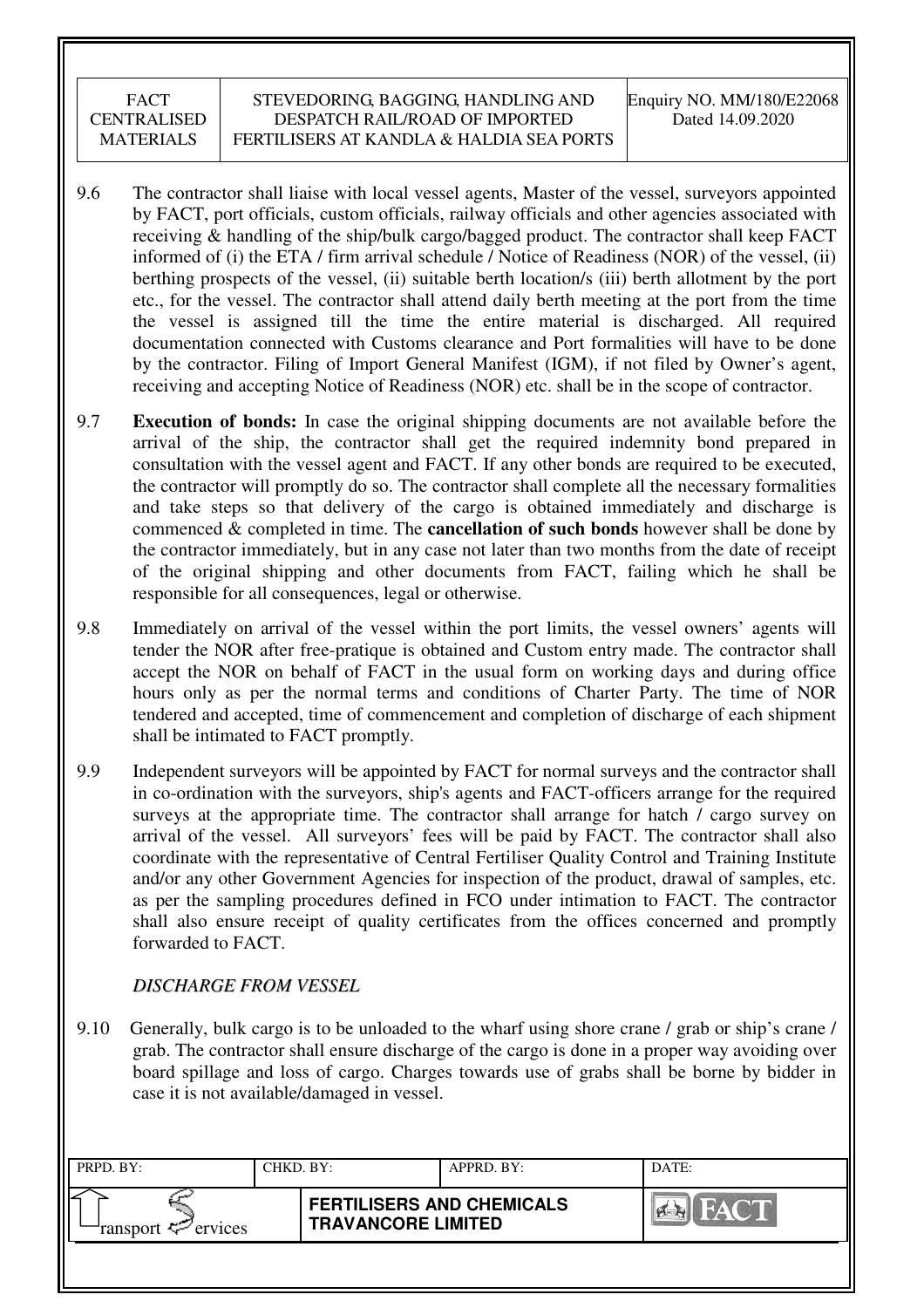#### STEVEDORING, BAGGING, HANDLING AND DESPATCH RAIL/ROAD OF IMPORTED FERTILISERS AT KANDLA & HALDIA SEA PORTS

9.11 The guaranteed discharge rate and minimum bagging rate for each port product wise shall be as given below. PWWD SHEXEIU stands for "Per Weather Working Day Sunday Holiday Exempted Even If Used".

|                            |              |     |      | Guaranteed discharge rate for bulk As per the standard discharge rate of respective |
|----------------------------|--------------|-----|------|-------------------------------------------------------------------------------------|
| fertilisers for each port. |              |     |      | Ports                                                                               |
| Minimum<br>fertilisers.    | bagging rate | for | bulk | 3000                                                                                |

- a) The contractor shall ensure that the discharge of cargo takes place efficiently and an average discharge rate of not less than the rate mentioned above is maintained. The contractor shall ensure that the discharge is completed and cargo transported to the godown/s in the free time without the incidence of any demurrage claim from the vessel / port. Sufficient number of cranes / grabs / pay loaders / trucks / tippers / dumpers and any other equipment as required shall be deployed to ensure quick discharge from the ship  $\&$  transportation of cargo from the wharf to the godown. If any equipment are to be requisitioned from the Port authorities for the work, the contractor will notify the Port authorities well in advance so that such equipment shall be available for the work without any delay. The contractor will be responsible for the safety and security of such equipment taken from the port. Crane hire charges / Portage and removal fee / vehicle license fees/ charges for weighing machines / measurement fees / /charges for port equipment etc., other than hopper if any, incurred during handling, bagging and loading of cargo, shall be borne by the contractor. During the discharge of cargo, if it is found that use of mechanical equipment viz. excavator etc., inside the shiphold is necessary for loosening the cargo and for maintaining a satisfactory rate of discharge, the contractor shall provide the same at his own cost. Any extra expenditure if incurred by FACT by way of Port Dues, Berth Hire charges, Cargo related charges etc. arising out of extended stay of vessel on account of the contractor not achieving the guaranteed average discharge rate shall be to the contractor's account. Any demurrage or loss of despatch money arising out of lower discharge rate achieved by the contractor than the guaranteed average discharge rate specified herein, will be to the contractor's account.
- 9.12 The contractor shall ensure that daily stevedoring reports are duly prepared incorporating with the details of time used for opening and closing of hatches, rain detentions, time lost due to turning around of vessel or shifting of vessel either due to the instructions by the Port authority or for convenience of the ship owners, or time lost due to malfunctioning of ship's gears or work stoppages due to repairs of ship's gears, time lost due to the malfunctioning of port handling equipment, loss of lay time etc., and countersigned by the Master / Chief Officer, Stevedores on a day-to-day basis and submitted to FACT. Bidders will not be responsible for time loss due to pre berthing delays, port/berth congestion etc., but reasons are to be recorded as detailed above.
- 9.13 The contractor shall maintain all required Registers and documents and shall maintain records on a daily basis of discharge, report on gang, dispatch details by Road/Rail, state wise

| PRPD. BY:              | CHKD. BY: |                                                               | APPRD. BY: | DATE:                |
|------------------------|-----------|---------------------------------------------------------------|------------|----------------------|
| ransport $\ll$ ervices |           | <b>FERTILISERS AND CHEMICALS</b><br><b>TRAVANCORE LIMITED</b> |            | <b>THE RAY ON BE</b> |
|                        |           |                                                               |            |                      |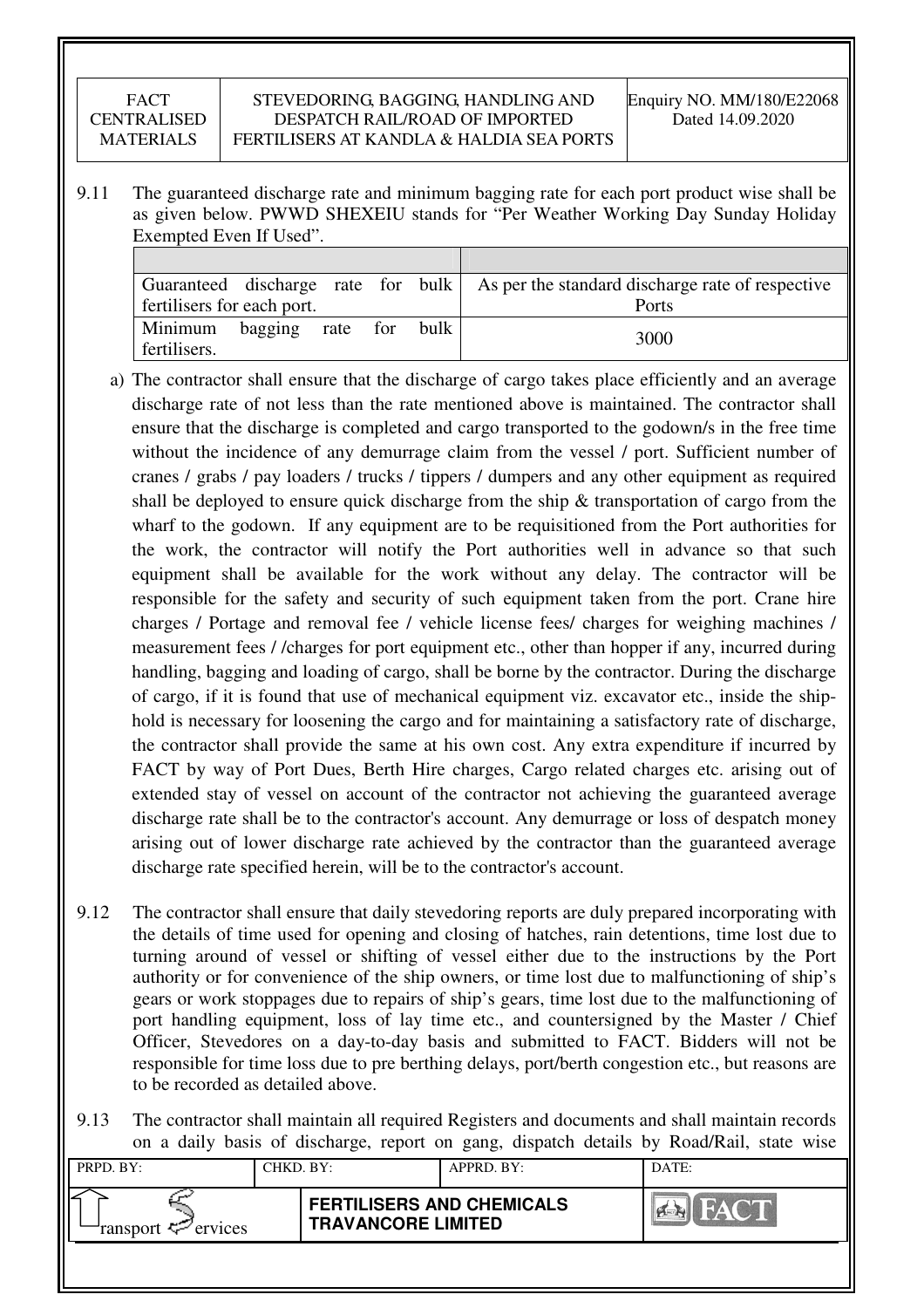despatch, lorry loading permission slip, Material Delivery Advice, Sales tax form, Statement on damages/loss of cargo (to be submitted within 3 days of completion of discharge) etc. The contractor shall send daily by Fax/e-Mail to FACT up-to-date statements in the prescribed form indicating the hatch-wise particulars of the quantity discharged and Balance on Board, stock of bulk products stored godown wise & total, bagged quantity, despatch of bagged products by rail and road, stock of bagged products godown wise & total, details of empty bag receipts & consumed and balance stock etc. as required by FACT.

- 9.14 The contractor shall ensure that the Statement of Facts (SOF) indicating exempted time such as Weather Working Days (WWD), rain hours, charter party holidays etc., shall be signed by all concerned before sailing of the vessel from discharge port. Despatch claim statements, as applicable, shall be furnished within 15 days of sailing of the vessel.
- 9.15 The contractor shall provide all necessary assistance for locating and occupying the godowns preferably with in the port premises. Godowns outside the port premises shall be taken only in case of utmost necessity. Godown rent will be paid by FACT against documentary evidence.
- 9.16 Any extra expenditure if incurred by FACT like Port Dues, berth hire charges, cargo related charges etc. arising out of extended stay of the Vessel on account of the contractor not achieving the minimum guaranteed average discharge rate shall be to the contractor's account.
- 9.17 Any **despatch money** earned by achieving higher discharge rate by the contractor than the guaranteed average discharge rate for a vessel will be shared equally between FACT and the contractor.

## *DISCREPANCY IN THE QUANTITY DELIVERED.*

- 9.18 In case of discrepancy in the Bill of Lading (B/L) quantity and Draft Survey Report (DSR) quantity, it shall be the responsibility of the contractor to bring this fact to the notice of all concerned i.e. (1) Vessel owner / agent, (2) Charterer's agent (3) FACT, (4) Customs, (5) Port authority etc., and lodge necessary claims as applicable and follow up till settlement. In case the quantity of cargo exceeds that stated in Bill of Lading, all necessary Customs and other formalities required with Custom department should be completed immediately and ensure avoiding issue of show-cause memo by Customs authorities and release the cargo for delivery. The contractor shall obtain documents such as short landing certificates, Port Outturn reports, other documents as required and applicable, within the time limit prescribed under the applicable laws / rules and regulations and Charter Parties from time to time so as to enable the contractor to substantiate the claims on behalf of FACT and to obtain compensation from the carriers, Port Trust, Customs and other bodies and agencies and persons.
- 9.19 The contractor shall take care to sweep/clean the godown, wharf, boats etc., prior to handling / storing the product to avoid contamination. The contractor shall collect sweepings of the product spillages of each shipment and delivered duly bagged and standardised ensuring no contamination.

| PRPD. BY:                                | CHKD. BY: |                                                               | APPRD. BY: | DATE: |
|------------------------------------------|-----------|---------------------------------------------------------------|------------|-------|
| ransport $\epsilon$ <sup>-</sup> ervices |           | <b>FERTILISERS AND CHEMICALS</b><br><b>TRAVANCORE LIMITED</b> |            | FACT  |
|                                          |           |                                                               |            |       |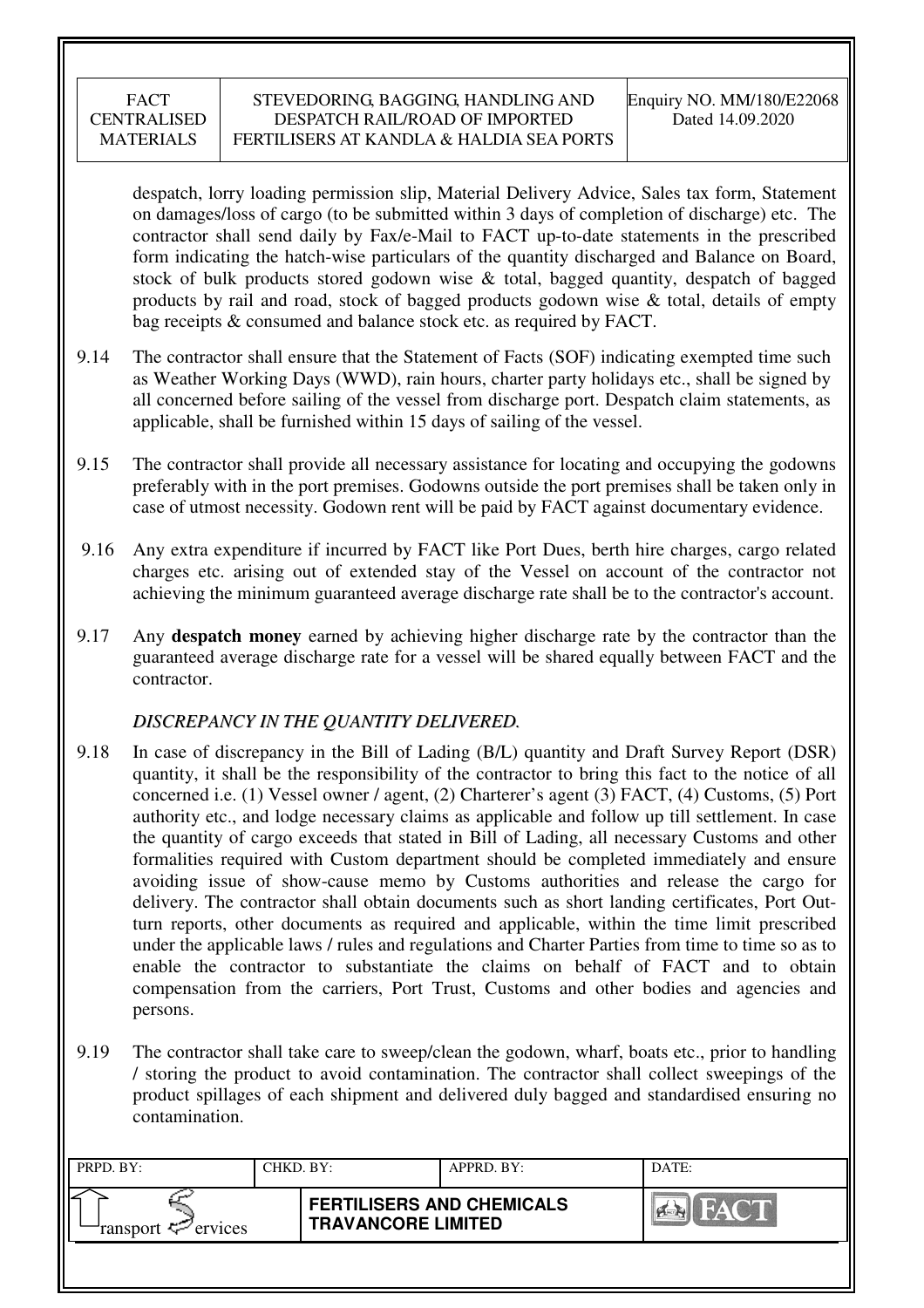- 9.20 FACT may, at its discretion, carry out a physical verification of the cargo stocks and empty bags etc. The contractor shall provide all required assistance for this operation and he will be fully responsible for any variation or discrepancy if found during such verification.
- 9.21 The contractor shall transport the products to the standardization area/godown through leak proof trucks/ tippers/ dumpers. If the material is received in lumps/caked form, the contractor shall make the material "free flowing" at no extra cost to FACT.

## *DAMAGED CARGO ON BOARD:*

9.22 In case any damaged cargo is noticed in the vessel, the same shall be segregated and immediate arrangements shall be made for survey on board the vessel by our surveyor, after giving due notice to the Master of the Vessel and Steamer Agents on behalf of FACT and intimate FACT accordingly. The contractor shall thereafter fully assist Surveyor appointed by FACT in assessing the loss/damage. After survey the damaged cargo shall be discharged, separated and surveyed on shore again. The contractor shall ensure that the discharge and storage of the damaged cargo is done separately to avoid mix up with good cargo. Such survey shall be a joint survey associating the Master / Steamer Agents and the survey reports shall be countersigned by the Master or his representatives.

## *PREPARATION OF STATEMENT OF FACTS:*

- 9.23 After the completion of discharge of a vessel the contractor shall prepare the Statement of Facts (SOF). The SOF shall be duly signed and accepted by the Owners/Agents of the Ship, and Master of the vessel. All necessary remarks, entries etc. pertaining to the vessel handling operations should be made so that interests of FACT are duly protected. Failure to do so will be deemed as negligence on the part of the contractor and the contractor will be held responsible for any loss that FACT may suffer. The SOF along with all necessary documents viz. Stevedoring reports etc. will be submitted to FACT, by the contractor within 15 days after normal completion of discharge. The contractor shall furnish the custom cleared Bill of Entry (Home Consumption copy and Exchange Control copy) and all Customs attested Shipping documents to FACT within fifteen days after normal completion of discharge.
- 9.24 The contractor shall, after the completion of discharge of the vessel, obtain from the Master / Owners of the Ships (1) A "Certificate of completion of discharge" implying that the Discharge has been completed and no cargo is left on board and (2) "No Claim Certificate"indicating there is no claim and if not so, indicating the damages caused to the ship, ship's gear or equipment. It is the responsibility of the contractor to make good the damage, if any caused to the ship, ship's gear or equipment by the contractor/his workmen during the course of the discharge of the cargo.
- 9.25 The contractor shall compile and prepare a draft lay-time sheet, which will be submitted, to FACT, within fifteen days after completion of discharge of the vessel.

| PRPD. BY:                      | CHKD. BY: |                                                               | APPRD. BY: | DATE:              |
|--------------------------------|-----------|---------------------------------------------------------------|------------|--------------------|
| ransport $\mathcal{P}$ ervices |           | <b>FERTILISERS AND CHEMICALS</b><br><b>TRAVANCORE LIMITED</b> |            | FACT<br><b>PER</b> |
|                                |           |                                                               |            |                    |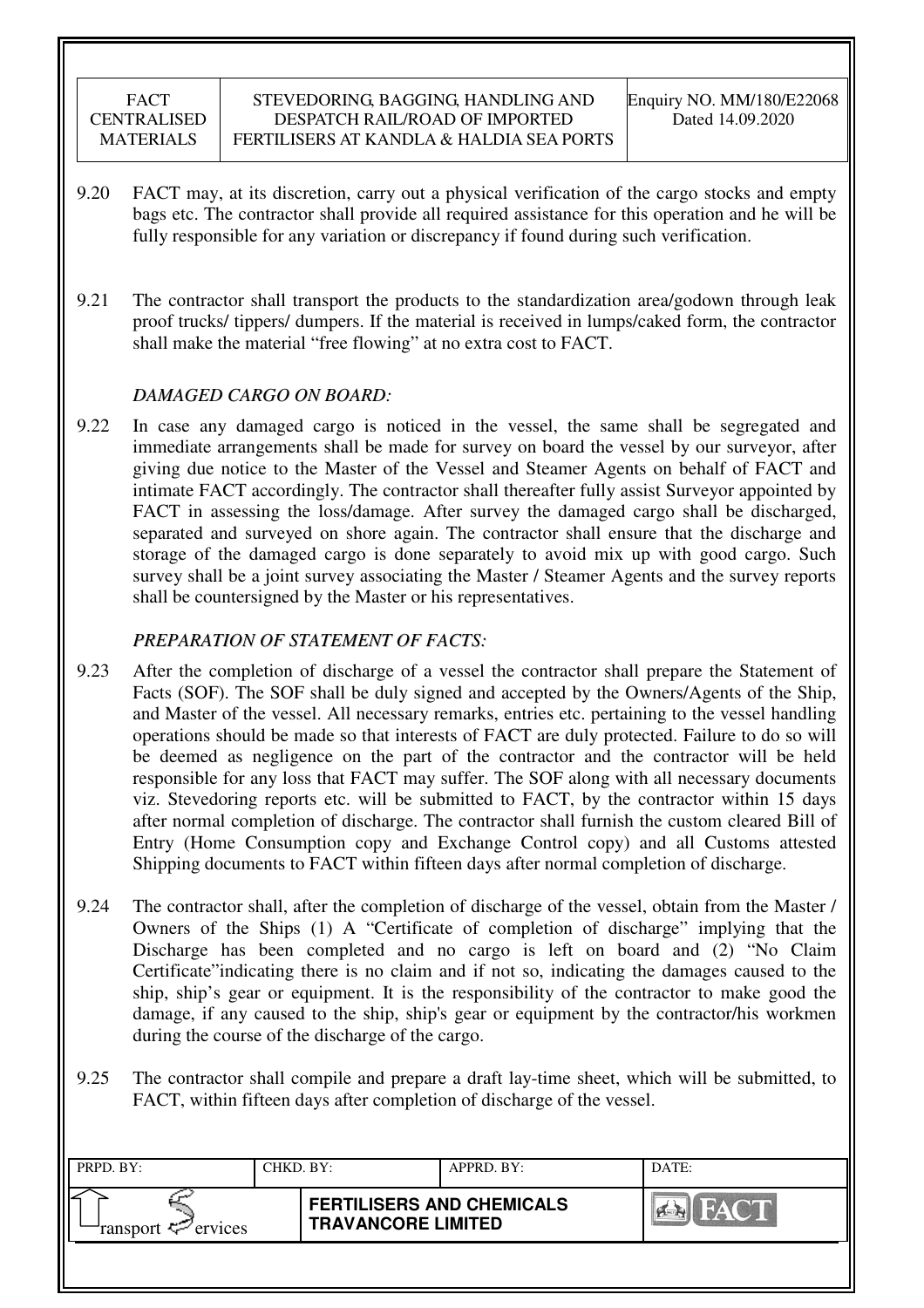9.26 Tarpaulins, if required, should be provided at the unloading point at contractor's cost so as to avoid any wastage / damage of cargo during handling. If any cargo is damaged during stevedoring and handling operations, the same shall be immediately collected and kept separately and instructions shall be sought from FACT officers regarding its bagging / disposal. However, if such damage happens due to negligence/ careless acts on the part of the contractor the cost of the damage shall be to the account of the contractor.

## *BAGGING & STANDARDISATION*

- 9.27 Empty bags required for bagging the products will be despatched to the port by FACT as free issue and the same shall be unloaded and received at the godown/s by the contractor at his cost. The contractor shall be responsible for the safe custody of the empty bags. The contractor shall transport the empty bags to the godowns (& wharf, if required) for bagging as and when required without any extra cost to FACT.
	- a) Weighing and stitching machines shall be arranged by the contractor at his cost for standardization of the cargo in the godowns or in the wharf / open space, as required. Moving the weighing machines, stitching machines etc. within premises of the work shall be carried out at contractor's cost. Operation and routine maintenance of these machines shall also be carried out by contractor at his cost. Adequate number of these equipment shall be mobilized by the contractor to ensure speedy operations in the wharf / godowns. The contractor shall keep all equipment, weighing and stitching machines etc., in good working condition and should have valid statutory certificates as applicable.
	- b) The contractor shall do the bagging of bulk fertilisers and standardising to **50 kg** (net weight) per bag by using scales duly certified by the Department of Legal Metrology. The contractor shall ensure that bulk cargo is bagged on all days (except on the Port / National holidays) as per requirement of FACT. The contractor shall organize the required number of labourers and supervisory staff at the contractor's cost to ensure that bagging is done continuously and proper filling, standardisation, and stitching of bags to meet the required minimum rate of bagging specified for each port productwise in earlier paragraph. The bagging operations should be geared in such a way that the despatch is carried out as per FACT's requirement.
	- c) Standardization shall be deemed to include carrying bags filled with products to weighing machines; opening the mouth of the bags, if required for re-standardisation, by carefully removing the twines without damaging the bags; putting in or taking out required quantity of fertiliser as may be necessary in order to ensure that the net weight is 50 kg and thereafter removing bags from scales; feed them to stitching machines; stitch the standardised bags; taking check weighments at random to ensure accuracy of standardisation; collect stitched bags from the machines and stack them in the godown or load directly into the trucks for despatch. During these operations if bag gets damaged due to cuts, tearing etc. the product shall be rebagged, standardised  $\&$  stitched as described above and such cut  $\&$  torn bags shall be accounted.

| PRPD. BY:                     | CHKD. BY: |                                                               | APPRD. BY: | DATE:                       |
|-------------------------------|-----------|---------------------------------------------------------------|------------|-----------------------------|
| ransport <sup>2</sup> ervices |           | <b>FERTILISERS AND CHEMICALS</b><br><b>TRAVANCORE LIMITED</b> |            | <b>THE TANK OF BUILDING</b> |
|                               |           |                                                               |            |                             |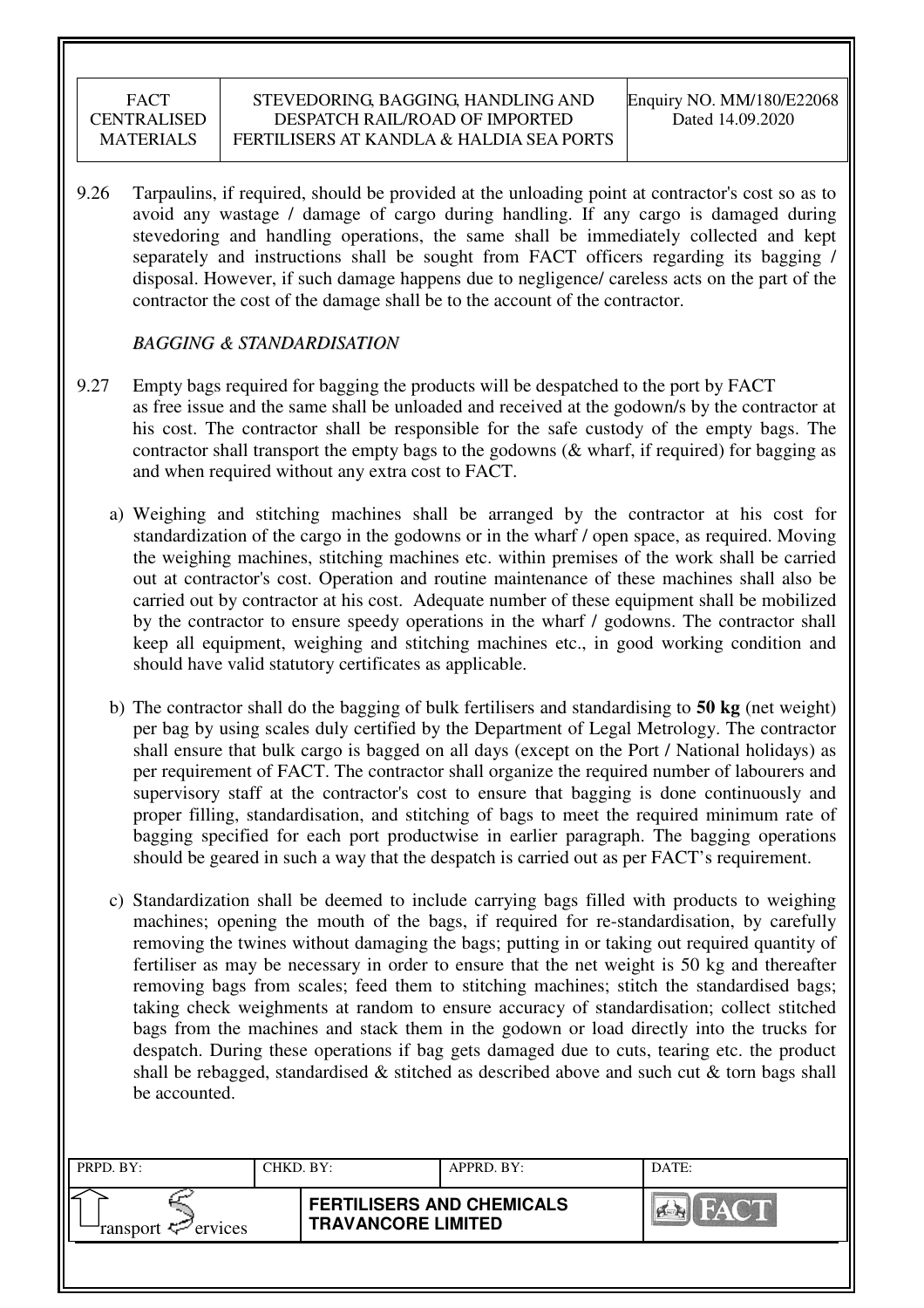- d) Packed and standardised bags should be duly machine stitched with good quality thread (to be supplied by contractor at his cost) conforming to the following specification: DT-2-2 Ply Rayon cord 1650/2 denier of H3 grade 7/7 TPI or equivalent quality in Rayon**.** Stitching machines and power generator, if required, to operate the same at wharf /godowns are to be provided by the contractor. They should also ensure that **NO HOOKS ARE USED ON THE BAGS** during handling.
- e) The standardised and stitched bags shall be test weighed on random basis in the presence of FACT's officers/ surveyors / representatives and if any variation in weight is observed, the contractor shall re-standardize the lot concerned at his own cost. During the course of standardization, check weighment shall be done periodically so as to verify the accuracy of the standardization. Standardization shall be done accurately and no chance should be given by the contractor for complaints of variation, in weight. FACT or its representative(s) / surveyor reserve the right to inspect the bagging and standardisation process at any time and the contractor shall facilitate the same. If a batch is found to weigh differently from the standard prescribed (i.e) 50kg net per bag on inspection by contractor's supervisor or FACT's representative(s) / surveyor, the whole batch shall be re-weighed and re-standardized as necessary without any extra cost to FACT. Lorry loads shall be weighed at random if required by FACT at weigh bridges situated in and around port premises for cross checking the correctness of standardisation by comparing the calculated gross weight of bags based on the number of bags loaded in the trucks. If the weighment shows presence of non-standard bags in the truck load, all the individual bags in the truck shall be re-weighed and re-standardised as necessary without any extra cost to FACT.
- f) The contractor shall account for the bags received from FACT and utilized by him. The permissible limit of five (5) bags per Thousand (1000) bags used is normally allowed towards cuts and tears while conducting the bagging operations.
- g) FACT reserves the right to recover from the contractor, the value of unaccounted bags and bags damaged over and above the normal permissible limit given above at the rate of Rs. 30/ per bag.
- 9.28 Bagging and standardization operations and release for transporting to various stations shall be done at the Wharf / Godowns as and when required. The contractor will be responsible for safe custody of stocks until they are despatched to destination as per "Despatch Instructions" given by FACT.
	- a) A daily report about the quantity standardized and balance to be standardized is to be maintained. A proper record of the deliveries made and those transported to godowns should be maintained.
	- b) Bagging and standardisation shall be carried out as per laid down specifications and standards. In case of any complaints or non-compliance of statutes related to the work undertaken by the contractor, and/or any penalty levied by the department concerned the contractor shall be liable for rectification of the non-compliance at no extra cost to FACT and

| PRPD. BY:                                | CHKD. BY: |                                                               | APPRD. BY: | DATE:      |
|------------------------------------------|-----------|---------------------------------------------------------------|------------|------------|
| ransport $\epsilon$ <sup>-</sup> ervices |           | <b>FERTILISERS AND CHEMICALS</b><br><b>TRAVANCORE LIMITED</b> |            | <b>HAY</b> |
|                                          |           |                                                               |            |            |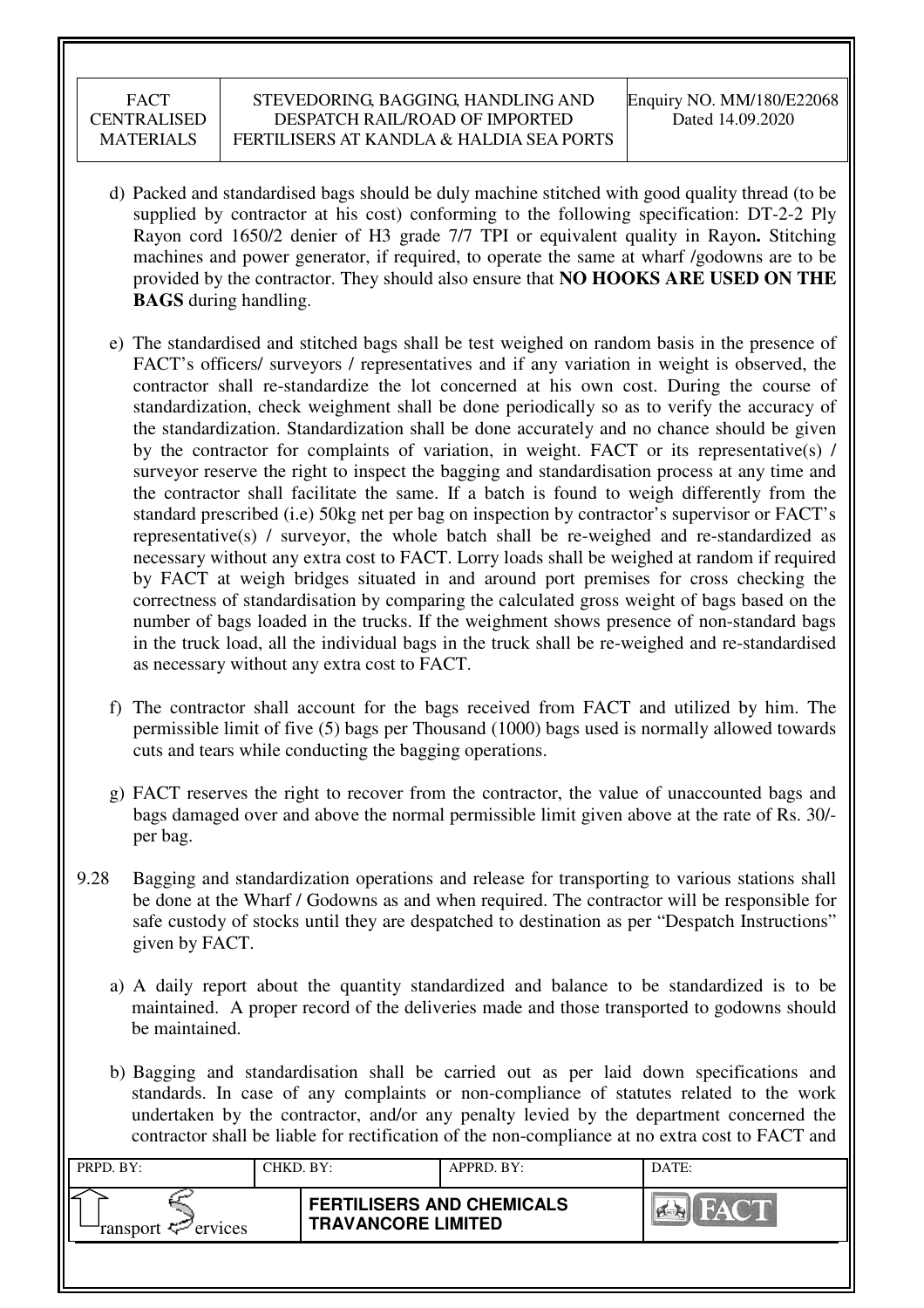shall bear all penalties, extra expenses etc. pursuant to such acts of non-compliance. In case the contractor fails to comply with the above and FACT is required to incur any expense on that account, such expenses shall be recovered from contractor. *LOADING INTO TRUCKS IN GODOWNS:* 

9.29 The standardized material is to be either stacked in the godown or loaded into trucks directly. Proper accounting of the above operation must be separately maintained. Tally / Supervision charges on this account will be borne by the contractor.

## *WAGON LOADING:*

- 9.30 Sufficient number of trucks should be provided for transport of standardised bags to the godowns and Rail heads, as required.
	- a)The contractor shall place indents in accordance with FACT's despatch instructions. Statutory Railway charges if any charged by railways shall be borne by FACT. The contractor shall follow up with the Railway authorities concerned for allotment of rakes as per indents placed. In case of any delay / difficulty in allotment, FACT shall be promptly kept informed of the same. The wagons, when allotted and placed, shall be inspected for fitness and cleaned, if required, prior to loading. Loading of wagons shall commence without loss of time. Adequate labour shall be deployed for the work to complete the loading within the free time allowed by the railways avoiding incidence of any demurrage. In case loading is delayed on account of the contractor, beyond the permissible free-time allowed by railways from time to time, the demurrage, if any payable to the railways shall be borne by the contractor. The contractor shall ensure that hooks are not used on the bags while handling the bags during the operation.
	- b)Contractor shall be responsible for loading correct number of bags in to the wagons/rake and the quantity shown in the RR based on the number of bags loaded in the wagons/rake. The contractor shall depute his representative(s) to the rail head at the destination to witness unloading and counting of bags in each wagon/rake and satisfy himself the quantity of receipt at the rail head at the destination. On the joint rake handling report, signature of Agent (at the destination) authorized by FACT will be accepted in the absence of any FACT official, to sign the report on behalf of FACT. Variation in RR quantity vis-a-vis the quantity unloaded shall be reconciled for all rail consignments for each shipment separately. Net shortage (total shortage less total excess as per RRs vis-a-vis receipts at destination rail heads), if any, for each shipment will be considered for the computation of handling loss. Any idle freight or penalty for excess loading charged by Railways at despatching station or destination station consequent to wagons not being loaded to full capacity or exceeding the permitted capacity for reasons attributable to the contractor shall be recovered from the contractor.
	- c)After the loading is completed, Forwarding note shall be submitted to the Station Master / Goods Clerk in compliance with the extant rules of railways.

d)Railway freight amount will be paid by FACT to the Railways directly wherever possible. Whenever it is not possible, the contractor shall make payment of freight to railways for and on behalf of FACT from the funds provided by FACT to the contractor for that purpose. Contractor shall obtain and scrutinize the Railway Receipts (RR) to ensure that they are

| Common share count and serantize the Kallway Receipts $\{Kx\}$ to ensure that they are         |           |  |             |       |  |  |  |
|------------------------------------------------------------------------------------------------|-----------|--|-------------|-------|--|--|--|
| PRPD. BY:                                                                                      | CHKD. BY: |  | APPRD. BY:  | DATE: |  |  |  |
|                                                                                                |           |  |             |       |  |  |  |
| <b>FERTILISERS AND CHEMICALS</b><br><b>TRAVANCORE LIMITED</b><br>ransport <sup>2</sup> ervices |           |  | <b>FACT</b> |       |  |  |  |
|                                                                                                |           |  |             |       |  |  |  |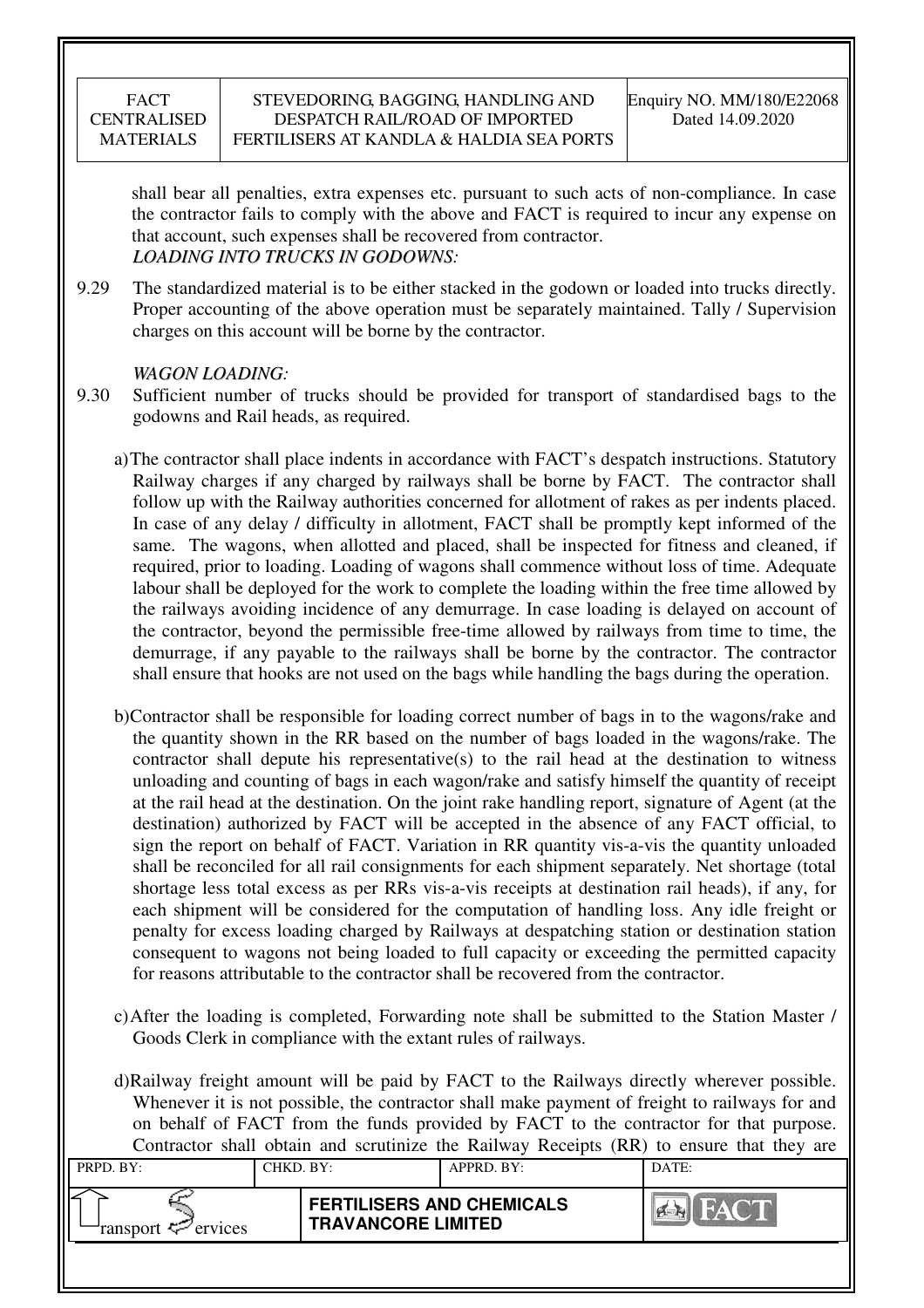correctly made and there is no discrepancy of any nature. The contractor shall arrange to send the original RRs immediately to FACT's office/representative at the destination for arranging clearance of rake at the destination. In case the clearance of rake is delayed due to delay in receipt of the RR by FACT and demurrage, if any, payable to railways at the destination, the same shall be to the account of the contractor. The contractor shall also furnish by FAX / email a statement giving all particulars of despatch along with copy of the RRs immediately.

- e)If wagons are to be unloaded at the request of Railways, the contractor shall arrange the unloading of the wagons so requested and subsequent re-loading of the wagons provided by railways and the expenses shall be borne by the contractor, if such unloading  $\&$  reloading has been caused due to reasons attributable to the contractor. If the charges are to be borne by railways necessary claim may be put up to railways by the contractor for and behalf of FACT and the contractor shall be reimbursed the amount paid by railways as and when received from railways.
- 9.31 Road despatches / deliveries shall be effected by the contractor strictly as per "Despatch Instructions" issued by FACT and necessary documents including serially numbered Material Delivery Advice (MDA) shall be issued by the contractor on behalf of FACT. The contractor shall ensure receipt of acknowledgements on MDAs for all deliveries effected by him.
- 9.32 In all cases of movement by road or rail, necessary documentation should be prepared, receipts at delivery point obtained in accordance with the instructions given by FACT from time to time.

## **10. HANDLING LOSS:**

- a) The contractor shall ensure that the handling losses, if any, do not exceed **0.1%** (zero point one percent) of the Bill of Lading (B/L) quantity or DSR (Draft Survey Report) quantity, whichever is lesser, for each Vessel. Handling losses will mean difference between (i) the least of the B/L quantity and DSR quantity and (ii) the actual quantity received which is described as follows. The actual quantity received shall be reckoned based on (i) the quantity bagged including despatched **plus** (ii) quantity of sweepings / damaged (during stevedoring, handling, rake loading etc.) Sweeping/ damaged quantity would be considered on weighment basis. The handling losses will also include short receipt at the rail head destination duly certified by FACT officials, in terms of number of bags where the material is despatched by Rail.
- b).In case handling losses, determined as above, exceed the limit as stated above for each vessel, FACT shall recover, (i) the cost of the shortages in excess of the said limit from the dues/bills of the contractor at 150% of the value (MRP plus Govt. Subsidy) of product as applicable and (ii) the value of work executed to the extent of such shortage exceeding the said limit.
- c) Excess quantity, if any received over the quantity as per BL/DSR shall be exclusively to FACT's account.

| PRPD. BY:                 | CHKD. BY: |                                                               | APPRD. BY: | DATE: |
|---------------------------|-----------|---------------------------------------------------------------|------------|-------|
| ransport $\sharp$ ervices |           | <b>FERTILISERS AND CHEMICALS</b><br><b>TRAVANCORE LIMITED</b> |            | FACT  |
|                           |           |                                                               |            |       |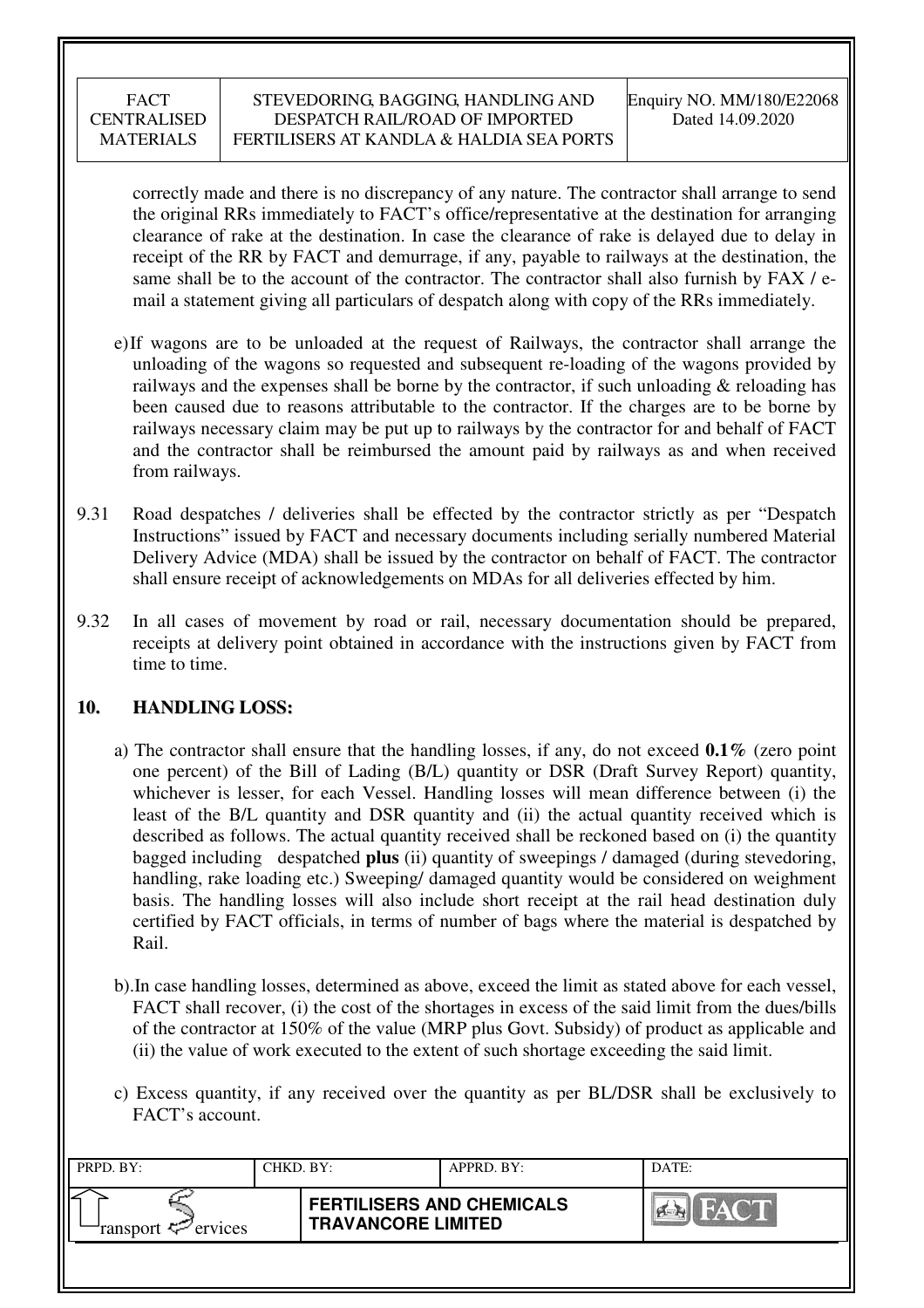- d) In the event of bunching of vessels carrying same cargo, including up to completion of standardization, shortage will be assessed on a combined basis for those vessels, for the purpose of calculating handling loss.
- **11.** The contractor is expected to work on all days including holidays and on all required shifts as directed by FACT. Work on board the vessel and on shore shall be round the clock. Bagging, standardisation, handling, rake /lorry loading shall be done during all days except port / national holidays. However in case of exigencies as decided & intimated by FACT the contractor shall arrange the works on port / national holidays too.
- **12.** Hooks shall not be used on bags during loading/handling /unloading operation.
- **13.** The contractor shall take proper care of bulk/bagged fertilisers and packing materials and provide Tarpaulins at all operational points to avoid damage /loss to the material.
- **14**. The contractor shall ensure that no slack or torn bag is delivered either to the road transporters or to the consignees or loaded into rail wagons. Such slack or torn bags shall be mended by the contractor before such despatch.
- **15.** The contractor shall be responsible, while goods are in his custody i.e. from the time the material is discharged from the vessel till the same is despatched, for safety, security and any deterioration due to contamination, water ingress etc. and losses of the products/materials, during various operations including handling, shifting, bagging, loading, transport, unloading etc. The contractor shall be vigilant and ensure that spillage or any losses during stevedoring operations at the Port are minimal.
- **16.** The contractor shall not have any right or lien on the cargo, packing materials and other properties entrusted to him by FACT during handling operations.
- **17.** The contractor shall provide assistance whenever FACT appointed surveyor carries out survey and / or supervision work.

## **18. FILING OF CLAIMS**

The contractor shall, on behalf of FACT, promptly prepare claims for and lodge all claims with Customs, Carriers, Vessel agents and Shipping lines, Insurance, Port Trust etc., with a copy to FACT and pursue the same till they are settled. In all refund applications / claims filed by the contractor on behalf of FACT with Customs, Port Trust, Carriers / Vessel agents etc., the contractor shall incorporate the following clause:

*"Any refund, other amount payable / repayable arising out of this claim, is payable to M/s. Fertilisers and Chemicals Travancore Limited. Refund order / cheques should be issued in the name of "M/s. Fertilisers and Chemicals Travancore Limited" payable at Udyogamandal/ Ernakulam. If refund is made by NEFT / RTGS the same may be done through FACT a/c No. 57017844467 with the State Bank of India, Udyogamandal Branch, IFSC Code SBIN0070158 and UTR number shall be intimated."* 

| 11 DC COUC DDITYOU/UIJO UNU OTIVINNIIDOL SHUN DC MNIMUNICU. |                                                               |               |       |  |  |  |
|-------------------------------------------------------------|---------------------------------------------------------------|---------------|-------|--|--|--|
| PRPD. BY:                                                   | CHKD. BY:                                                     | $APPRD$ . BY: | DATE: |  |  |  |
| ransport $\mathcal{P}$ ervices                              | <b>FERTILISERS AND CHEMICALS</b><br><b>TRAVANCORE LIMITED</b> |               | FACT  |  |  |  |
|                                                             |                                                               |               |       |  |  |  |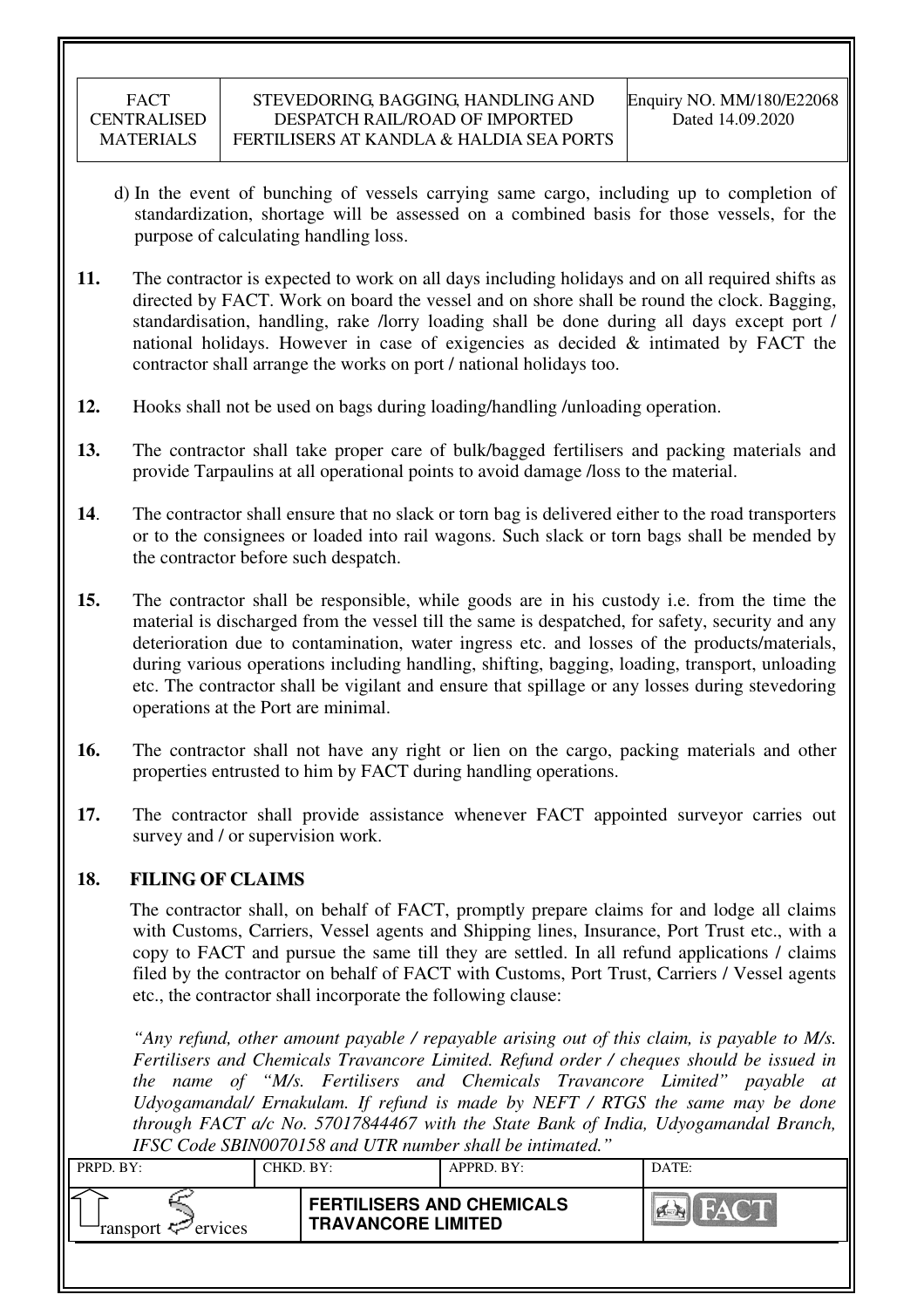- **19**. The contractor shall be fully liable for any loss or damage to **the cargo** arising out of or as a consequence of negligence, on his part, and or on the part of his employees, supervisors, labourers etc. The contractor shall also be liable and responsible for any damages, loss and liabilities towards (i) any **damage to or loss of property, of the Port** or (ii) workers or (iii) the officers of the port or (iv) Dock Labour Board, railways, etc. arising out of or as a consequence of negligence on part of the contractor/ his employees. The amount of such losses or damage shall be determined by FACT and FACT will claim such amount from the contractor and the same will be recovered from his pending bills, if any. In case there is no pending bills to be paid and the contractor fails to make the payment promptly, FACT reserves the right to recover such amounts from the contractor by forfeiting the Security Deposit submitted by him, and invoking the alternative arrangement at the risk  $\&$  cost of the contractor. The contractor shall fully indemnify and keep FACT harmless at all times against any and all claims of third parties against any such loss or damage caused.
- **20.** The contractor should maintain all required statutory records in respect of their employees / workers engaged by him.
- **21.** The contractor is responsible to make compensation to the labour employed by them or on their behalf, for injuries, accidents, caused during the course of any of the operations covered or incidental to performance of the contract.
- **22.** The contractor shall be liable to pay all damages and expenses suffered or incurred by FACT due to negligence of him or the workmen employed by him to perform any of the services mentioned in the contract or due to any action of his employees.
- **23.** The contractor will be required to do any of the services incidental to the clearance operations and cannot refuse to perform on the ground that no specific mention of it or rate has been provided for such an operation or service in the contract.
- **24.** All the books, records and registers of the contractor pertaining to the work entrusted to him shall be open for inspection by FACT or authorized representative of FACT.
- **25.** FACT may at its discretion carry out a physical verification of the stocks including empty bags. The contractor shall provide all required assistance for this operation.
- **26.** The contractor shall maintain a suitable office at the Port with necessary communication facilities such as computer, broadband internet connectivity and printing facility, telephone, fax etc. Adequate office space for officers from FACT shall also be provided at the contractor's office/Port.

| PRPD. BY:              | CHKD. BY: |                                                               | APPRD. BY: | DATE: |
|------------------------|-----------|---------------------------------------------------------------|------------|-------|
| ransport $\ll$ ervices |           | <b>FERTILISERS AND CHEMICALS</b><br><b>TRAVANCORE LIMITED</b> |            | FACT  |
|                        |           |                                                               |            |       |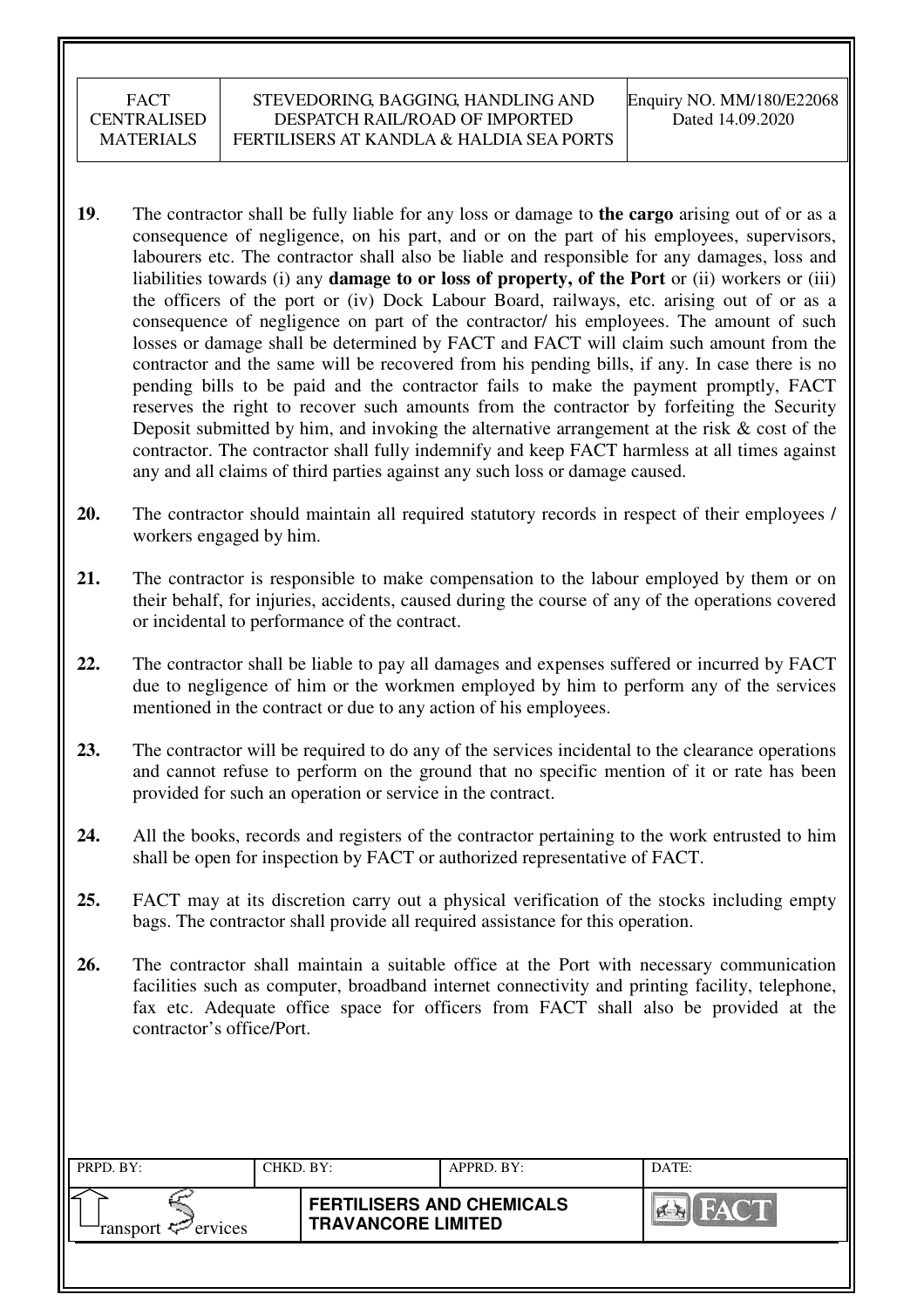# **27. STATUTORY OBLIGATIONS COMPLIANCE OF ACTS AND RULES & REGULATIONS:**

- **a)** The Employees' Provident Funds and Miscellaneous Provisions Act, 1952 (PF) & The Employees' State Insurance Act, 1948 (ESI) and the Rules and Regulations thereof: The contractor shall ensure full compliance with the above Acts and Rules & Regulations. The workers deployed by the contractor for the work shall be covered under the above Acts. The contractor shall be responsible for making all payments to his workmen, including ESI and PF benefits etc., as applicable. The contractor shall maintain proper records relating to labour employed, wages paid etc in the prescribed proforma as per the relevant provisions of the Acts and Rules & Regulations. Copies of the returns acknowledged / accepted by the competent office/authority prescribed in the Act, duly attested by the authorised signatory of the contractor, shall be submitted to FACT before final settlement of the contract. In case FACT is to incur any expenditure/loss in the capacity as Principal Employer on account of the above, such expenditure/loss shall be reimbursed/compensated to FACT within a reasonable time, failing which FACT reserves the right to recover the same from the contractor from any payments due to him, without prejudice to FACT's rights for recovery of the same.
- b) Vehicles employed during the course of execution of the Contract, shall have valid permits in compliance with the Motor Vehicles Act, 1988 and the Central Motor Vehicle Rules, 1989 and regulations formulated from time to time.
- c) The contractor shall comply with the requirements of all Local, State and Central Govt. Acts, Rules, Regulations, Bylaws, Orders etc, in force from time to time and in particular, the Factories Act, 1948, the Workmen's Compensation Act 1923, the Contract Labour (Regulation and Abolition) Act, 1970, the Minimum Wages Act,1948, The Mines Act 1952, the Explosives Act 1884 and all other relevant Acts and Rules as amended from time to time in so far as they are or may be applicable to the execution of works as per this contract. The contractor shall obtain at his cost all permits, license and other authorization, as required for his work, from Govt. authorities. The contractor shall maintain proper records & registers as required by the statutes concerned and submit them to FACT as and when required. In case the contractor fails to discharge his statutory obligations leading to a situation wherein FACT is to incur any expenditure/loss such expenditure/loss, including those in any proceedings or litigation, as a result of any claim or act on the part of the employees of the contractor, shall be reimbursed/compensated to FACT within a reasonable time, failing which FACT reserves the right to recover the same from the contractor from any payments due to him, without prejudice to FACT's rights for recovery of the same.

# **28. PAYMENT**

. a) Payment for the work done as per this contract shall be effected as per the terms and conditions of the contract, on presentation of the bills to Marketing Head Office, Udyogamandal. Weekly bills for the quantities of bagged fertilisers (i) despatched by lorries as per Material Delivery Advice (MDA) and (ii) despatched by rail wagons as per

| PRPD. BY:              | CHKD. BY: |                                                               | APPRD. BY: | DATE: |
|------------------------|-----------|---------------------------------------------------------------|------------|-------|
| ransport $\ll$ ervices |           | <b>FERTILISERS AND CHEMICALS</b><br><b>TRAVANCORE LIMITED</b> |            | HACTE |
|                        |           |                                                               |            |       |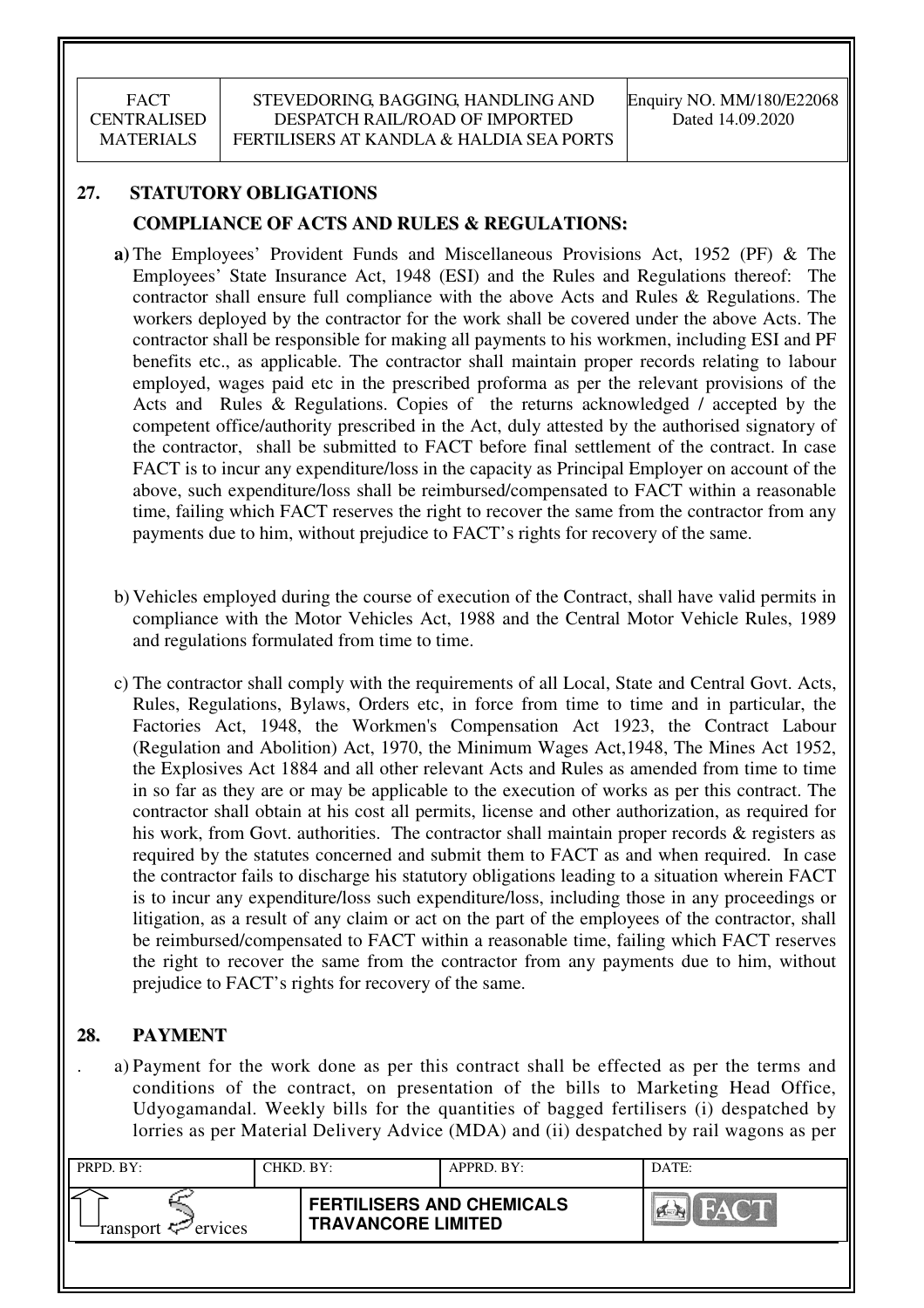Railway Receipts (RR), reckoned as the quantities stevedored, handled, bagged, standardised, despatched etc. by the contractor, shall be submitted to FACT for releasing payment. Payment of bills to the contractor will be made through NEFT/RTGS normally within 15 days from the date of submission of bills along with all supporting documents duly certified by the authorised officer of FACT deputed for the port activities. Each weekly bill must show the progressive quantities and amount and "since last" quantities and amount for each item. The bill should be serially numbered vessel-wise and submitted along with all supporting documents.

- b) Payments shall be made after deduction of (i) amounts due from contractor to FACT on account of shortage/damages/loss to the goods entrusted to them, (ii) statutory deductions such as Income Tax, GST etc. as applicable and (iii) any other amount due from the contractor for any other reason. If the amount due from the contractor is more than the amount due to the contractor, the contractor shall pay FACT the balance amount without delay.
- c) An amount of **Rs.5,00,000/-** per ship shall be withheld from the penultimate/final bill.
- d) The **balance Rs.5,00,000/-** shall be released to the contractor, after effecting all recoveries that may have to be carried out, on completion and despatch of the entire cargo through Road and Rail. This payment shall be released within 30 days from the date of submission of the final bills and documents complete in all respects.
- e) FACT reserves the right to withhold payment to the extent as may be necessary to protect itself from any claims against itself from any third parties and towards loss on account of failure of the contractor to make timely payment for material or for labour. Payments may also be withheld for other reasons mentioned elsewhere in the contract document.
- f) All claims for work done for a vessel must be made by the contractor within 30 days of completion of discharge of vessel or completion of despatch of the quantity from godown as the case may be failing which FACT reserves the right not to accept or honour such claims.

## **29. ALTERNATE ARRANGEMENT AT THE RISK & COST OF CONTRACTOR**

In the event of failure on the part of the contractor to execute the contract to FACT's satisfaction FACT may give notice in writing to the contractor calling him to make good the failure, neglect or contravention complained of within the said time. If the contractor still fails to make good failure as called for, FACT reserves the right to terminate the Contract in whole or part and make alternate arrangements to carry out the work through other agencies or by themselves **at the risk and cost of the contractor** without prejudice to FACT's other rights as per the Contract. FACT shall recover all additional costs incurred for such alternate arrangements from the contractor's running bills or from any amounts due to the contractor.

| PRPD. BY:              | CHKD. BY: |                                                               | APPRD. BY: | DATE:          |
|------------------------|-----------|---------------------------------------------------------------|------------|----------------|
| ransport $\ll$ ervices |           | <b>FERTILISERS AND CHEMICALS</b><br><b>TRAVANCORE LIMITED</b> |            | $\sum_{i=1}^n$ |
|                        |           |                                                               |            |                |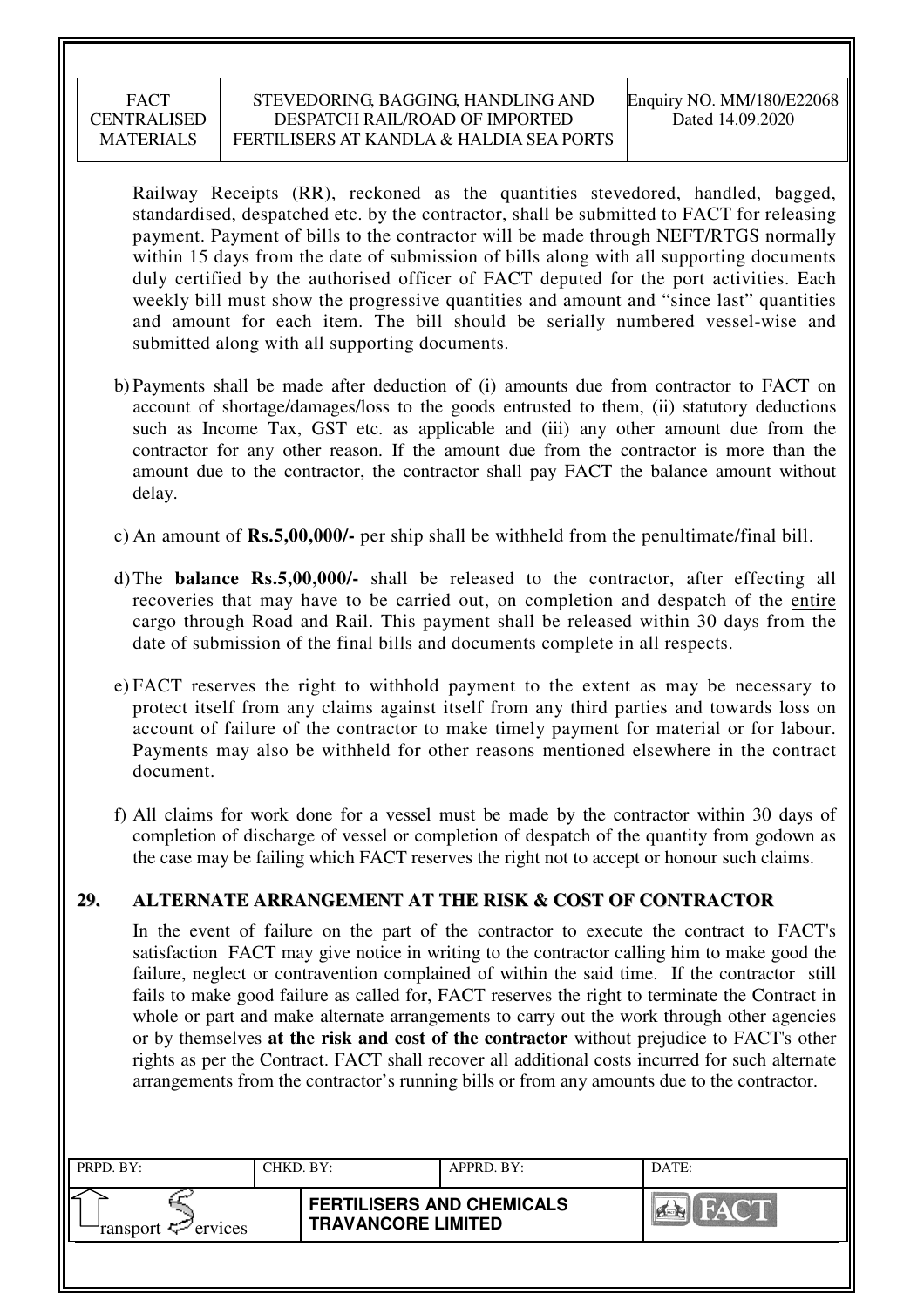## **30. INDEMNITY**

Without prejudice to any other provisions in these conditions, the contractor shall be bound to keep FACT or any representative or employee of FACT fully indemnified against any action, claim or proceedings under the provisions of any rules, regulations, byelaws, notifications, directions or order having the force of law for anything done or omitted to be done by the contractor in contravention of such provisions etc. for the infringement or violation thereof by him in the course of the execution or completion of the work under the contract and if, as a result of any such action, claim or proceedings, the contractor or such representative of FACT, as the case may be, adjudged to be liable to any penalties or to pay any penalties or to pay any compensation, such liability, the contractor shall do so and if FACT has to take-over the liability, FACT shall deduct all amounts arising out of such liabilities from the security deposit of the contractor or from any other amount due and payable by FACT to the contractor under this Contract or any other Contract and without prejudice to any other legal remedy available to FACT.

## **31. CONSTITUTION OF THE CONTRACTOR**

Any alteration in the composition or constitution of the contractor and events like death/ resignation of Proprietor/Partner/Director, contractor becoming bankrupt/insolvent/liquidated/ under BIFR shall be notified to (i) SO /SIC/ SASO/DO concerned, (ii) SRM concerned, (iii) The Area Manager (Marketing) concerned and (iv) The Chief Distribution Manager, Marketing Division, FACT Limited, Udyogamandal within a week's time of the event. In such situations FACT reserves the right to terminate or continue the contract or to require the contractor/survivor to produce such documents or to conform to such formalities for continuing the work, as FACT deems fit.

## **32. ASSIGNMENT**

The contractor shall not assign or transfer or sublet the contract or any part thereof without the prior written approval of FACT.

## **33. FACT'S LIEN ON ALL MONEYS DUE**

FACT shall have a lien on all/any money that may become due and payable to the contractor under these presents, and/or also on the deposit or security amount or amounts made under the contract and which may become payable to the contractor under the conditions in that behalf herein contained for or in respect of any debt or sum that may become due and payable to FACT by the contractor either alone or jointly with another or others and either under this or under any other contract or transaction of any nature whatsoever between FACT and the contractor and further that FACT shall at all times be entitled to deduct the said debt or deposit which may become payable to the contractor under these presents.

# **34. TERMINATION OF CONTRACT**

FACT at its entire discretion may terminate the contract either in part or in full after giving 7 (Seven) days' notice in writing to the contractor.

| PRPD. BY:              | CHKD. BY: |                                                               | APPRD. BY: | DATE:                     |
|------------------------|-----------|---------------------------------------------------------------|------------|---------------------------|
| ransport $\ll$ ervices |           | <b>FERTILISERS AND CHEMICALS</b><br><b>TRAVANCORE LIMITED</b> |            | <b>FACT</b><br><b>PER</b> |
|                        |           |                                                               |            |                           |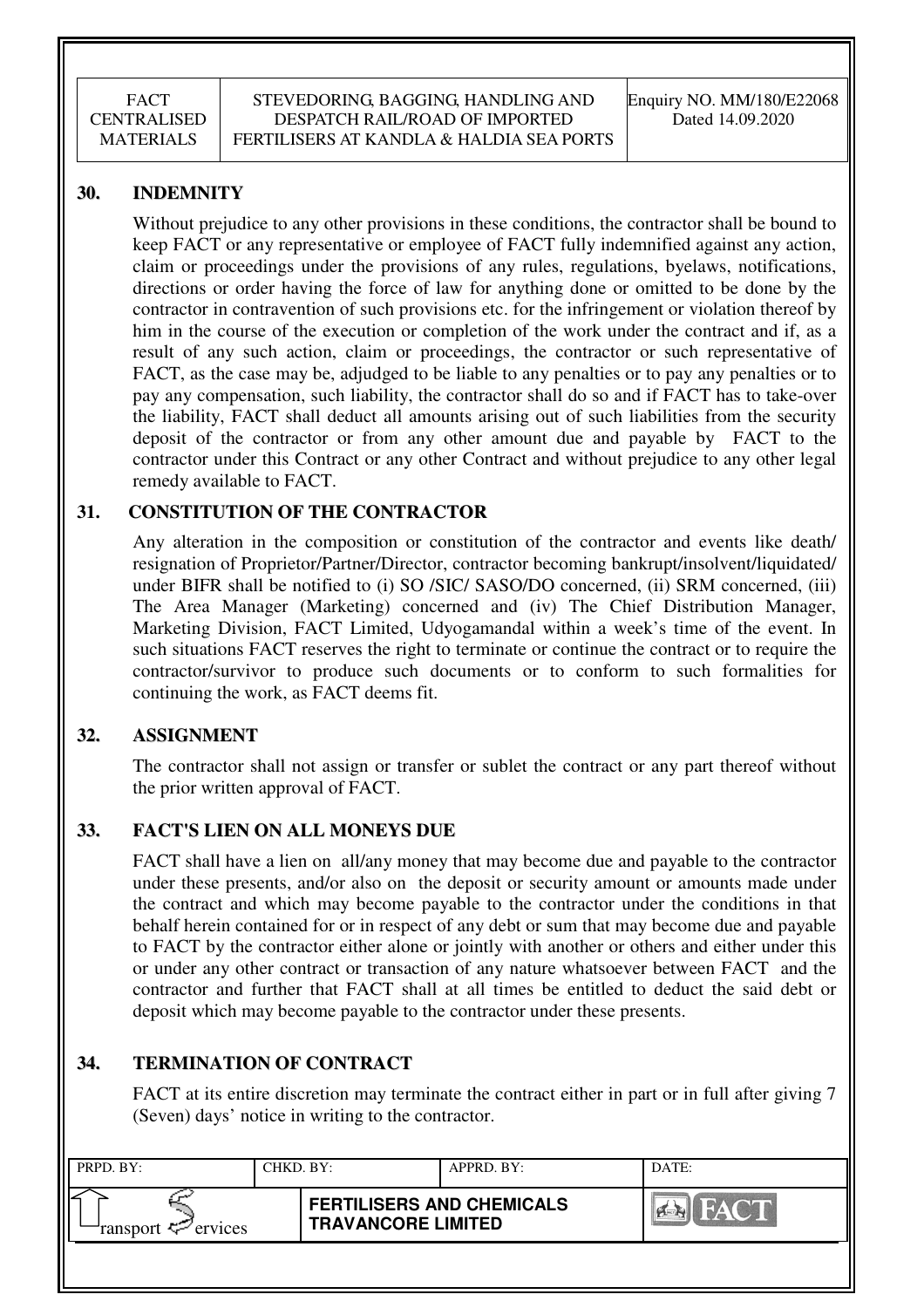## **35. FORCE MAJEURE**

Neither the contractor nor FACT shall be considered in default in the performance of their obligations under the Work Order so long as the performance is prevented or delayed because of Force Majeure conditions like war or hostilities, riots or civil commotion, earth quake, flood or tempest, drought, accident, fire or explosion, labour strike or lock-out or Act-of-God or because of any law and order proclamation, regulation or ordinance of Government or subdivision thereof and situation arising out of FACT's plant break downs. Notice of a Force Majeure situation shall be given by the affected party to the other party with in one week of its occurrence. Should such a delay be for more than three months, FACT shall have the right to cancel the Work Order at no charge to FACT and FACT shall be entitled to reimbursement of any amount due from the contractor.

## **36. APPLICABLE LAW & SETTLEMENT OF DISPUTES**

This contract shall be subject to and shall in all respects be governed by Indian law. If any dispute arises out of or relating to or in connection with this contract, between the contractor and the owner/FACT, the same shall be amicably settled through mutual discussions, failing which, the unresolved dispute (s) shall be referred to arbitration in accordance with the provisions of the Arbitration and Conciliation Act, 1996, as amended from time to time and number of Arbitrator shall be one. The Venue of the Arbitration shall be at Ernakulam and the proceeding shall be in English.

 Any legal proceedings relating to or in connection with this contract shall be limited to the exclusive jurisdiction of the High Court of Kerala.

## **37. CORRESPONDENCE**

All notices and correspondence (including via Telephone, e-mail  $& FAST$ ) shall be deemed to have been duly given to the contractor if delivered to the contractor or his authorised agent or posted to the address so given.

## **38. FRAUD PREVENTION POLICY OF FACT**

FACT, a Central Public Sector Enterprise (PSE) follows Corporate Governance principles proactively and has formulated a Fraud Prevention Policy. Details of Fraud Prevention Policy of FACT 2012 can be viewed in FACT's website www.fact.co.in. Contractor shall make himself aware of the above policy and comply with the same.

| PRPD. BY:                                | CHKD. BY: |                                                               | APPRD. BY: | DATE:          |
|------------------------------------------|-----------|---------------------------------------------------------------|------------|----------------|
| ransport $\epsilon$ <sup>-</sup> ervices |           | <b>FERTILISERS AND CHEMICALS</b><br><b>TRAVANCORE LIMITED</b> |            | <b>Ex</b> FACT |
|                                          |           |                                                               |            |                |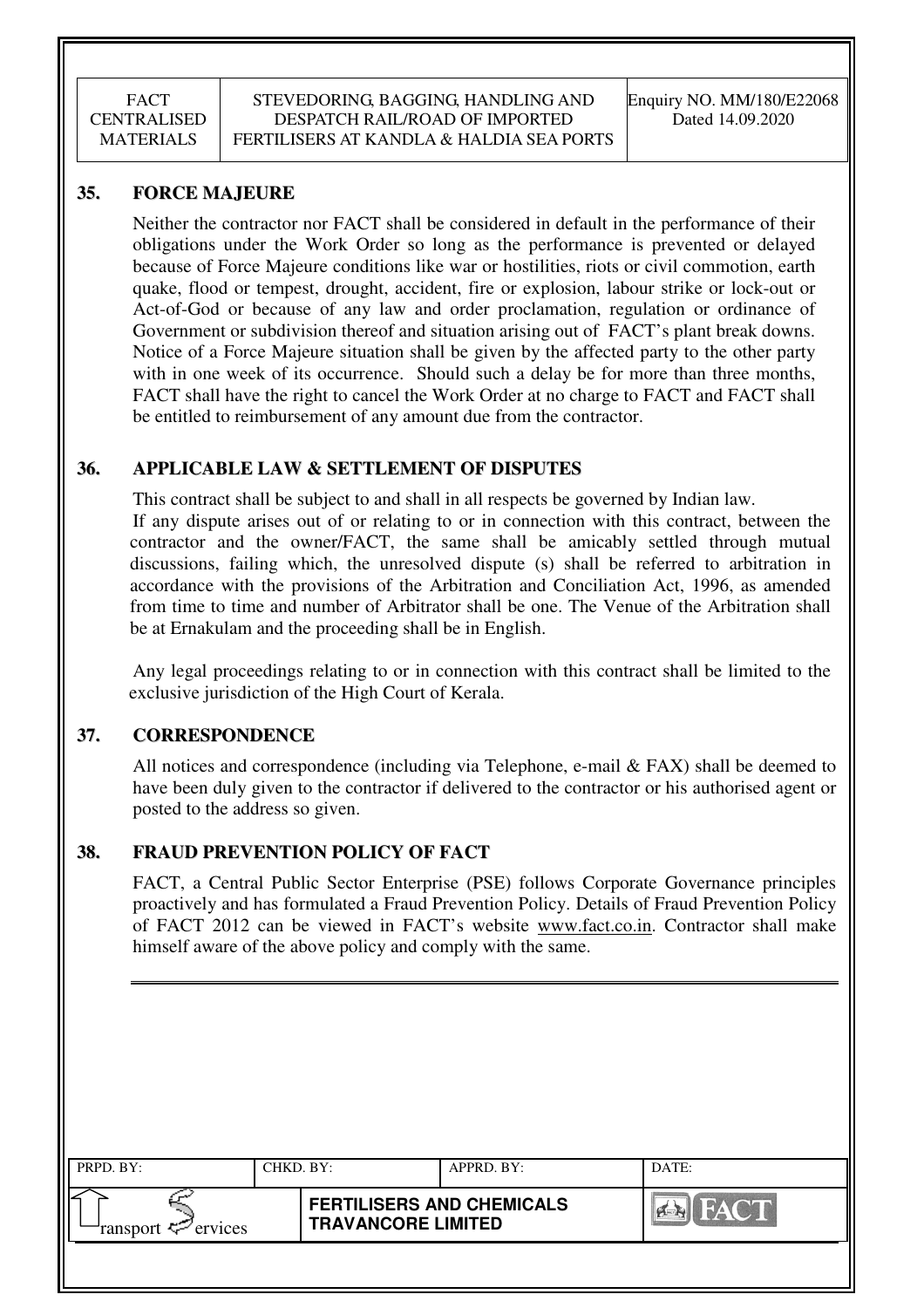**ANNEXURE- IV** 

## **COMPLIANCE STATEMENT**

We state that Enquiry No. MM/180/E----- Dated 14.09.2020 is in full compliance with the documents issued against the Enquiry No: MM/180/E----- Dated 14.09.2020 and we have read and understood the Notice Inviting Tender, Scope of Work, Instructions to Bidders and Special Terms and Conditions of Contract attached with this enquiry referred above and hereby confirm our acceptance to the same.

Name of bidder: Signature of the Bidder:

Place: Date: (Seal)

| PRPD. BY:                                | CHKD. BY: |                                                               | APPRD. BY: | DATE:                |
|------------------------------------------|-----------|---------------------------------------------------------------|------------|----------------------|
| ransport $\epsilon$ <sup>-</sup> ervices |           | <b>FERTILISERS AND CHEMICALS</b><br><b>TRAVANCORE LIMITED</b> |            | FACT<br>$\mathbb{R}$ |
|                                          |           |                                                               |            |                      |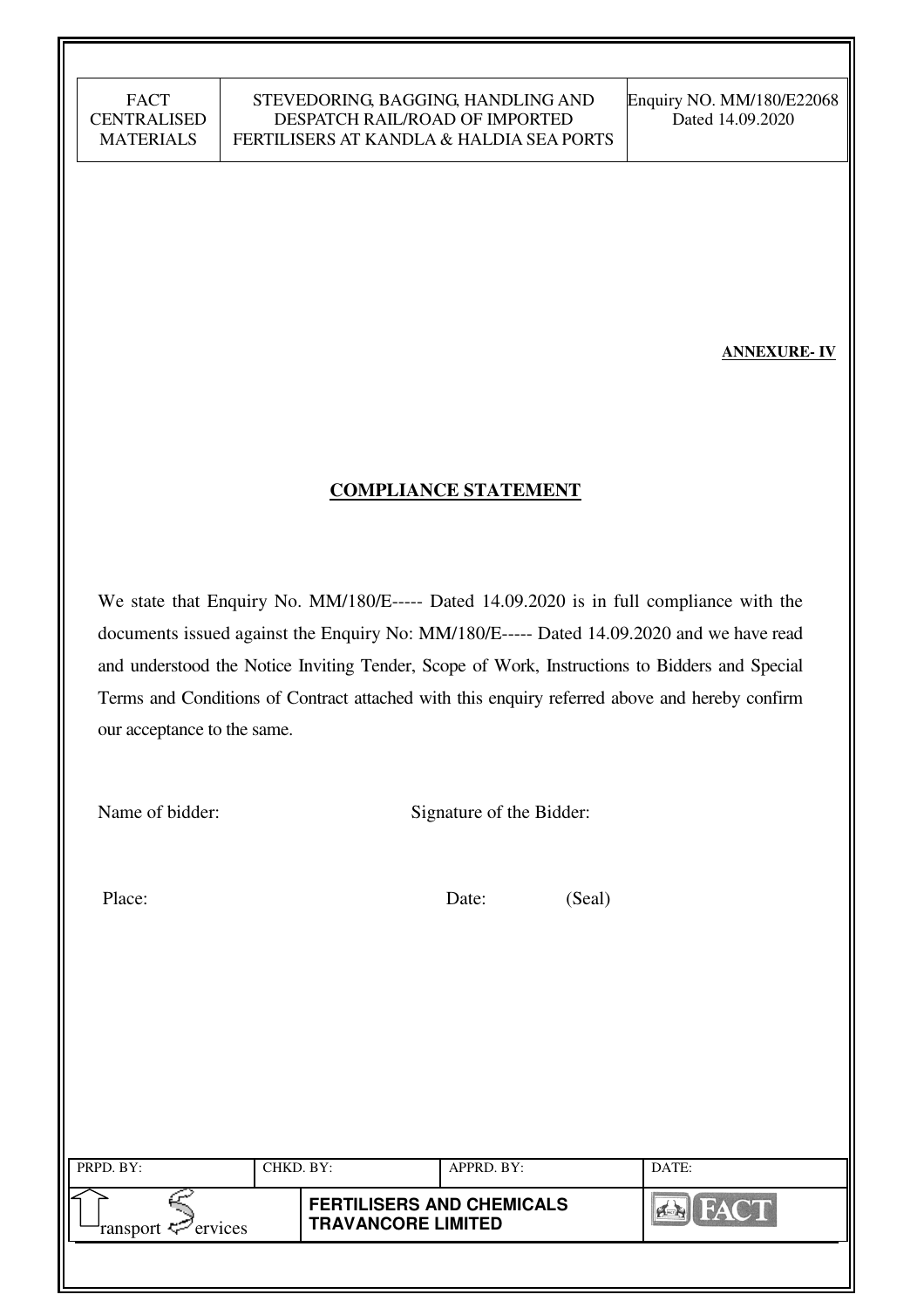| <b>FACT</b>        |  |
|--------------------|--|
| <b>CENTRALISED</b> |  |
| <b>MATERIALS</b>   |  |

#### STEVEDORING, BAGGING, HANDLING AND DESPATCH RAIL/ROAD OF IMPORTED FERTILISERS AT KANDLA & HALDIA SEA PORTS

#### **ANNEXURE -V**

#### **UN PRICED COPY OF PRICE BID**

*(Important: Please do not indicate rates in this format. Only indicate "Quoted/Not quoted", under each blank column* 

*without fail).*  **SUB: STEVEDORING, BAGGING, HANDLING AND DESPATCH RAIL/ROAD OF IMPORTED FERTILISERS AT KANDLA & HALDIA SEA PORTS. Ref: Enquiry No. MM/180/E----- Dated 14.09.2020.** 

With reference to FACT's above enquiry, we quote our lowest rates as below:

|               | Stevedoring-Despatch by<br>Rail-Customs/port<br>documentation clearance,<br>stevedoring, handling,<br>bagging & standardisation,<br>stacking in godowns, loading<br>on to trucks, unloading from<br>trucks, loading wagons etc.<br>For despatch by Rail etc.as<br>per clause 9.1 of schedule of<br>work and other terms and<br>conditions stipulated herein. |        | Stevedoring-Despatch by<br>Road Customs/port<br>documentation clearance.<br>stevedoring, handling,<br>bagging & standardisation,<br>stacking in godowns,<br>loading on to trucks for<br>despatch by Road etc.as<br>per clause 9.2 of schedule<br>of work and other terms<br>and conditions stipulated<br>herein |        | Stencilling of MRP on Bags:<br>Stenciling of MRP/Subsidy<br>details on Bags as per clause<br>9.3 of Schedule of Work and<br>other terms and conditions<br>stipulated herein. |        | <b>TOTAL</b>  |
|---------------|--------------------------------------------------------------------------------------------------------------------------------------------------------------------------------------------------------------------------------------------------------------------------------------------------------------------------------------------------------------|--------|-----------------------------------------------------------------------------------------------------------------------------------------------------------------------------------------------------------------------------------------------------------------------------------------------------------------|--------|------------------------------------------------------------------------------------------------------------------------------------------------------------------------------|--------|---------------|
| <b>PORTS</b>  | <b>QTY IN MT</b>                                                                                                                                                                                                                                                                                                                                             | Rs./MT | <b>QTY IN MT</b>                                                                                                                                                                                                                                                                                                | Rs./MT | <b>QTY IN Nos</b>                                                                                                                                                            | Rs./No | <b>AMOUNT</b> |
| <b>KANDLA</b> | 25000                                                                                                                                                                                                                                                                                                                                                        |        | 5000                                                                                                                                                                                                                                                                                                            |        | 50000                                                                                                                                                                        |        |               |
| <b>HALDIA</b> | 25000                                                                                                                                                                                                                                                                                                                                                        |        | 5000                                                                                                                                                                                                                                                                                                            |        | 50000                                                                                                                                                                        |        |               |

GST shall be extra as applicable based on statutory notifications.

We have read and understood the Notice Inviting Tender, Instructions to Bidders and Terms and Conditions of this enquiry and hereby confirm our acceptance to the same.

(In block letters)

Name of the Bidder Signature of the Bidder

Place:

Date: Seal:

| PRPD. BY:              | CHKD. BY: |                                                               | APPRD. BY: | DATE:       |
|------------------------|-----------|---------------------------------------------------------------|------------|-------------|
| ransport $\ll$ ervices |           | <b>FERTILISERS AND CHEMICALS</b><br><b>TRAVANCORE LIMITED</b> |            | <b>FACT</b> |
|                        |           |                                                               |            |             |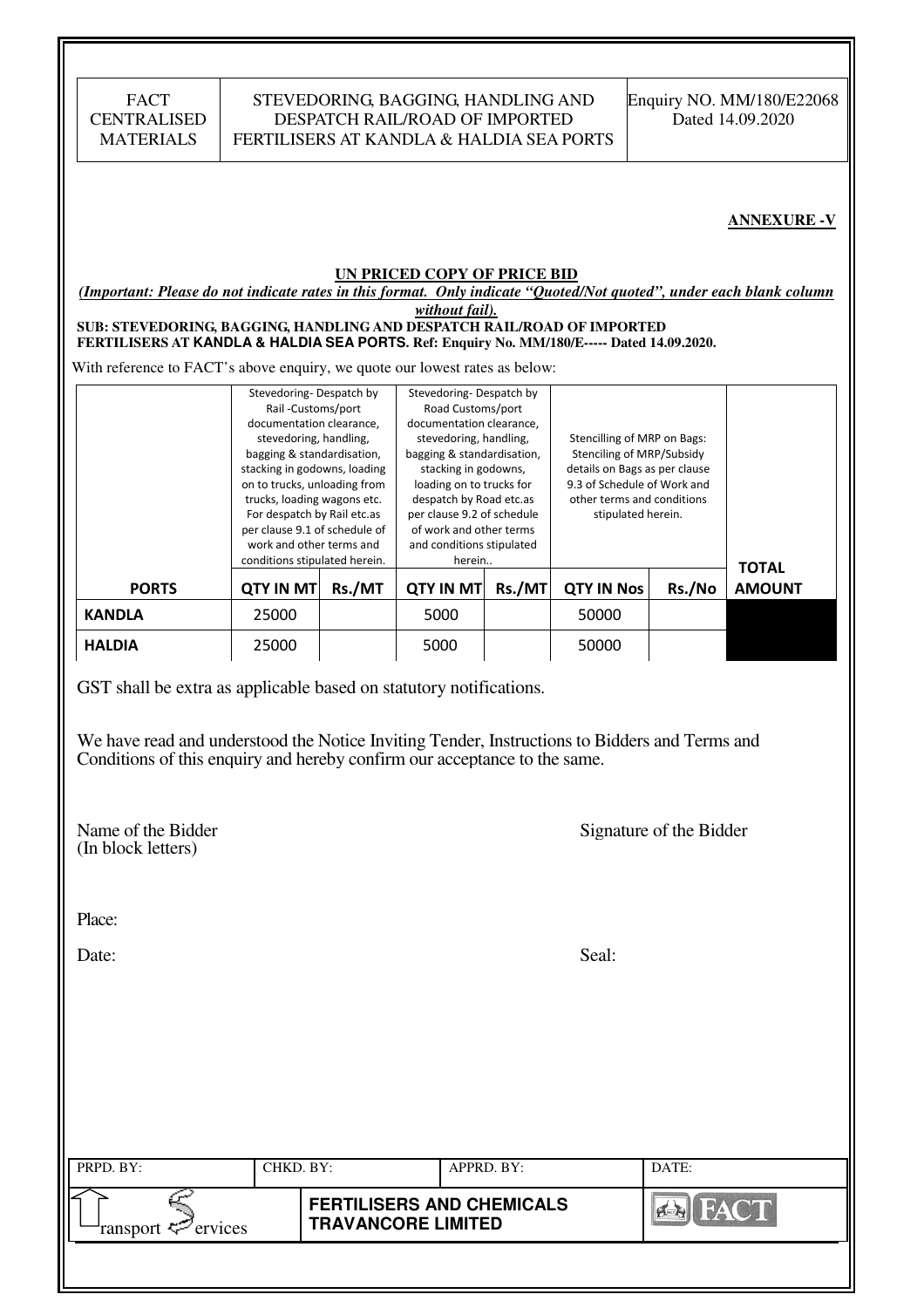| <b>FACT</b>        |
|--------------------|
| <b>CENTRALISED</b> |
| <b>MATERIALS</b>   |

#### STEVEDORING, BAGGING, HANDLING AND DESPATCH RAIL/ROAD OF IMPORTED FERTILISERS AT KANDLA & HALDIA SEA PORTS

Enquiry NO. MM/180/E22068 Dated 14.09.2020

#### **ANNEXURE: VI**

**Part –B** 

#### **PROFORMA OF PRICE BID**

Please visit **https://eprocure.gov.in** and search using the tender **ID** under FACT Tenders to see the price Bid (BoQ-EXCEL SHEET)

| PRPD. BY:                      | CHKD. BY: |                                                               | APPRD. BY: | DATE: |
|--------------------------------|-----------|---------------------------------------------------------------|------------|-------|
| ransport $\mathcal{P}$ ervices |           | <b>FERTILISERS AND CHEMICALS</b><br><b>TRAVANCORE LIMITED</b> |            | FACT  |
|                                |           |                                                               |            |       |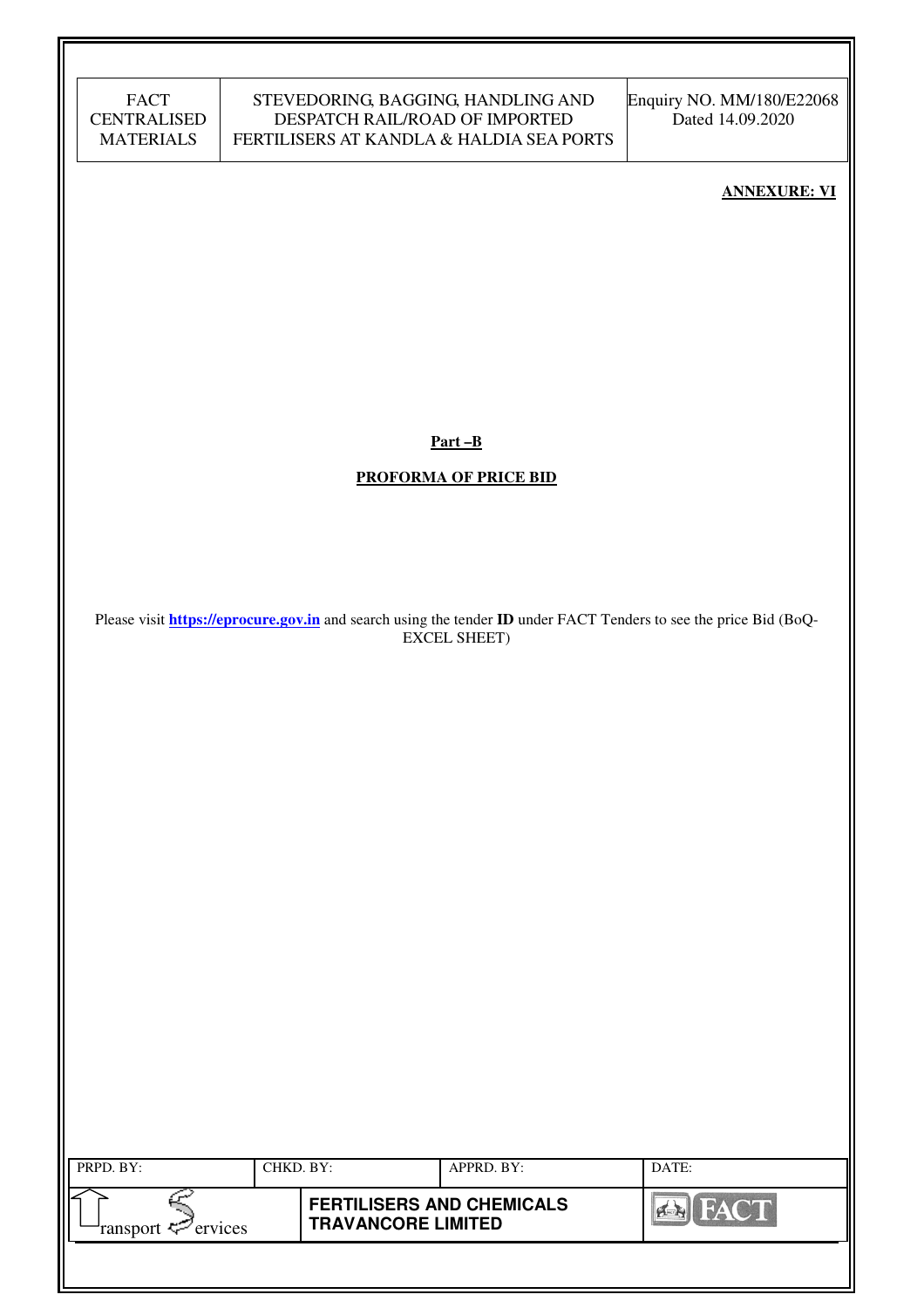## STEVEDORING, BAGGING, HANDLING AND DESPATCH RAIL/ROAD OF IMPORTED FERTILISERS AT KANDLA & HALDIA SEA PORTS

Enquiry NO. MM/180/E22068 Dated 14.09.2020

#### **ANNEXURE-VII**

#### **PROFORMA OF BANK GUARANTEE FOR FURNISHING SECURITY DEPOSIT**

(TO BE OBTAINED FROM A INDIAN NATIONALISED/SCHEDULED BANK ON STAMP PAPER WORTH Rs.500/-)

The Fertilisers and Chemicals Travancore Ltd., Udyogamandal Cochin-683 501.

Whereas FACT , Udyogamandal P.O., Kerala (hereinafter called referred to as the Company) has placed a work order no. ............... dated ............ with M/S.........................(hereinafter called the Contractor) for the work of .......................and whereas it is one of the conditions of the said work order that the Contractor shall either remit a sum of Rs............... (Rupees..........................only) or furnish a Bank Guarantee for Rs............ (Rupees...........................only) as security deposit for the due fulfillment of the said work order by the said Contractor.

In consideration of the Company having agreed to accept a Bank Guarantee from us towards such security deposit in lieu of the cash deposit in accordance with the terms and conditions of the above work order, we................. the Bank (hereinafter referred to as the Bank) do hereby undertake to pay the Company merely on demand any sum or sums from time to time demanded by the Company up to a maximum of Rs................. (Rupees.......................only) being the amount of the security deposit against any loss or damage caused to or suffered by or would be caused to or suffered by the Company by reason of any breach by the said Contractor of any of the terms and conditions contained in the said work order.

We, the said Bank, do hereby undertake to pay the amount so demanded by the Company without any demur merely on a demand from the Company stating that the amount claimed is due by way of loss or damage caused to or suffered or would be caused to or suffered by the Company by reason of breach by the said Contractor of any of the terms and conditions contained in the said contract. Any such demand made on the Bank shall be conclusive as regards the amount due and payable by the Bank under this guarantee.

We undertake to pay to the Company any money so demanded notwithstanding any dispute or disputes raised by the said Contractor in any suit or proceeding pending before any court or Tribunal relating thereto our liability under this present being absolute and unequivocal.

The payment so made by us under this Guarantee shall be a valid discharge of our liability for payment thereunder and the said Contractor shall have no claim against us for making such payment.

We.......................... further agree that the guarantee herein contained shall remain in full force and effect during the period that would be take for the performance of the said contract and that it shall continue to be enforceable till all the dues of the Company under or by virtue of the said contract have been fully paid and its claim satisfied or discharged or till the Company certifies that the terms and conditions of the said contract have been fully and properly carried out by the said contractor and accordingly discharges this guarantee.

We............................. further agree with the said company that they shall have the fullest liberty without our consent and without affecting in any manner our obligations hereunder to vary any of the terms and conditions of the said contract or to extend time of performance by the said Contractor or to postpone for any time and from time to time any of the powers exercisable by it against the said Contractor and either to enforce or forebear from enforcing any of the terms and conditions governing the said contract or securities available to the Company and the said Bank shall not be released from its liability under these presents by any exercise by the Company of the liberty with reference to the matters aforesaid or by reason of time being given to the said Contractor or any other forbearance, act or omission on the part of the Company or any indulgence by the Company to the said Contractor or any other matter of thing whatsoever which under the law relating to sureties, but for this provision, have the effect of so relieving us.

| PRPD. BY:              | CHKD. BY: |                                                               | APPRD. BY: | DATE:              |
|------------------------|-----------|---------------------------------------------------------------|------------|--------------------|
| ransport $\ll$ ervices |           | <b>FERTILISERS AND CHEMICALS</b><br><b>TRAVANCORE LIMITED</b> |            | <b>THEAT OF BU</b> |
|                        |           |                                                               |            |                    |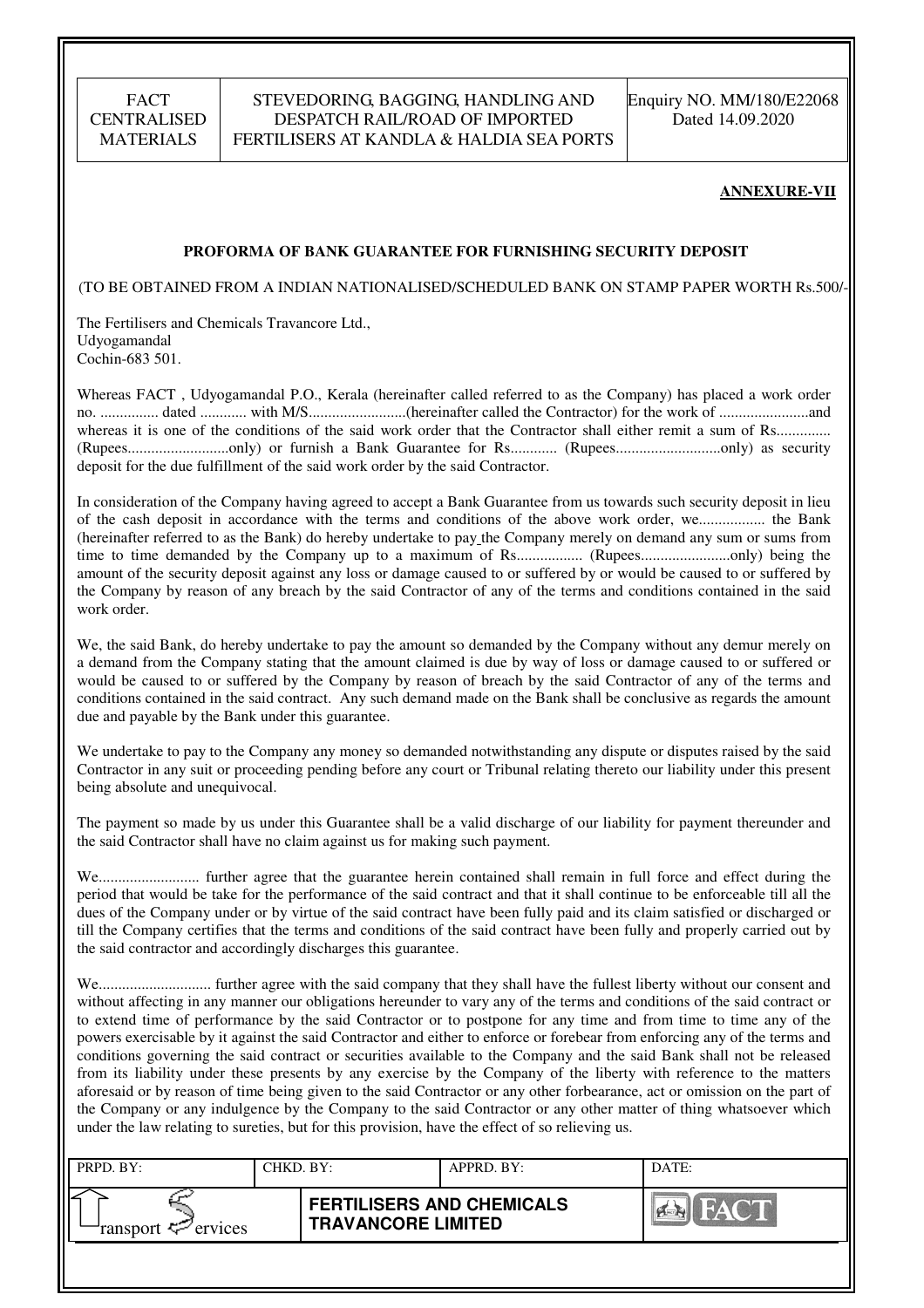#### STEVEDORING, BAGGING, HANDLING AND DESPATCH RAIL/ROAD OF IMPORTED FERTILISERS AT KANDLA & HALDIA SEA PORTS

This guarantee shall not be affected by any change in the constitution of the Bank or the Company or the said Contractor nor shall this guarantee be affected by any change in the constitution of the Company or the said Contractor by absorption with any other body or corporation and this guarantee shall be available to or enforceable by such body or corporation.

Our guarantee shall remain in force until................. Unless a claim or demand is made within six months after the expiry of the above date, all the Company's rights under the guarantee shall be deemed as waived/forfeited and we shall be relieved and discharged from all liabilities there under. Notwithstanding anything contained hereinbefore, our liability under this guarantee shall be limited to an amount not exceeding Rs.................... (Rupees.............................. only).

Any notice by way of request, demand or otherwise hereunder may be sent by post to the Bank addressed as aforesaid and if sent by post, it shall be deemed to have been given at the time when it would be delivered in due course of post and in proving such notice when given by post, it shall be sufficient to prove that the envelope containing the notice was posted and certificate signed by an officer of the Company that the envelope was so posted shall be conclusive.

Disputes/differences, if any, relating to or arising out of this Bank Guarantee, shall be settled by courts having jurisdiction over Udyogamandal, in Kerala State, where the registered office of the company is situated and no other court shall have jurisdiction in the matter.

We........................................ Bank lastly undertakes not to revoke this guarantee during its currency except with the previous consent of the Company in writing.

Dated this ........................ day of ................................ Two thousand and seventeen.

| For (Name of Bank)  | ÷      |
|---------------------|--------|
| Authorised Official | ٠      |
| Name                | ٠<br>٠ |
| Designation         | ٠      |

Place:

Full address of the Branch issuing this guarantee:

| PRPD. BY:                 | CHKD. BY: |                                                               | APPRD. BY: | DATE: |
|---------------------------|-----------|---------------------------------------------------------------|------------|-------|
| ransport $\sharp$ ervices |           | <b>FERTILISERS AND CHEMICALS</b><br><b>TRAVANCORE LIMITED</b> |            | FACT  |
|                           |           |                                                               |            |       |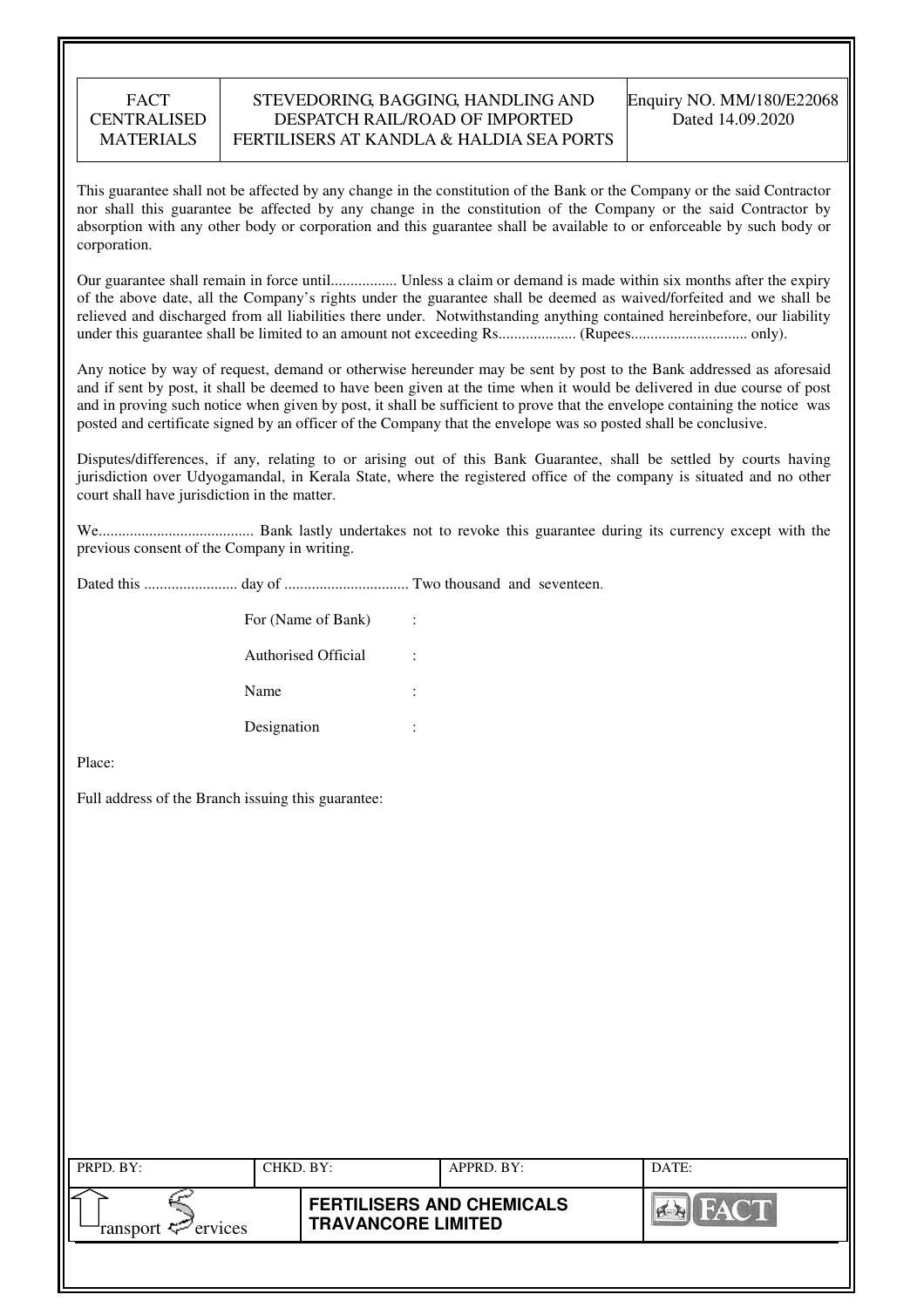#### STEVEDORING, BAGGING, HANDLING AND DESPATCH RAIL/ROAD OF IMPORTED FERTILISERS AT KANDLA & HALDIA SEA PORTS

Enquiry NO. MM/180/E22068 Dated 14.09.2020

#### **ANNEXURE-VIII**

#### **AGREEMENT**

(Proforma of Agreement to be executed in Rs.500/- Non Judicial stamp paper)

ARTICLES OF AGREEMENT made this day the …. Between THE FERTILISERS AND CHEMICALS TRAVANCORE LIMITED, a Company registered under the Travancore Companies ACT IV of 1114(Malayalam Era) and having its registered office at Eloor, Udyogamandal P O Ernakulam District, Kerala State(hereinafter called the FACT) on the one part and M/s.... (hereinafter called the Contractor) which expression shall where the context so admits or applies be deemed to include their heirs, executors, administrators, successors interest and legal representatives as well) on the other part.

WHEREAS the Contractor has agreed with M/s FACT for the due performance of work as set forth in the Work Order No. dt… and accompaniments upon the terms and conditions therein mentioned as accepted vide their endorsements in the aforesaid work order.

NOW THESE PRESENT WITNESS THAT in consideration of the payments to be made by M/s FACT mentioned in the aforesaid Work Order no. dt. and accompaniments thereunto the Contractor shall duly perform the said works, fulfill and keep all conditions in the work order which will be deemed and taken to be part of this contracts as if the same had been fully set-out herein and FACT hereby agree that if the Contractor shall duly perform the said works in the manner aforesaid and observe and keep the said terms and conditions, FACT will pay to the Contractor at the time and in the manner set forth in the aforesaid work order and in the Annexure thereunto as accepted by Contractor vide his endorsement in the aforesaid work order, the amount or amounts calculated at the rate mentioned and as per terms stipulated therein as payment for the work. This agreement shall be in force up to …

THE SAID CONDITIONS shall be read and construed as forming part of this Agreement and the parties thereto will respectively abide by and submit themselves to the conditions and stipulations and perform the agreement on their parts respectively.

UPON THE TERMS AND CONDITIONS of this Agreements being fulfilled and performed to the satisfaction of Officer of the Company empowered by the Company in this behalf, the Security Deposit remitted by the Contractor or such position thereof as he may be entitled to under the said condition shall be returned to the contractor.

IN WITNESS thereof the Contractor, M/s…. and The Asst. General Manager (Materials)T&S of M/s The Fertilisers and Chemicals Travancore Ltd, For and on behalf of the Company have hereunto set their hands this day and year first above written.

| For<br>In the presence of witnesses:<br>1.<br>2. |           |                                                               |                                   |             |
|--------------------------------------------------|-----------|---------------------------------------------------------------|-----------------------------------|-------------|
| In the presence of witnesses:<br>1.<br>2.        |           |                                                               | for and on behalf of the Company. |             |
| PRPD. BY:                                        | CHKD. BY: |                                                               | APPRD. BY:                        | DATE:       |
| ransport $\leq$ ervices                          |           | <b>FERTILISERS AND CHEMICALS</b><br><b>TRAVANCORE LIMITED</b> |                                   | <b>FACT</b> |
|                                                  |           |                                                               |                                   |             |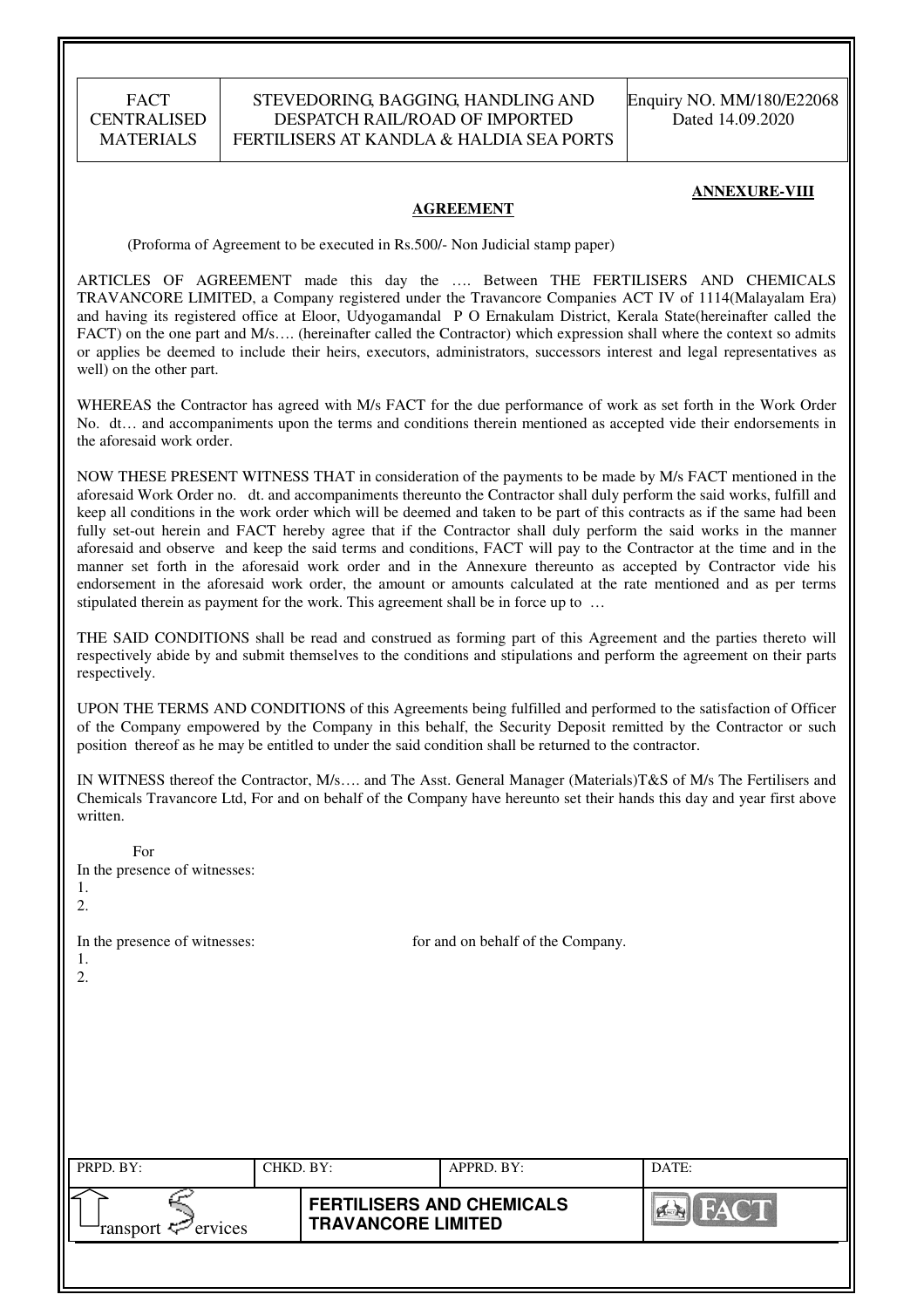#### **ANNEXURE-IX**

## **(To be executed on** ₹ **500/- Non-judicial Stamp Paper)**

# **INTEGRITY PACT**

#### **Between**

The Fetilizers and Chemicals Travancore Limited (FACT), a company formed and registered under the Travancore Companies Act IX to 1114 (Companies Act, 2013) and having its registered office at Eloor, Udyogamandal-683501, Kochi, Ernakulam District, Kerala, hereinafter referred to as "The Principal".

 **And** 

.................................. hereinafter referred to as "The Bidder/ Contractor".

## **Preamble**

The Principal intends to award, under laid down organization procedures, contract/s for .......................... The Principal values full compliance with all relevant laws and regulations, and the principles of economic use of resources, and of fairness / transparency in its relations with its Bidder(s) and or/Contractor(s).

In order to achieve these goals, the Principal will appoint an Internal External Monitor (EIM), who will monitor the tender process and execution of the contact for compliance with the principle mentioned above.

## **Section 1 - Commitments of the Principal**

(1) The Principal commits itself to take all measures necessary to prevent corruption and to observe the following principles:

a) No employee of the Principal, personally or through family members, will in connection with the tender, or the execution of the contract, demand, take a promise for or accept, for self or third person, any material or immaterial benefit which the person is not legally entitled to.

b) The Principal will, during the tender process, treat all Bidder(s) with equity and reason. The Principal will in particular, before and during the tender process, provide to all Bidder(s) the same information and will not provide to any Bidder(s) confidential / additional information through which the Bidder(s) could obtain an advantage in relation to the tender process or the contract execution.

c) The Principal will exclude from the process all known prejudiced/interested persons.

(2) If the Principal obtains information on the conduct of any of its employees which is a

| PRPD. BY:                  | CHKD. BY: |                                                               | APPRD. BY: | DATE: |
|----------------------------|-----------|---------------------------------------------------------------|------------|-------|
| ransport $\approx$ ervices |           | <b>FERTILISERS AND CHEMICALS</b><br><b>TRAVANCORE LIMITED</b> |            |       |
|                            |           |                                                               |            |       |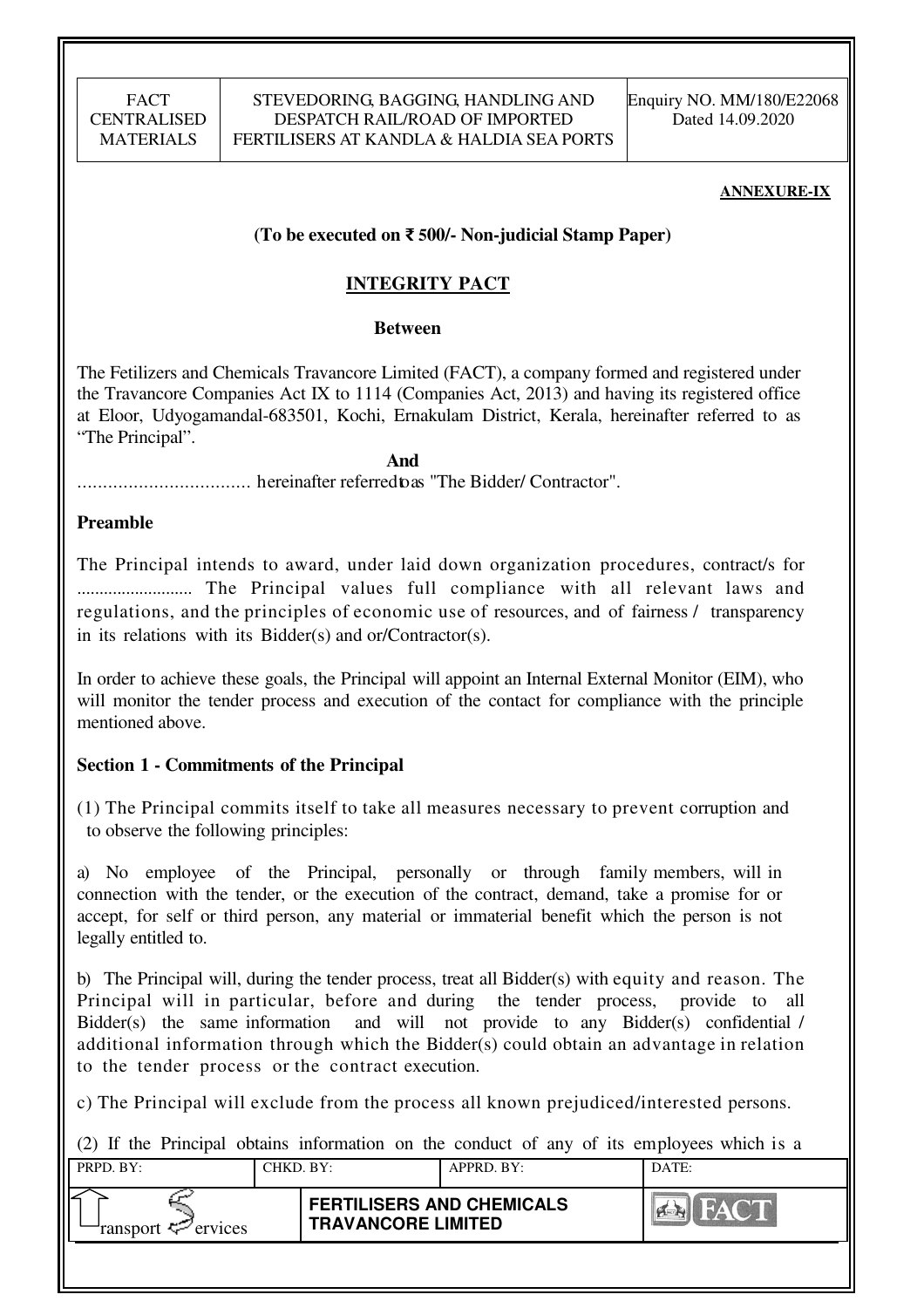criminal offence under the India Penal Code / Prevention of Corruption Act, or if there be a substantive suspicion in this regard, the Principal will inform the Vigilance Officer and in addition can initiate disciplinary actions.

## **Section 2 - Commitments of the Bidder(s) / Contractor(s)**

(1)The Bidder(s) / Contractor(s) commits themselves to take all measures necessary to prevent corruption. He commits himself to observe the following principles during his participation in the tender process and during the contract execution.

a) The Bidder(s) / Contractor(s) will not, directly or through any other person or firm, offer, promise or give to any of the Principal's employees involved in the tender process or the execution of the contract or to any third person, any material or immaterial benefit which he/she is not legally entitled to, i n order to obtain in exchange, any advantage of any kind whatsoever during the tender process or during the execution of the contract.

b) The Bidder(s) / Contractor(s) will not enter with other Bidders into any undisclosed agreement or understanding, whether formal or informal. This applies in particular to prices, specifications, certifications, subsidiary contracts, submission or non-submission of bids or any other actions to restrict competitiveness or to introduce cartelisation in the bidding process.

c) The Bidder(s) / Contractor(s) will not commit any offence under the relevant IPC/PC Act; further the Bidder(s)/Contractor(s) will not use improperly, for purposes of competition or personal gain, or pass on to others, any information or document provided by the Principal as part of the business relationship, regarding plans, technical proposals and business details, including information contained or transmitted electronically.

d) The Bidder(s) / Contractor(s) of foreign origin shall disclose the name and address of the Agents / Representatives in India, if any. Similarly, The Bidder(s) / Contractor(s) of Indian Nationality shall furnish the name and address of the foreign principals, if any. All the payments made to the India agent/representative have to be in Indian rupees only.

e) The Bidder(s) / Contractor(s) will, when presenting his bid, disclose any and all payments he has made, is committed to, or intends to make to agents, brokers or any other intermediaries in connection with the award of the contract.

(2) The Bidder(s) / Contractor(s) will not instigate third persons to commit offences outlined above or be an accessory to such offences.

## **Section 3 - Disqualification from tender process and exclusion from future contracts**

If the Bidder(s)/Contractor(s), before award or during the execution of has committed a transgression through a violation of Section 2 above or in any other form such as to put his reliability or credibility in question, the Principal is entitled to disqualify the Bidder(s)/

| PRPD. BY:                     | CHKD. BY: |                                                               | APPRD. BY: | DATE: |
|-------------------------------|-----------|---------------------------------------------------------------|------------|-------|
| ransport <sup>2</sup> ervices |           | <b>FERTILISERS AND CHEMICALS</b><br><b>TRAVANCORE LIMITED</b> |            |       |
|                               |           |                                                               |            |       |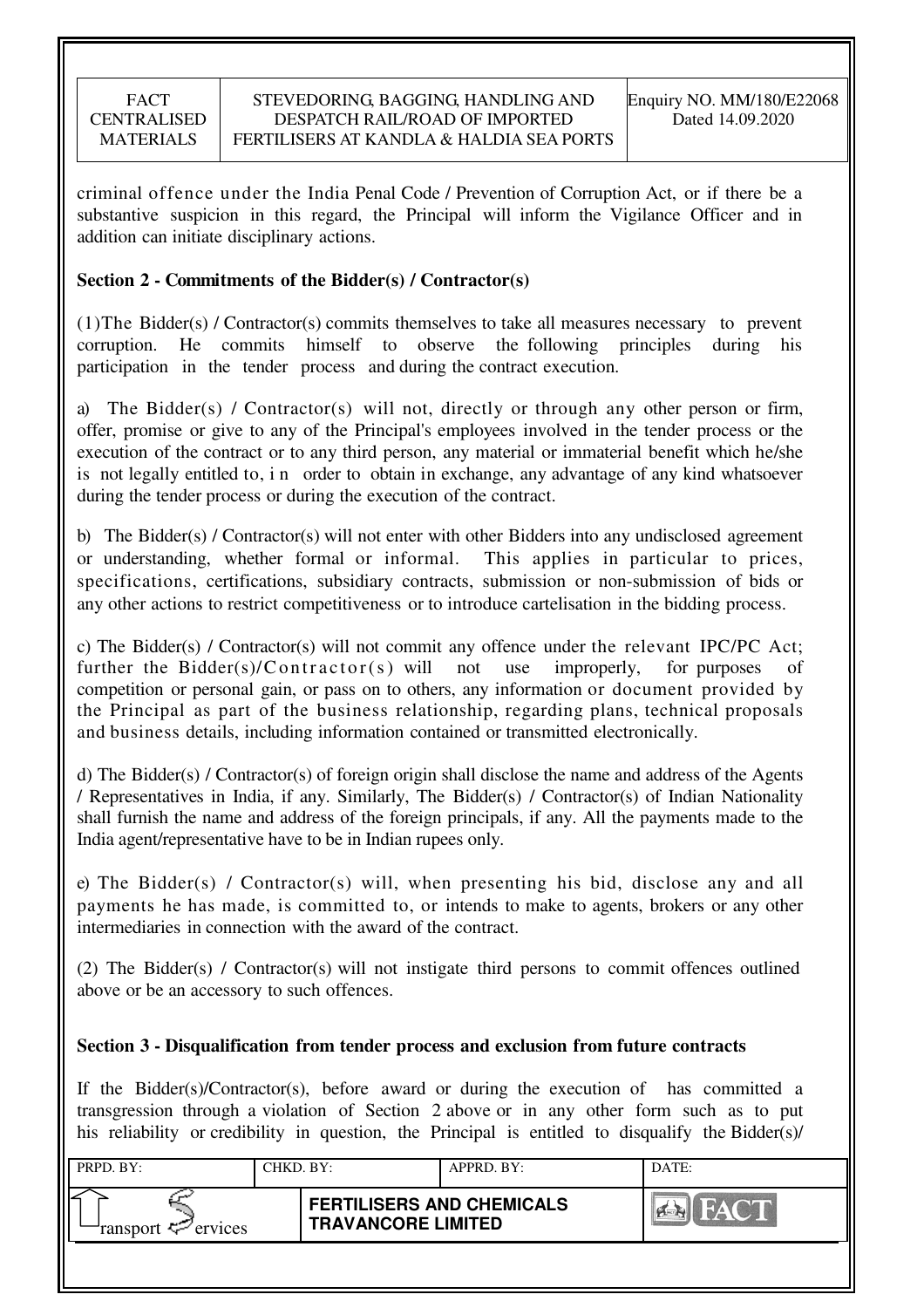Contractor(s) from the tender process or to terminate the contract, if already signed, for such reason.

## **Section 4 - Compensation for Damages**

(1) If the Principal has disqualified the Bidder(s) from the tender process prior to the award according to Section 3, the Principal is entitled to demand and recover the damages equivalent to Earnest Money Deposit/Bid Security.

(2) If the Principal has terminated the contract according to Section 3, or if the Principal is entitled to terminate the contract according to Section 3, the Principal shall be entitled demand and recover from the Contractor l iquidated damages of the contract value or the amount equivalent to Performance Bank Guarantee.

## **Section 5 - Previous Transgression**

(1) The Bidder declares that no previous transgression occurred in the last 3 years with any other Company in India conforming to the anti-corruption approach including Public Sector Enterprise in India that could justify his exclusion from the tender process.

(2) If the Bidder makes incorrect statement on this subject, he can be disqualified from the tender process and appropriate action can be taken including termination of contract, if already awarded, for such reason.

## **Section 6 - Equal treatment of all Bidders / Contractors / Subcontractors**

(1)The Bidder(s)/Contractor(s) undertake(s) to demand from all subcontractors a commitment in conformity with this Integrity Pact, and to submit it to the Principal before contract signing.

(2) The Principal will enter into agreements with identical conditions as this one with all Bidders, Contractors/Suppliers and Subcontractors.

(3) The Principal will disqualify from the tender process all Bidders who do not sign this Pact or violate its provisions.

## **Section 7 – Criminal charges against violating Bidder(s) / Contractor(s) /Subcontractor(s)**

If the Principal obtains knowledge of conduct of a Bidder, Contractor or Subcontractor, or of an employee or a representative or an associate of a Bidder, Contractor, or Subcontractor which constitutes corruption, or if the Principal has substantive suspicion in this regard, the Principal will inform the same to the Chief Vigilance Officer.

| PRPD. BY:              | CHKD. BY: |                                                               | APPRD. BY: | DATE:      |
|------------------------|-----------|---------------------------------------------------------------|------------|------------|
| ransport $\ll$ ervices |           | <b>FERTILISERS AND CHEMICALS</b><br><b>TRAVANCORE LIMITED</b> |            | I Corea Ka |
|                        |           |                                                               |            |            |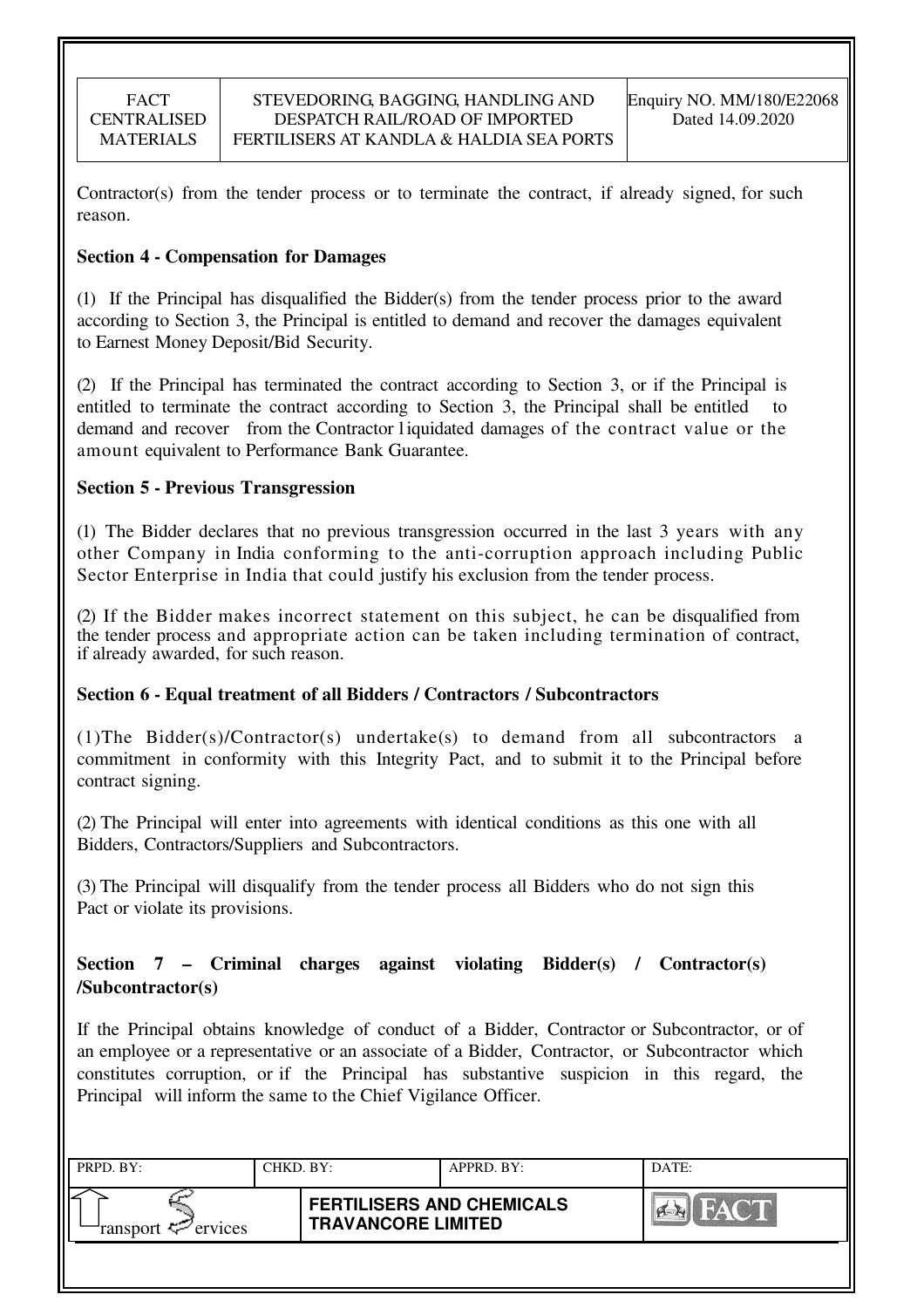## **Section 8 - Independent External Monitor/Monitors**

(1)The Principal appoints competent and credible Independent External Monitor for this Pact. The task of the Monitor is to review independently and objectively, whether and to what extent the parties comply with the obligations under this agreement.

(2) The Monitor is not subject to instructions by the representatives of the parties and performs his functions neutrally and independently. It will be obligatory for him to treat the obligations and document of the Bidder(s)/Contractor(s) as confidential. He reports to the Chairperson and managing Director, FACT.

(3) The Bidder(s)/Contractor(s) accepts that the Monitor has the right to access without restriction to all Project documentation of the Principal including that provided by the Contractor. The Contractor will also grant the Monitor, upon his request and demonstration of a valid interest, unrestricted and unconditional access to this project documentation. The same is applicable to Subcontractors. The Monitor is under contractual obligation to treat the information and documents of the Bidder(s)/Contractor(s)/ Subcontractor(s) with confidentially.

(4) The Principal will provide to the Monitor sufficient information about all meetings among the parties related to the Project provided such meetings could have an impact on the contractual relations between the Principal and the Contractor. The parties offer to the Monitor the option to participate in such meetings.

(5) As soon as the Monitor notices, or believes to notice, a violation of this agreement, he will so inform the Management of the Principal and request the Management to discontinue or to take corrective action, or to take other relevant action. The Monitor can in this regard submit non-binding recommendation. Beyond this, the Monitor has no right to demand from the parties that they act in a specific manner, refrain from action or tolerate action.

(6) The Monitor will submit a written report to the Chairman and Managing Director, FACT within 8 to 10 weeks from the date of reference or intimation to him by the Principal and, should the occasion arise, submit proposals for correcting problematic situations.

(7) Monitor shall be entitled to compensation on the same terms as being extended to / provided to Independent Director on FACT Board.

(8) If the M o n i t o r has reported to the Chairman and Managing Director, FACT, a substantiated suspicion of an offence under relevant IPC/PC Act, and the Chairman and Managing Director, FACT has not, within reasonable time, taken visible action to proceed against such offence or reported it to the Chief Vigilance Officer, the Monitor may also transmit this information directly to the Central Vigilance Commissioner.

(9) The word 'Monitor' would include both singular and plural.

| PRPD. BY:              | CHKD. BY: |                                                               | APPRD. BY: | DATE:      |
|------------------------|-----------|---------------------------------------------------------------|------------|------------|
| ransport $\ll$ ervices |           | <b>FERTILISERS AND CHEMICALS</b><br><b>TRAVANCORE LIMITED</b> |            | <b>DAY</b> |
|                        |           |                                                               |            |            |